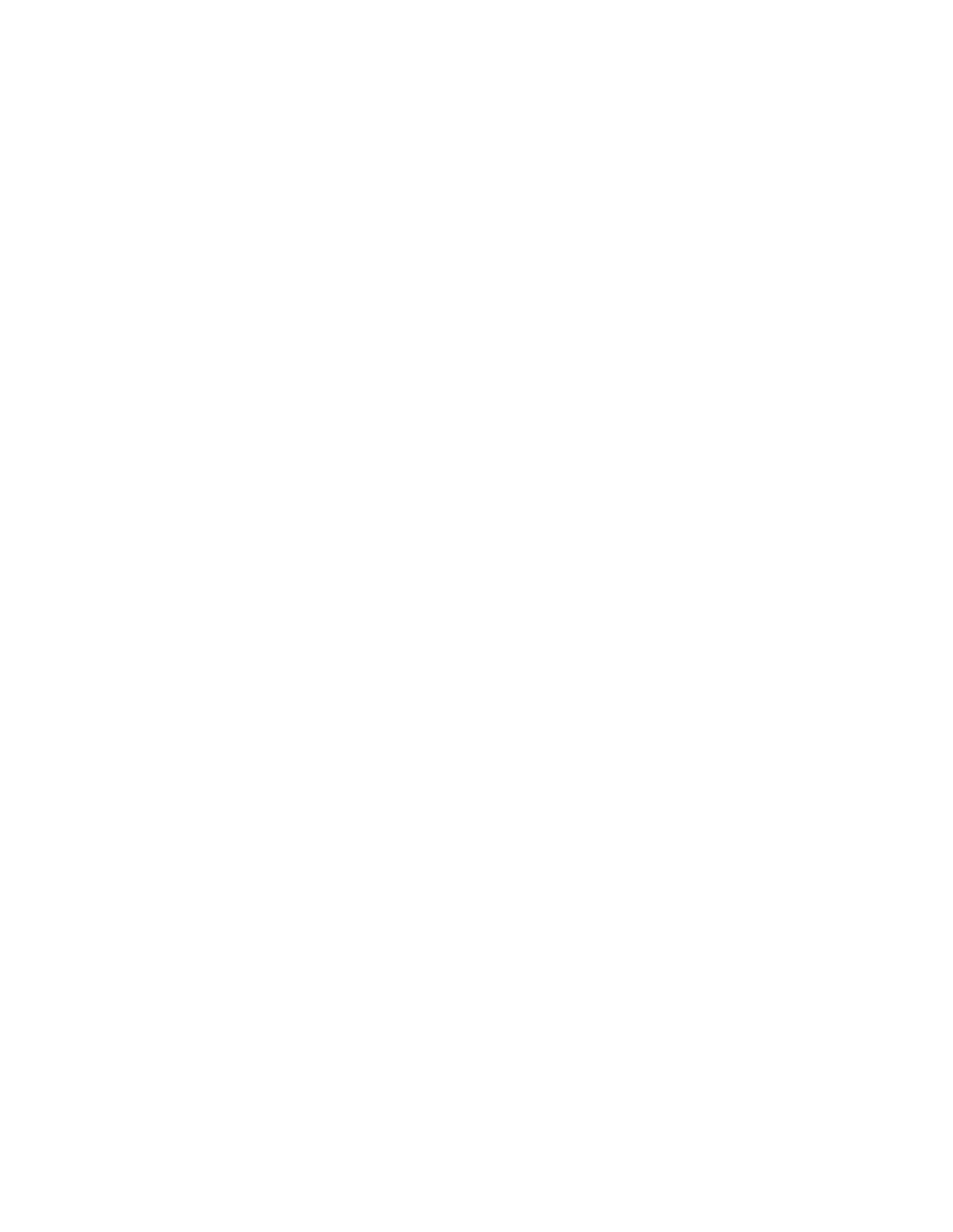#### **INTRODUCTION**

The Board of Education of Gouverneur Central School is committed to providing a safe and orderly school environment where students may receive, and district personnel may deliver quality educational services without disruption or interference. Responsible behavior by students, teachers, other district personnel, parents and other visitors is essential to achieving this goal. The district has a long-standing set of expectations for conduct on school property and at school functions. These expectations are based on the principles of civility, mutual respect, citizenship, character, tolerance, honesty and integrity. The Board recognizes the need to clearly define these expectations for acceptable conduct on school property, to identify the possible consequences of unacceptable conduct, and to ensure that discipline, when necessary, is administered promptly and fairly. To this end, the Board adopts this code of conduct ("code").

Unless otherwise indicated, this code applies to all students, school personnel, parents and other visitors when on school property or attending a school function.

## **DEFINITIONS**

In accordance with the **Dignity for All Students Act**, School District policy and practice must ensure that no student is subject to discrimination, bullying and/or harassment, based on a person's actual or perceived race, color, weight, national origin, ethnic group, religion, religious practice, disability, sexual orientation, gender/gender identity or sex by school employees or students on school property, on a school bus, at a school function, or off school property when the actions create or would foreseeably create a risk of substantial disruption within the school environment or where it is foreseeable that the conduct might reach school property.

The District Dignity Act Coordinator will be the High School Principal. In addition, each Building Principal will serve as The Building Dignity Act Coordinator with designated building counselors serving as assistants.

#### **Color** means the term refers to the apparent pigmentation of the skin, especially as an indication or possible indication of race.

**Cyberbullying** means harassment/bullying, as defined below, through any form of electronic communication. Cyberbullying includes, but is not limited to, the following misuses of technology: harassing, teasing, intimidating, threatening, or terrorizing another student or staff member by way of any technological tool, such as sending or posting inappropriate or derogatory email messages, instant messages, text messages, digital pictures or images, or website postings (including blogs). Cyberbullying involving District students may occur both on campus and off school grounds and may involve student use of the District internet system or student use of personal digital devices including but not limited to: cell phones, digital cameras, personal computers, electronic tools.

**Disability** means (a) a physical, mental or medical impairment resulting from anatomical, physiological, genetic or neurological conditions which prevents the exercise of a normal bodily function or is demonstrable by medically accepted clinical or laboratory diagnostic techniques or (b) a record of such an impairment or (c) a condition regarded by others as such an impairment, provided, however, that in all provisions of this article dealing with employment, the term must be limited to disabilities which, upon the provision of reasonable accommodations, do not prevent the complainant from performing in a reasonable manner the activities involved in the job or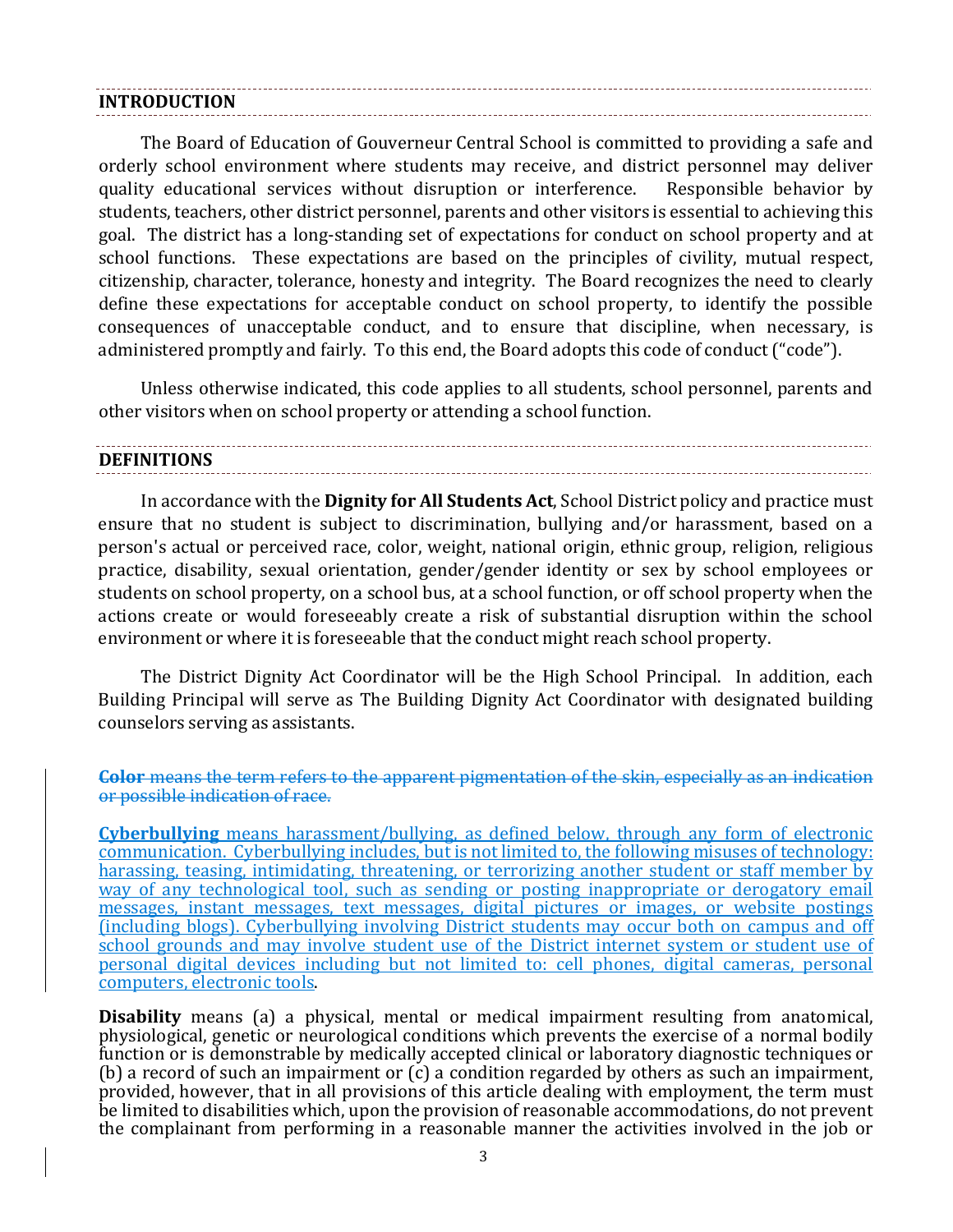occupation sought or held (Education Law Section 11[4] and Executive Law Section 292[21]); or (d) any restriction or lack (due to any impairment) of ability to perform an activity in the manner or within the range considered typical.

**Discrimination** means discrimination against any student by a student or students and/or employee or employees on school property or at a school function including, but not limited to, discrimination based on a person's actual or perceived race, color, weight, national origin, ethnic group, religion, religious practice, disability, sexual orientation, gender expression, gender or sex, or any other legally protected status.

**Disruptive student** means an elementary or secondary student under the age of 21 who is substantially disruptive of the educational process or substantially interferes with the teacher's authority over the classroom.

**Emotional Harm** means harm to a student's emotional well-being through creation of a hostile school environment that is so severe or pervasive as to unreasonably and substantially interfere with a student's education.

**Employee** means any person receiving compensation from a school district or employee of a contracted service provider or worker placed within the school under a public assistance employment program, pursuant to title nine B of article five of the Social Services Law, and consistent with the provisions of such title for the provision of services to such district, its students or employees, directly or through contract, whereby such services performed by such person involve direct student contact (Education Law Section s11[4] and 1125[3]).

**Ethnic Group** means a group of people who identify with each other through a common heritage including language, culture, and often a shared or common religion and or ideology that stresses ancestry.

**Gender** means actual or perceived sex and includes a person's gender identity or expression (Education Law Section 11[6]).

**Gender Expression** means the manner in which a person represents or expresses gender to others, often through behavior, clothing, hairstyle, activities, voice, or mannerisms.

**Gender Identity** means one's self-conception as being male or female, as distinguished from actual biological sex or sex assigned at birth.

**Gender Role** means the socially constructed roles, behaviors, activities, and attributes that a given society considers appropriate for men and women. (MASCULINE and FEMININE denote "gender".)

**Harassment and/or Bullying** means the creation of a hostile environment by conduct or by threats, intimidation or abuse (verbal or non-verbal), including cyberbullying, that has or would have the effect of unreasonably and substantially interfering with a student's educational performance, opportunities or benefits, or mental, emotional or physical wellbeing, including conduct, threats, intimidation or abuse that reasonably causes or would reasonably be expected to cause emotional harm; or conduct, threats, intimidation or abuse (verbal or non-verbal) that reasonably causes or would reasonably be expected to cause a student to fear for his or her physical safety. Such conduct shall include acts of harassment and/or bullying that occur on school property or at a school function, or occur off school property where it is foreseeable that the conduct, threats, intimidation or abuse might reach school property. Acts of harassment and/or bullying  $\div$  such conduct, threats, intimidation or abuse (verbal or non-verbal) shall includes but is not limited to conduct, threats, intimidation or abuse (verbal or non-verbal) based on a person's actual or perceived race, color, weight, national origin, ethnic group, religion, religious practice, disability, sexual orientation, gender or sex.  $\leftarrow$  Education Law Section 11<sup>[7]</sup>). For the purposes of this definition, the term "threats, intimidation, or abuse" shall include verbal and non-verbal actions.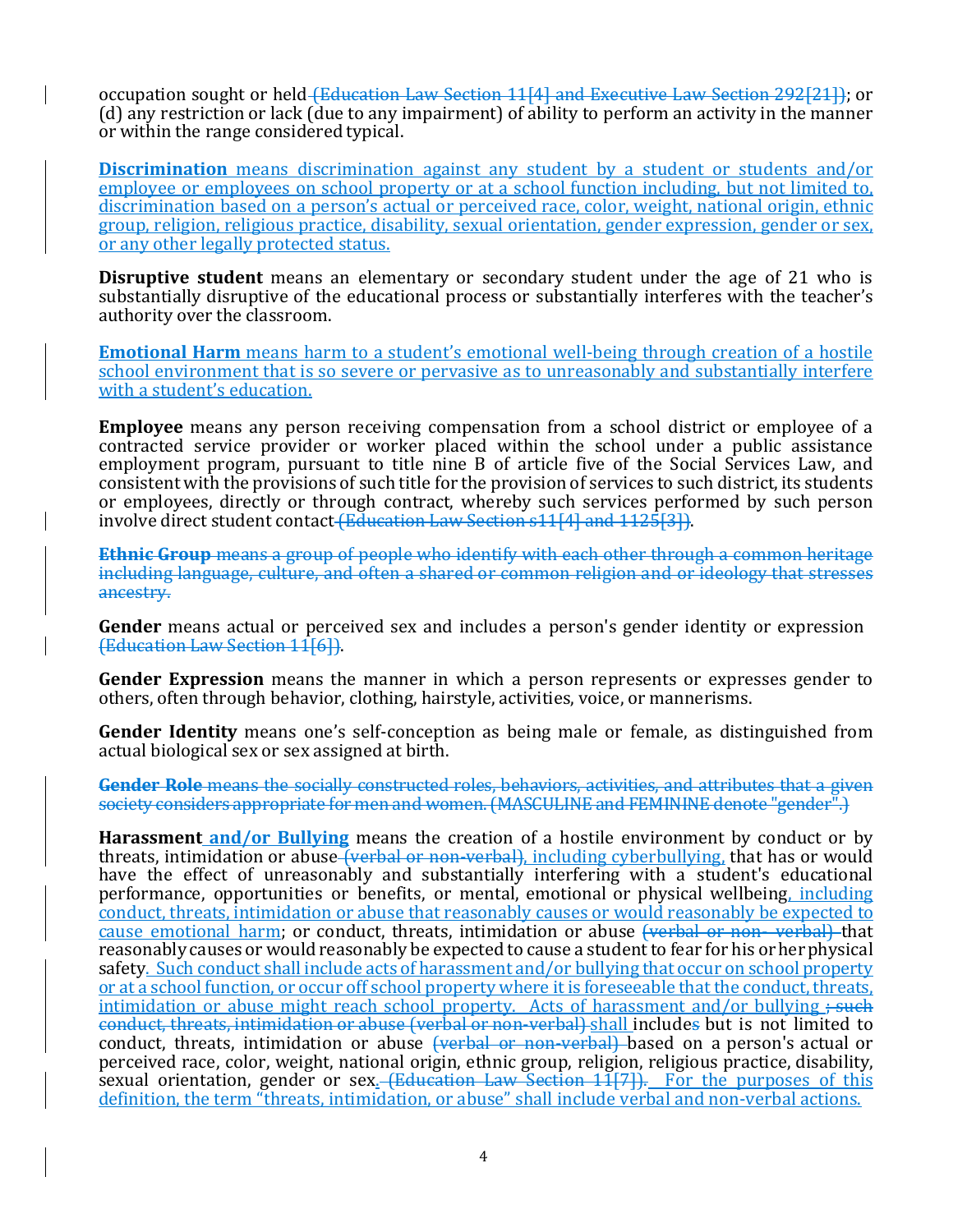**Illegal Substances** include, but are not limited to, alcohol inhalants, marijuana/cannabis, cocaine, LSD, PCP, amphetamines, barbiturates, ecstasy, heroin, steroids, any substances commonly referred to as designer drugs or synthetic drugs, look-alikes (including but not limited to synthetic cannabinoids), prescription or over-the-counter drugs when possession is unauthorized or such are inappropriately used or shared with others, and any product which, when misused, will result in an impaired or altered state; illegal substances also include any paraphernalia related to the these substances.

**Material Incident of Harassment, Bullying and/or Discrimination** means a single verified incident or a series of related verified incidents where a student is subjected to harassment, bullying and/or discrimination by a student and/or employee on school property or at a school function. In addition, such term shall include a verified incident or series of related incidents of harassment or bullying that occur off school property, and is the subject of a written or oral complaint to the Superintendent, Principal, or their designee, or other school employee. Such conduct shall include, but is not limited to, threats, intimidation or abuse based on a person's actual or perceived race, color, weight, national origin, ethnic group, religion, religious practice, disability, sexual orientation, gender, sex or any other legally protected status.

Logical Consequences - Strategies used to respond to student misbehavior in the Responsive Classroom philosophy. There are 3 main strategies of logical consequences which include: "You break it, you fix it," "Loss of privilege" and "Positive Time-Out." For details, please refer to the Elementary Student Handbook.

**National Origin** means a person's country of birth or ancestor's country of birth.

**Parent** means parent, guardian, or person in parental relation to a student.

**Race** means a group of persons related by a common descent or heredity. For purposes of enumeration the U.S. Census Bureau uses terms such as: "White/Caucasian", "Black/African American/African-descent, "Asian", "Bi-racial", "Hispanics/Latinos" etc. to describe and classify the inhabitants of the United States.

**Relationships** mean the way in which two or more people regard and behave toward each other.

**Religion** means specific fundamental beliefs and practices generally agreed to by large numbers of the group or a body of persons adhering to a particular set of beliefs and practices.

**Religious Practice** means a term including practices and observances such as attending worship services, wearing religious garb or symbols, praying at prescribed times, displaying religious objects, adhering to certain dietary rules, refraining from certain activities, proselytizing, etc.

**Respect** means the act of treating everyone in the school community with dignity. This is demonstrated by treating others with kindness and care, being polite and using manners, expressing thoughts in opinions in ways that are polite and courteous, using a polite tone of voice and body language, listening to others who are speaking to you, keeping one's hands to oneself and not violating others' personal space.

**Responsibility** means an obligation to behave in accordance with social norms and being held accountable for one's actions.

**Restorative Practices** are a response to student actions that violate the dignity, safety, or wellbeing of others by connecting the person responsible for the harm with those who have been harmed, in order to reach a resolution that guides, and assists the person responsible for the harm in accepting responsibility, apologizing for the harm, making meaningful reparation, and improving the relationship between parties.

**Retaliation** occurs when any employee, student, or visitor mistreats any person because he/she reported in good faith, testified about, or otherwise assisted in an investigation, proceeding, or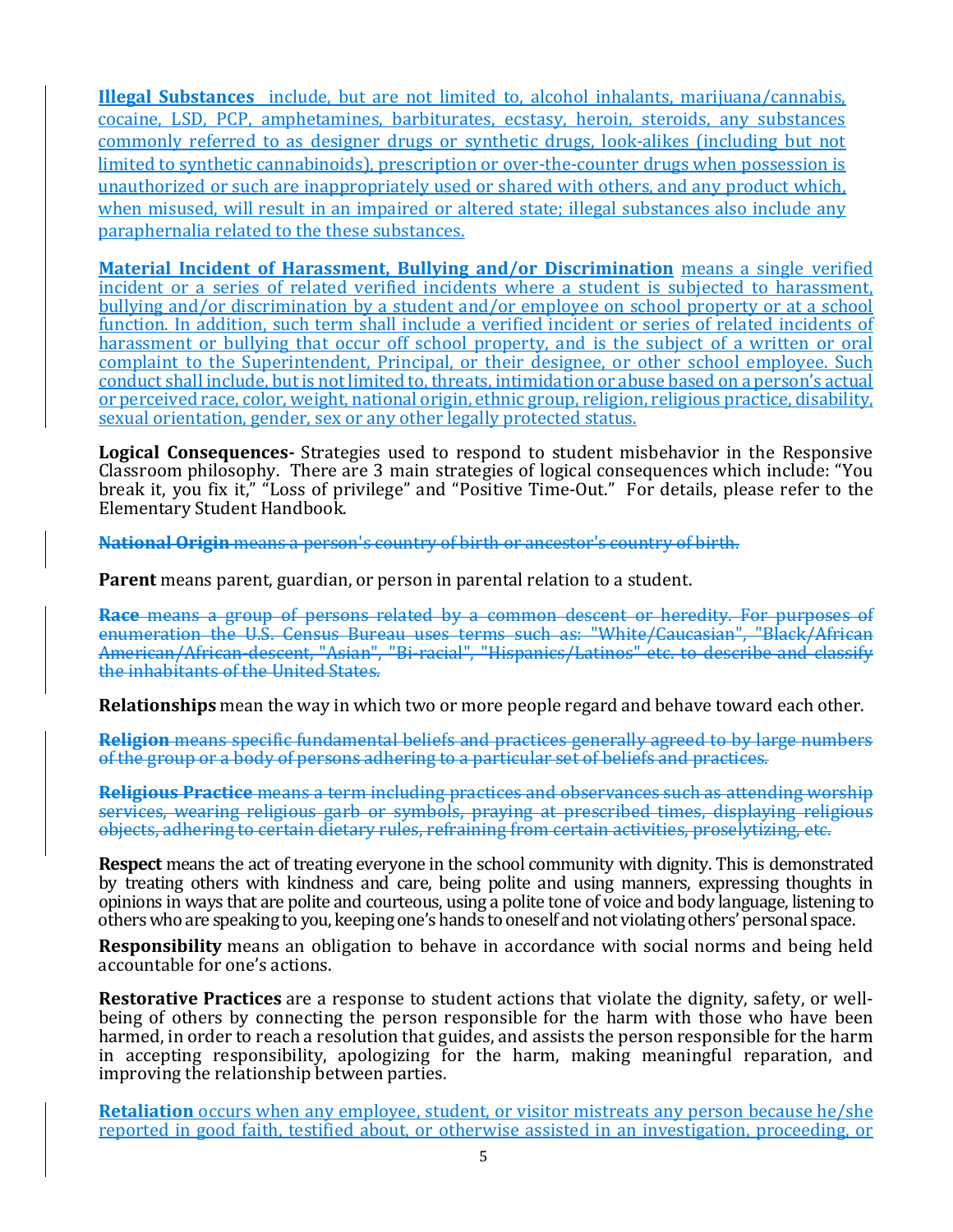#### hearing related to alleged harassment or bullying.

**School Bus** means every motor vehicle owned and operated for the transportation of pupils, children of pupils, teachers and other persons acting in a supervisory capacity, to or from school or school activities, or, privately owned and operated for compensation for the transportation of pupils, children of pupils, teachers and other persons acting in a supervisory capacity to or from school or school activities (Education Law Section 11[1] and Vehicle and Traffic Law Section 142).

**School Function** means a school sponsored extracurricular event or activity (Education Law Section 11[2]).

**School Property** means in or within any building, structure, athletic playing field, playground, parking lot, or land contained within the real property boundary line of a public elementary or secondary school; or in or on a school bus (Education Law Section 11[1]).

**Sex** means the biological and physiological characteristics that define men and women. (MALE and FEMALE denote "sex".)

**Sexual Orientation** means actual or perceived heterosexuality, homosexuality, or bisexuality. Someone attracted primarily or exclusively to members of the opposite sex is characterized as heterosexual. Someone attracted primarily or exclusively to members of the same sex is characterized as homosexual. Someone with a strong or viable attraction to both genders is characterized as bisexual.

**Tobacco Product** means any vaping or nicotine-containing devices and accessories to such devices and any other tobacco-containing product in any form, as well as matches, lighters and other related paraphernalia. This also includes any simulated tobacco products that imitate or mimic tobacco products.

**Under the Influence** A student shall be considered "under the influence" if he or she has used any quantity of an Illegal Substance or alcohol within a time period reasonably proximate to his/her presence on School Property, on a School Bus, in a school vehicle, or at a school-sponsored School Function and/or exhibits symptoms of such use as to lead to the reasonable conclusion of such consumption.

**Violent student Pupil** means a student under the age of 21 who:

- 1) Commits or attempts to commit an act of violence upon a school employee.
- 2) Commits or attempts to commit while on school property or at a school function, an act of violence upon another student or any other person on school property or at the school function.
- 3) Possesses, while on school property or at a school function, a weapon or any instrument that appears capable of causing physical injury or death.
- 4) Displays, while on school property or at a school function, what appears to be a weapon.
- 5) Threatens, while on school property or at a school function, to use a weapon.
- 6) Knowingly and intentionally damages or destroys the personal property of any school employee or any person on school property or at a school function.
- 7) Knowingly and intentionally damages or destroys school district property.

**Weapon** means a firearm as defined in 18 USC § 921 for purposes of the Gun-Free Schools Act. It also means any other gun, BB gun, pistol, revolver, shotgun, rifle, machine gun, disguised gun, dagger, dirk, razor, stiletto, switchblade knife, gravity knife, brass knuckles, sling shot, metal knuckle knife, box cutter, cane sword, electronic dart gun, Kung Fu star, electronic stun gun, pepper spray or other noxious spray, explosive or incendiary bomb, or other device, instrument,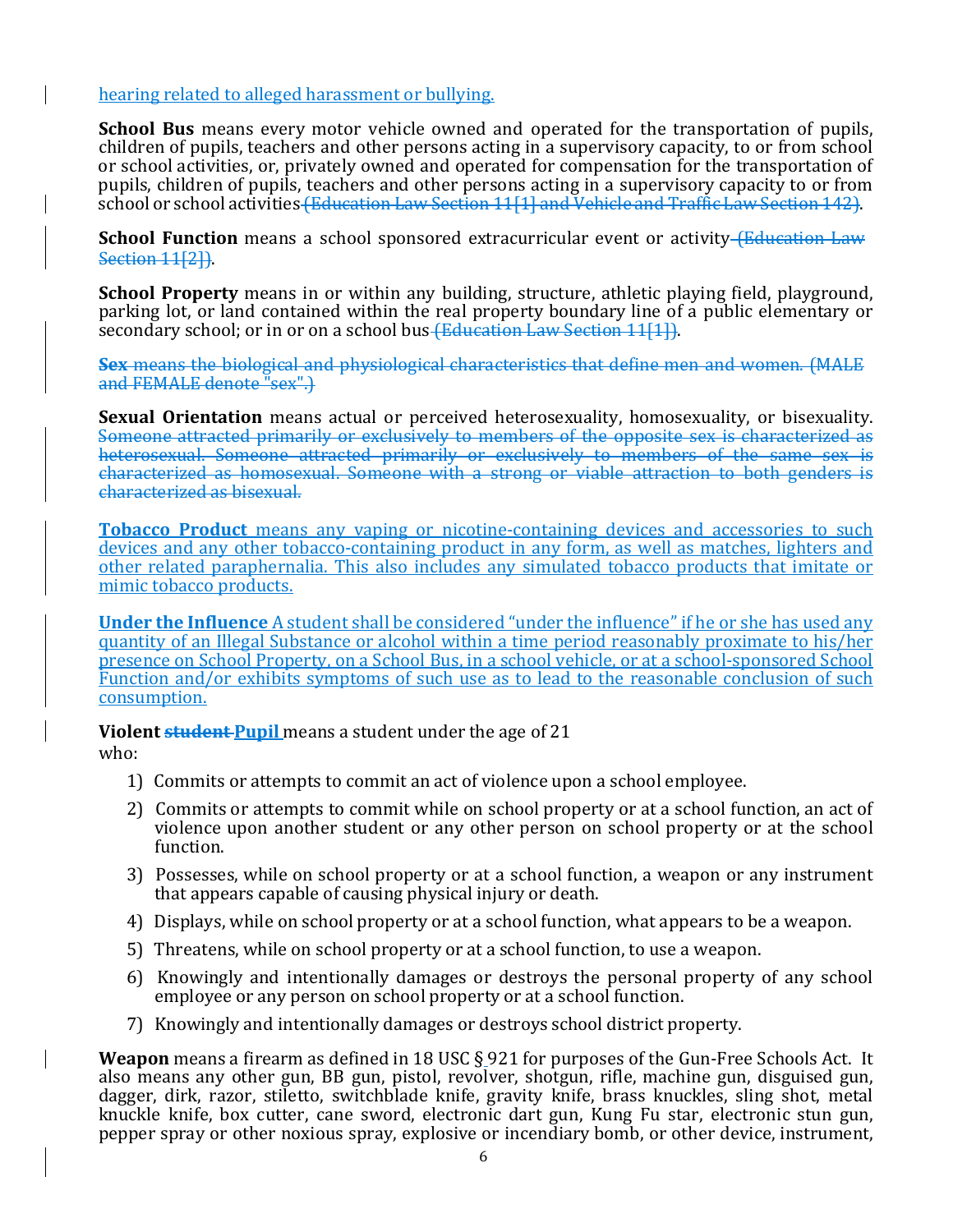material or substance that can cause physical injury or death. Any "look-alikes," fake or toy weapons are considered a weapon for purposes of this definition.

**Weight** means aside from the obvious meaning in the physical sciences, the word is used in reference to a person's "size".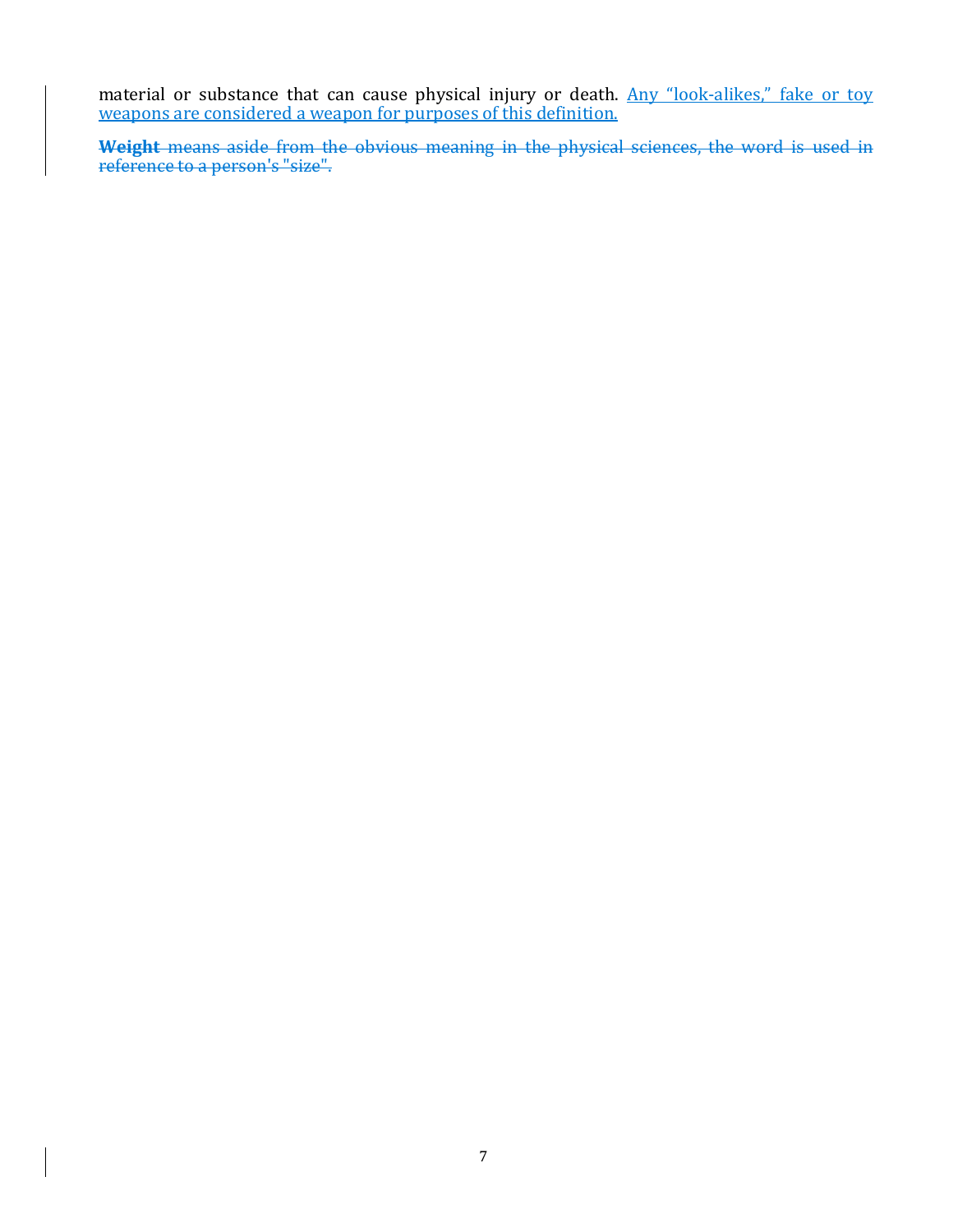#### **STUDENT BILL OF RIGHTS AND RESPONSIBILITIES**

#### **With every right comes a responsibility.**

- 1) To attend school in the district in which one's parent or legal guardian resides.
- 2) To expect that school will be a safe, orderly  $\rightarrow$ and purposeful place for all students to gain an education and to be treated fairly.
- 
- 4) To express one's opinions verbally or in  $\rightarrow$ writing.
- 5) To dress in such a way as to express one's personality.
- 6) To be afforded equal and appropriate educational opportunities.
- 7) To take part in all school activities on an  $\rightarrow$ equal basis regardless of race, color creed, religion, religious practice, sex, sexual orientation, gender, national origin, ethnic group, political affiliation, age, marital status, or disability.
- 8) To have access to relevant and objective  $\rightarrow$ information concerning drug and alcohol abuse, as well as access to individuals or agencies capable of providing direct assistance to students with serious personal problems.
- 9) To be protected from intimidation, bullying, harassment, or discrimination based on actual or perceived race, color, weight, national origin, ethnic group, religion, or religious practice, sex, gender/gender identity, sexual orientation, or disability, by employees or students on school property or at a school-sponsored event, function or

#### *It is the student's right: It is the student's responsibility:*

- $\rightarrow$  To attend school daily, regularly and on time, perform assignments, and strive to do the highest quality work possible and be granted the opportunity to receive an good education.
- To be aware of all rules and expectations regulating student's behavior and conduct oneself in accordance with these guidelines.
- 3) To be respected as an individual.  $\rightarrow$  To respect one another, and to treat others in the manner that one would want to be treated.
	- To express opinions and ideas in a respectful manner so as not to offend, slander, or restrict, the rights and privileges of others.
	- $\rightarrow$  To dress appropriately in accordance with the dress code, so as not to endanger physical health, safety, limit participation in school activities or be unduly distracting.
	- $\rightarrow$  To be aware of available educational programs in order to use and develop one's capabilities to their maximum.
		- To work to the best of one's ability in all academic and extracurricular activities, as well as being fair and supportive of others.
		- To be aware of the information and services available and to seek assistance in dealing with personal problems, when appropriate.

activity.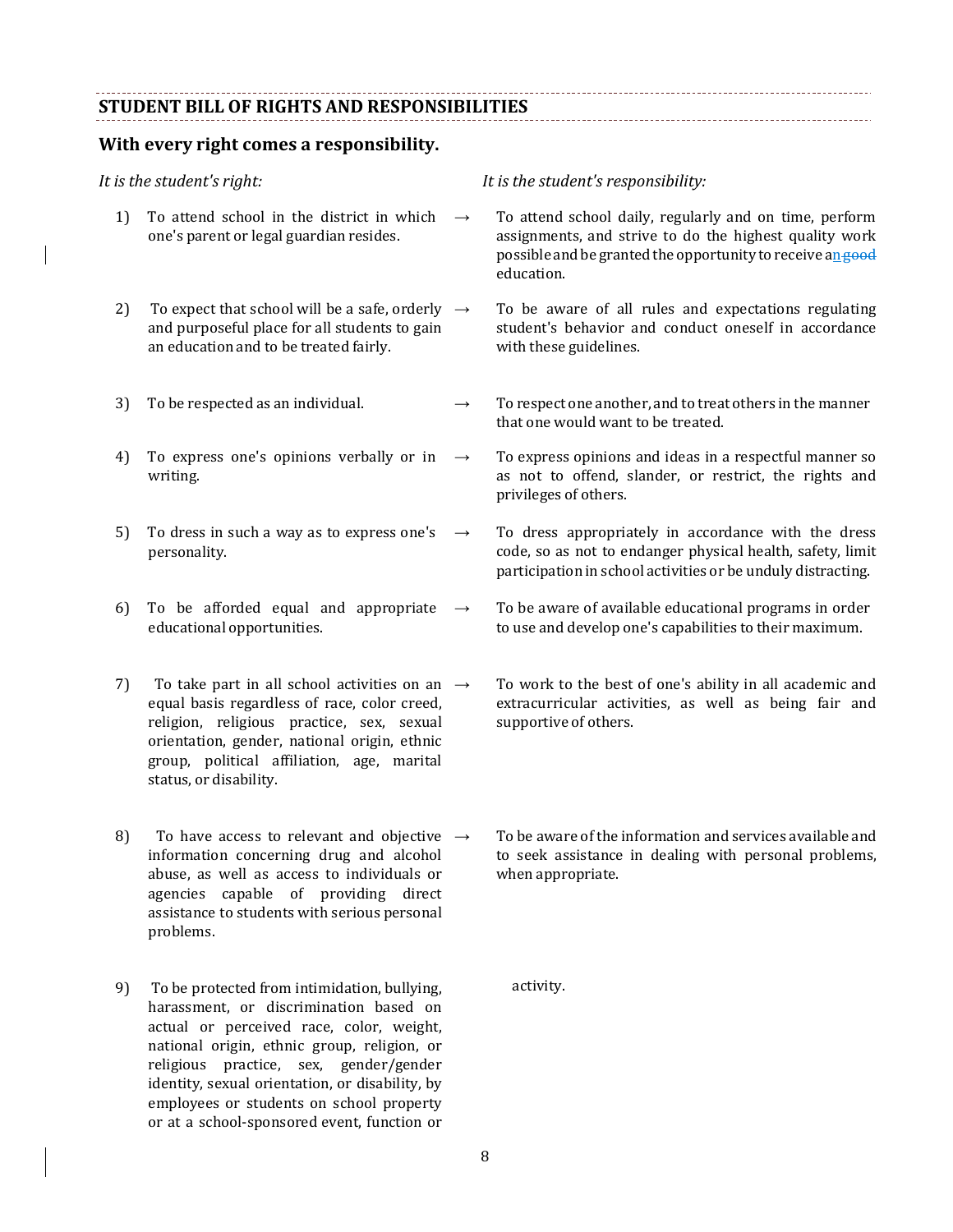$\rightarrow$  To respect one another and treat others fairly in accordance with the District Code of Conduct and the provisions of the Dignity Act. To conduct themselves in a manner that fosters an environment that is free from intimidation, bullying, harassment, or discrimination. To report and encourage others to report any incidents of intimidation, bullying, harassment or discrimination.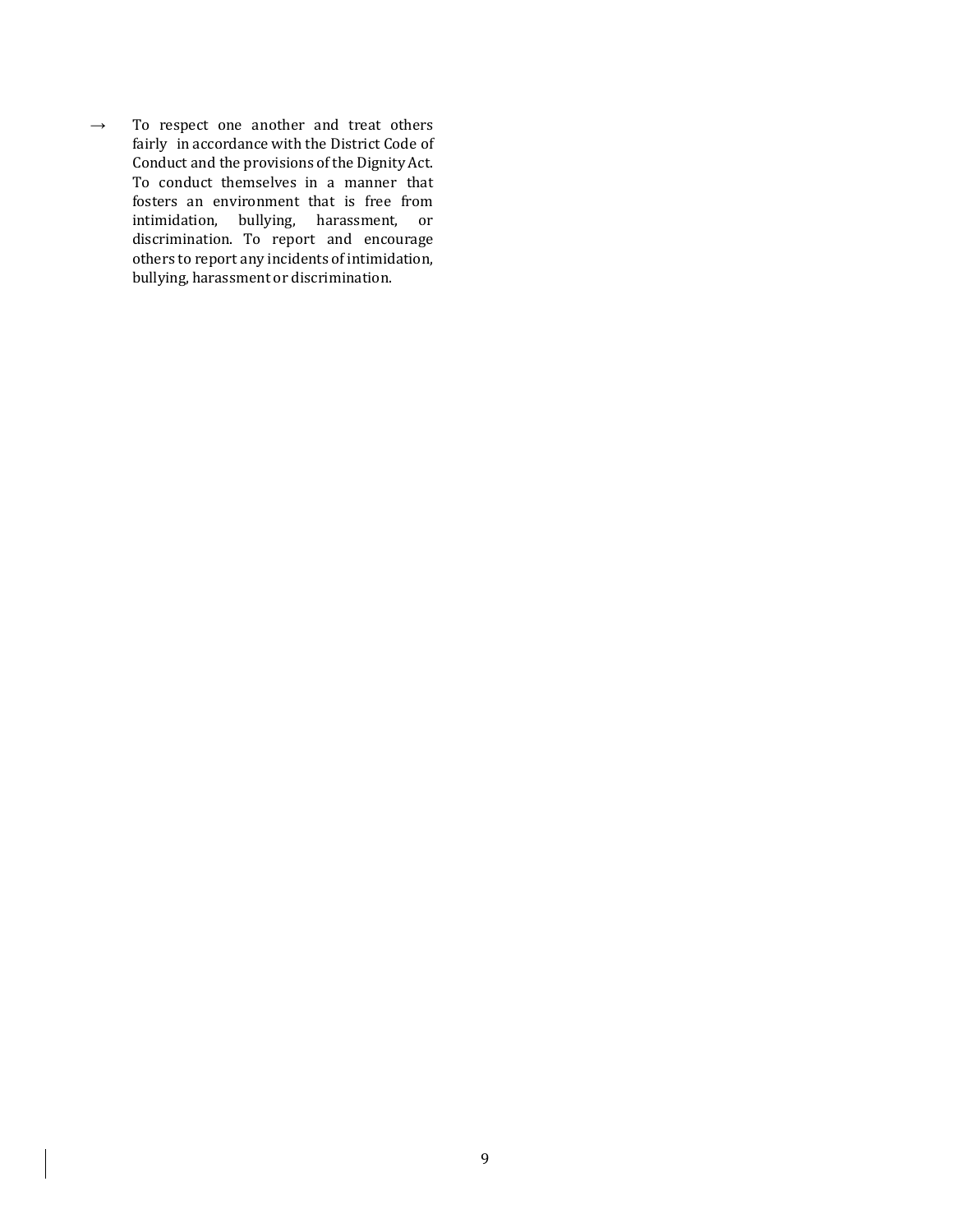#### **ESSENTIAL PARTNERS**

#### **Expectations for Parents**

All parents are expected to:

- 1) Recognize that the education of their child(ren) is a joint responsibility of the parents or guardians and school community.
- 2) Prepare their children for school ready to participate and learn as required by New York State Education Law and in accordance with the District's Comprehensive Student Attendance Policy (#7110).
- 3) Ensure that children attend school regularly and on time.
- 4) Ensure absences are excused.
- 5) Insist their children be dressed and groomed in a manner consistent with the student dress code.
- 6) Help their children understand that in a democratic society appropriate rules are required to maintain a safe, orderly environment.
- 7) Know school rules and help their children understand them to maintain a safe, orderly environment in accordance with the District *Code of Conduct*.
- 8) Convey to their children a supportive attitude towards education and the District.
- 9) Build good relationships with teachers, other parents and their children's friends.
- 10) Work with our schools to maintain open and respectful communication.
- 11) Help their children deal effectively with peer pressure.
- 12) Inform school officials of changes in the home situation that may affect student conduct or performance.
- 13) Provide a place for study and ensure homework assignments are completed
- 14) Teach their children respect and dignity for themselves, and other students regardless of actual or perceived race, color, weight, national origin, ethnic group, religion, religious practice, disability, sexual orientation, gender/gender identity, or sex, which will strengthen the child's confidence and promote learning in accordance with the Dignity for All Students Act.

#### **Expectations for Teachers**

- 1) Maintain a climate of mutual respect and dignity for all students regardless of actual or perceived race, color, weight, national origin, ethnic group, religion, religious practice, disability, sexual orientation, gender/gender identity, or sex, with an understanding of appropriate appearance, language, and behavior in a school setting, which will strengthen students' self-image and promote confidence to learn.
- 2) Be prepared to teach.
- 3) Demonstrate interest in teaching and concern for student achievement.
- 4) Know school policies and rules, and enforce them in a fair and consistent manner.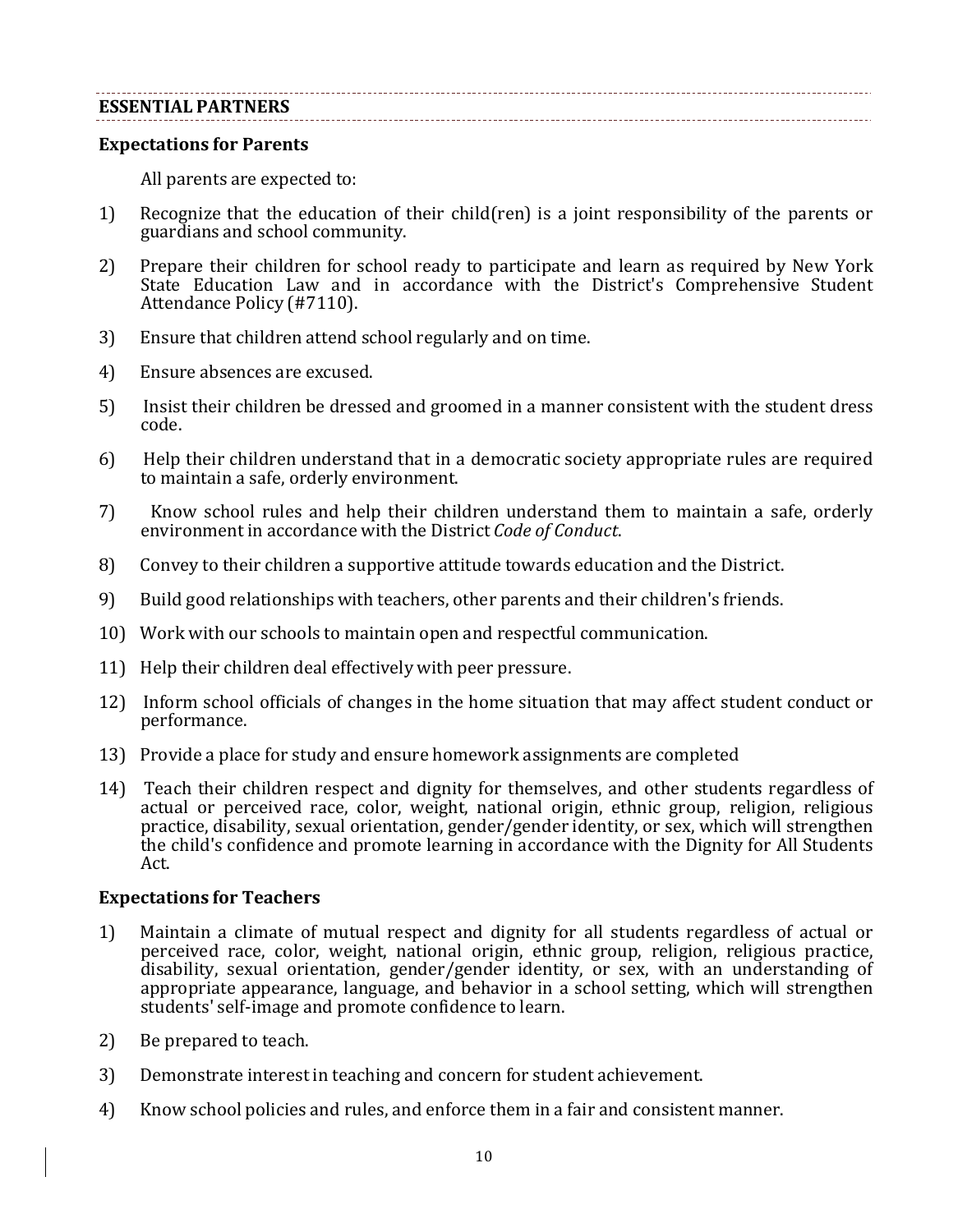- 5) Communicate to students and parents:
	- a. Course objectives and requirements.
	- b. Marking/grading procedures.
	- c. Assignment deadlines.
	- d. Expectations for students.
	- e. Classroom discipline plan.
- 6) Communicate regularly with students, parents and other teachers concerning growth and achievement.
- 7) Confront issues of discrimination, bullying and/or harassment in any situation that threatens the emotional or physical health or safety of any students, school employee or any person who is lawfully on school property or at a school function.
- 8) Address personal biases that may prevent equal treatment of all students in the school or classroom setting.
- 9) Report incidents of discrimination, bullying and/or harassment that are witnessed or otherwise brought to a teacher's attention to the building administrator and/or Dignity Act Coordinator (DAC) in a timely manner.
- 10) Maintain confidentiality about all personal information and educational records concerning students and their families.

#### **Expectations for School Counselors**

- 1) Assist students in coping with peer pressure and emerging personal, social and emotional problems.
- 2) Initiate and appropriately document teacher/student/counselor conferences and parent/ teacher/student/counselor conferences, as necessary, as a way to resolve problems.
- 3) Regularly review with the students their educational progress, career plans and graduation requirements.
- 4) Provide information to assist students with career planning.
- 5) Encourage students to benefit from the curriculum and extracurricular programs.
- 6) Coordinate Intervention Support Services, as needed, with student, parent, Building Principal and teachers.
- 7) Maintain and encourage a climate of mutual respect and dignity for all students regardless of actual or perceived race, color, weight, national origin, ethnic group, religion, religious practice, disability, sexual orientation, gender/gender identity, or sex, with an understanding of appropriate appearance, language, and behavior in a school setting, which will strengthen students' self-image and promote confidence to learn.
- 8) Report incidents of discrimination, bullying and/or harassment that are witnessed or otherwise brought to the counselor's attention to the building administrator and/or Dignity Act Coordinator (DAC) in a timely manner.
- 9) Maintain confidentiality about all personal information and educational records concerning students and their families.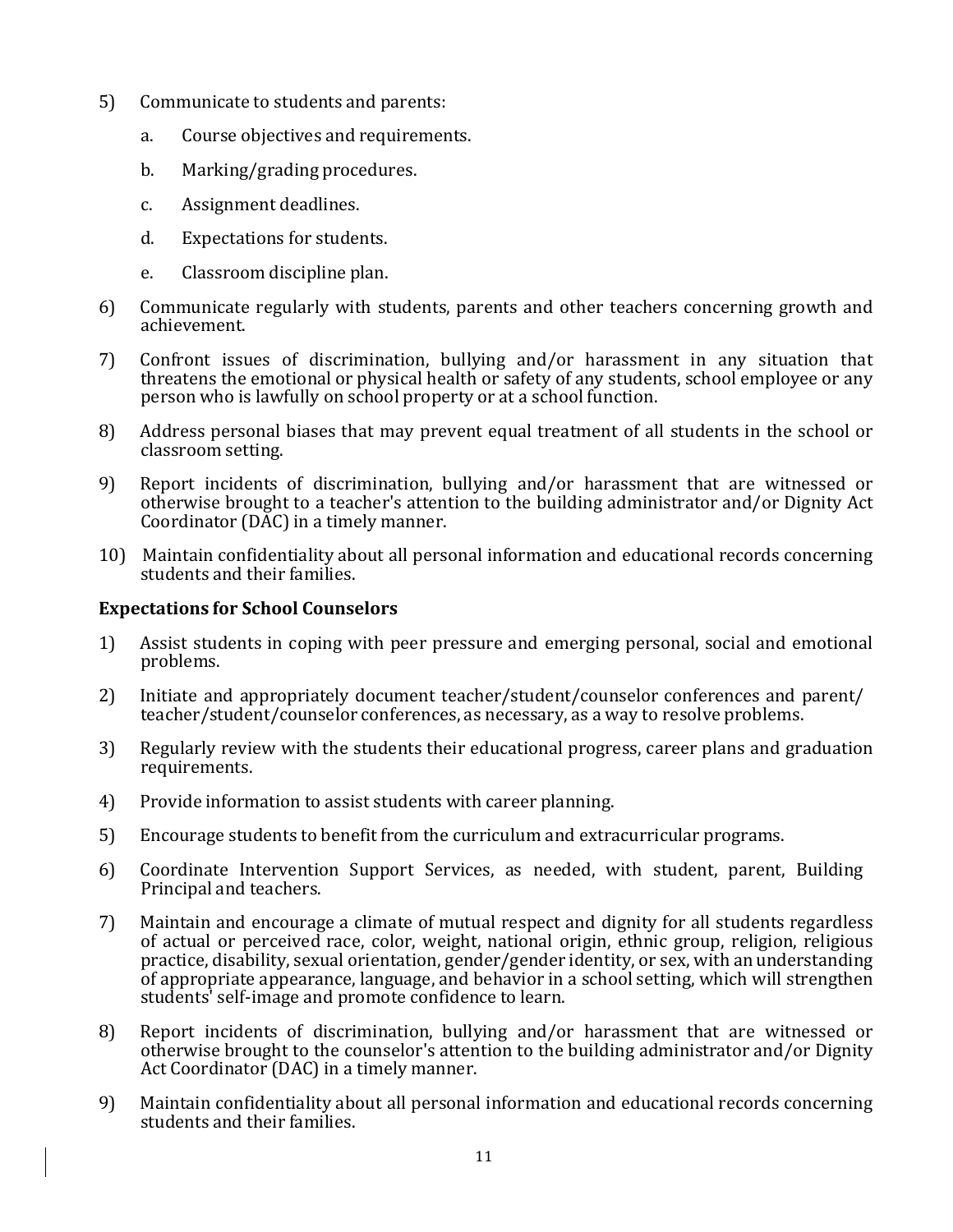#### **Expectations for Student Support Service Personnel**

- 1) Support educational and academic goals.
- 2) Know school rules, abide by them and enforce them in a fair and consistent manner.
- 3) Assist students in coping with peer pressure and emerging personal, social and emotional problems.
- 4) Set a good example for students and colleagues by demonstrating dependability, integrity and other standards of ethical conduct.
- 5) Maintain confidentiality about all personal information and educational records concerning students and their families.
- 6) Initiate teacher/student/counselor conferences and parent/teacher/student/counselor conferences, as necessary or requested, as a way to resolve problems and communicate as necessary in any other manner with parents and other staff regarding student progress and needs.
- 7) Regularly review with students their educational progress and career plan.
- 8) Provide information to assist students with career planning.
- 9) Encourage students to benefit from the curriculum and extra-curricular programs.
- 10) Maintain and encourage a climate of mutual respect and dignity for all students regardless of actual or perceived race, color, weight, national origin, ethnic group, religion, religious practice, disability, sexual orientation, gender/gender identity, or sex, with an understanding of appropriate appearance, language, and behavior in a school setting, which will strengthen students' self-image and promote confidence to learn.
- 11) Report incidents of discrimination, bullying and/or harassment that are witnessed or otherwise brought to the staff member's attention to the building administrator and/or Dignity Act Coordinator (DAC) in a timely manner.

#### **Expectations for Other School Staff**

- 1) Follow the Code of Conduct; know, abide by and enforce school rules in a fair and consistent manner.
- 2) Set a good example for students and other staff by demonstrating dependability, integrity and other standards of ethical conduct.
- 3) Assist in promoting a safe, orderly and stimulating school environment.
- 4) Maintain confidentiality about all personal information and educational records concerning students and their families.
- 5) Maintain and encourage a climate of mutual respect and dignity for all students regardless of actual or perceived race, color, weight, national origin, ethnic group, religion, religious practice, disability, sexual orientation, gender/gender identity, or sex, with an understanding of appropriate appearance, language, and behavior in a school setting, which will strengthen students' self-image and promote confidence to learn.
- 6) Report incidents of discrimination, bullying and/or harassment that are witnessed or otherwise brought to a staff member's attention to the building administrator and/or Dignity Act Coordinator (DAC) in a timely manner.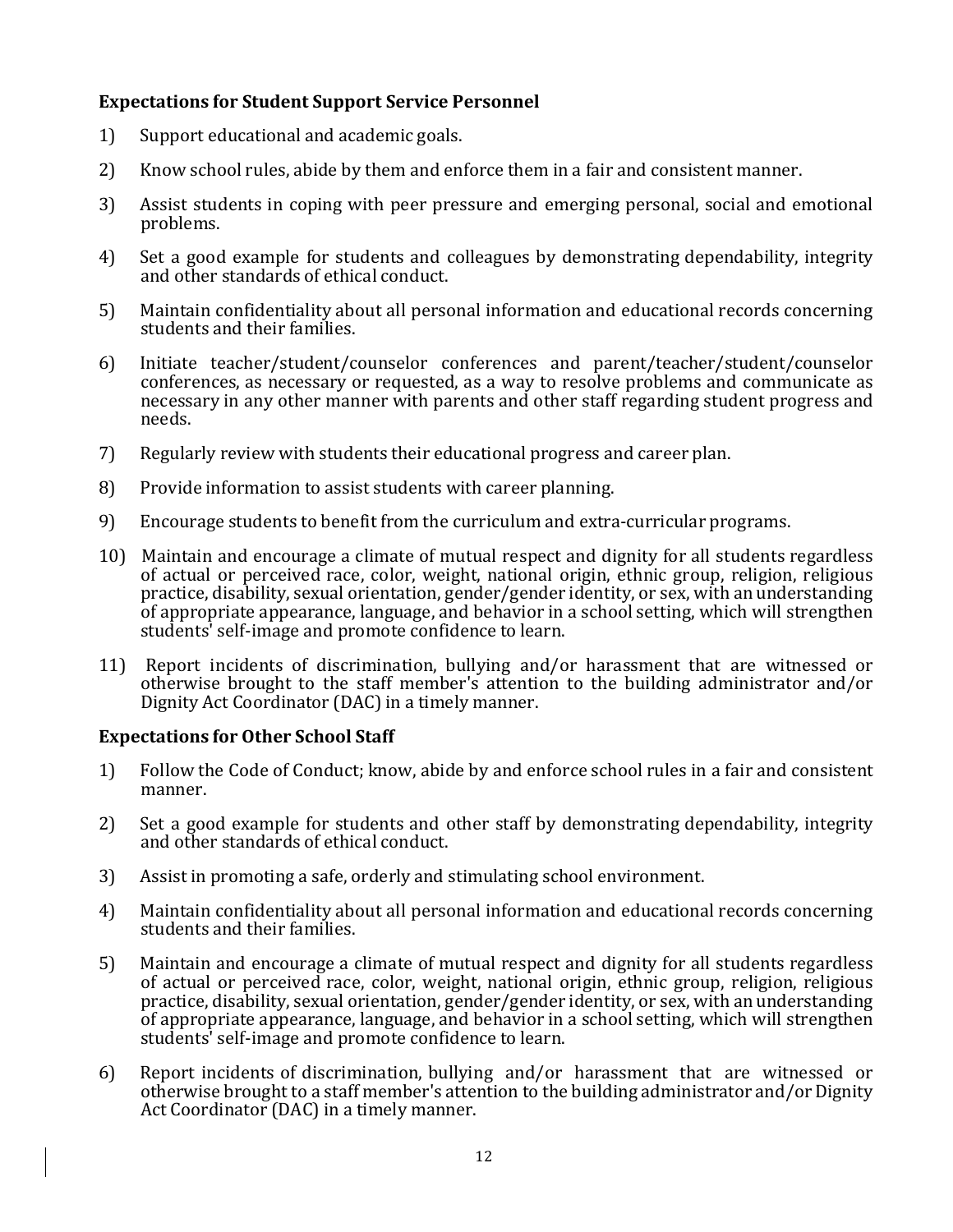#### **Expectations for Principals**

- 1) Promote a safe, orderly and stimulating school environment, supporting active teaching and learning.
- 2) Ensure that students and staff have the opportunity to communicate regularly with the Principal and approach the Principal for redress of grievances.
- 3) Evaluate on a regular basis the effective safety, behavioral and school management issues related to all instructional programs.
- 4) Support the development of and student participation in appropriate extracurricular activities.
- 5) Be responsible for enforcing the Code of Conduct, ensuring that all cases are resolved promptly and fairly and, when necessary, appropriately documenting actions.
- 6) Maintain and encourage a climate of mutual respect and dignity for all students regardless of actual or perceived race, color, weight, national origin, ethnic group, religion, religious practice, disability, sexual orientation, gender/gender identity, or sex, with an understanding of appropriate appearance, language, and behavior in a school setting, which will strengthen students' self-image and promote confidence to learn.
- 7) Follow up on any incidents of discrimination, bullying and/or harassment that are witnessed or otherwise brought to the Principal's attention in a timely manner in collaboration with the Dignity Act Coordinator (DAC).

#### **Expectations for the Superintendent**

- 1) Promote a safe, orderly, respectful and stimulating school environment, free from intimidation, discrimination, bullying and harassment, supporting active teaching and learning.
- 2) Review with District administrators the policies of the Board of Education and state and federal laws relating to school operations and management.
- 3) Inform the School Board about educational trends, including student discipline.
- 4) Work to create instructional programs that minimize problems of misconduct and are sensitive to student and teacher needs.
- 5) Work with District administrators in enforcing the Code of Conduct and ensuring that all cases are resolved promptly and fairly.
- 6) Address all areas of school-related safety concerns.

#### **Board of Education**

- 1) Collaborate with students, teachers, administrators and parent organizations, school safety personnel and other school personnel to develop a Code of Conduct that clearly defines expectations for the conduct of students, District personnel and visitors on school property and at school functions.
- 2) Approve and review at least annually the District's Code of Conduct to evaluate the code's effectiveness and the fairness and consistency of its implementation.
- 3) Appoint a Dignity Act Coordinator in each school building. The Dignity Act Coordinator will be thoroughly trained to handle human relations in the areas of race, color, weight, national origin, ethnic group, religion, religious practice, disability, sexual orientation, gender/gender identity, and sex. The Dignity Act Coordinator will be accessible to students and other staff members for consultation and advice as needed on the Dignity Act.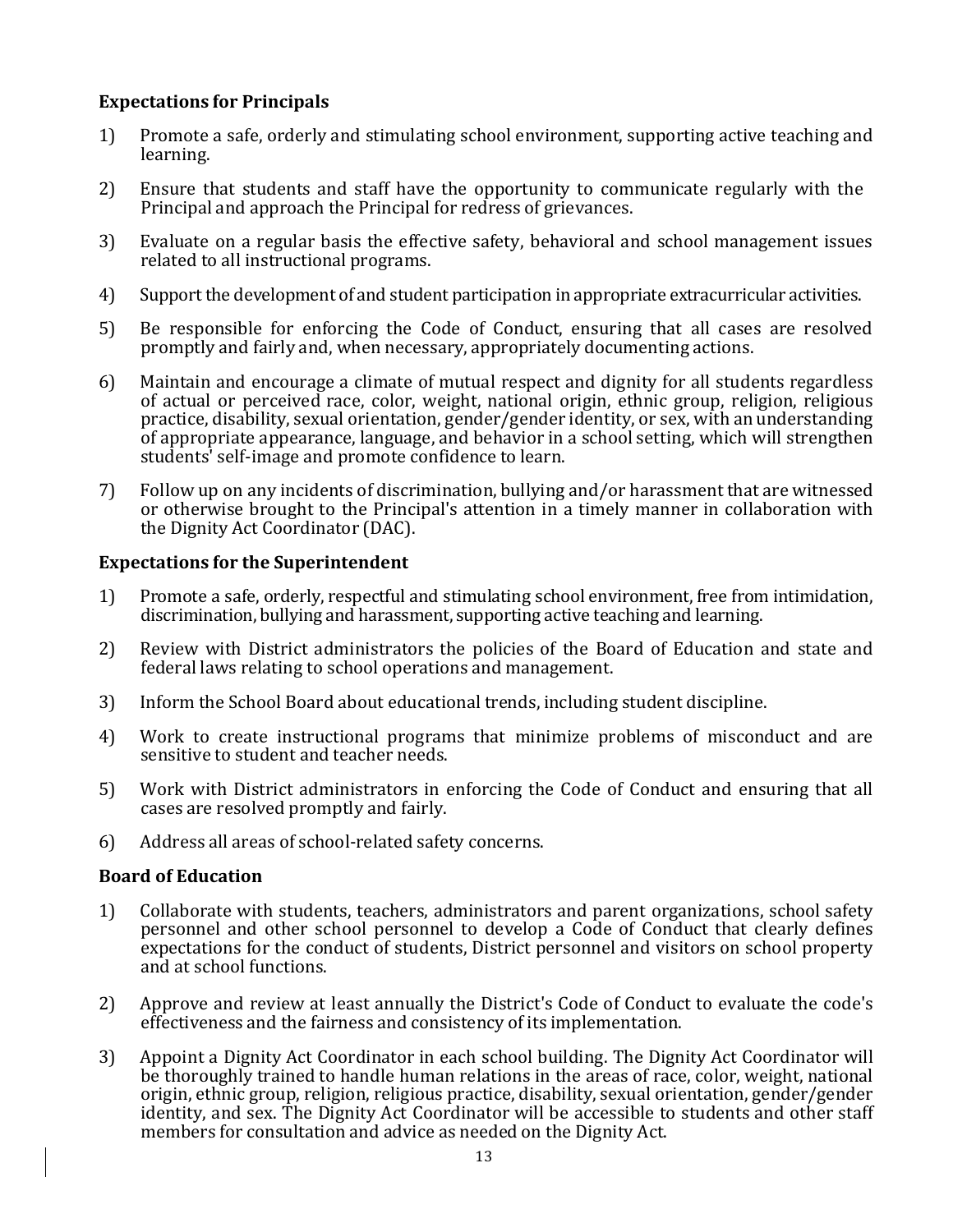4) Lead by example by conducting Board meetings in a professional, respectful and courteous manner.

#### **Student Use of Electronic Communication Devices**

The G.C.S.D believes in the importance of uninterrupted instructional settings as critical to student attention to task and ultimately to their academic achievement. To that end, G.C.S.D. may control such interruptions to the learning climate including, but not limited to, personal electronic devices.

We also recognize that students are being educated in a global setting. Electronic devices play an important role in this education. Students now live in a technology dependent world in which electronic devices such as laptop computers, tablets, and smart phones play a key role. However, the district reserves the right to monitor, control, and limit the use of any electronic device used within the school grounds and at all school functions to mitigate distractions, enhance learning, and maintain the safety of students and staff.

Students are not permitted to use any form of information technology, including their own personal electronic devices, to intimidate, harass or threaten others. This type of harassment is generally referred to as cyberbullying. If a student violates this prohibition, then he/she is subject to discipline under this provision and/or any other provision in the District *Code of Conduct* that may be applicable to the circumstances involved.

#### **Prohibition of Cell Phones and Electronic Devices in New York State Assessments**

Students are prohibited from bringing cell phones and certain other electronic devices into a classroom or other location where a New York State assessment is being administered, including but not limited to Regents Exams, Regents Competency Tests, Grades 3-8 Tests in English Language Arts and Mathematics, Grades 4 and 8 Science Tests, NYSESLAT, and the NYS Alternate Assessment.

Prohibited devices include, but are not limited to:<br>• Cell phones

- 
- 
- 
- 
- 
- 
- 
- BlackBerry devices and other PDAs<br>• iPods and MP3 players<br>• iPads, tablets, and other eReaders<br>• Laptops, notebooks or any other personal computing devices<br>• Cameras or other photographic equipment<br>• Headphones, headsets viewing or playing back such content

Test proctors, test monitors, and school officials shall have the right to collect cell phones and other prohibited electronic devices prior to the start of the test and to hold them while the test is being administered, including break periods. Admission to the test shall be denied to any student who refuses to relinquish a prohibited device.

Some students with disabilities may use certain recording/playback devices provided that such an accommodation is specified in the student's IPE or 504 Plan. Prohibited devices further may be allowed if there is documentation from a medical practitioner on file at the school that a student requires such a device during testing. In all other cases, the prohibition as provided above remains in effect and the student may not enter the exam room with any prohibited device.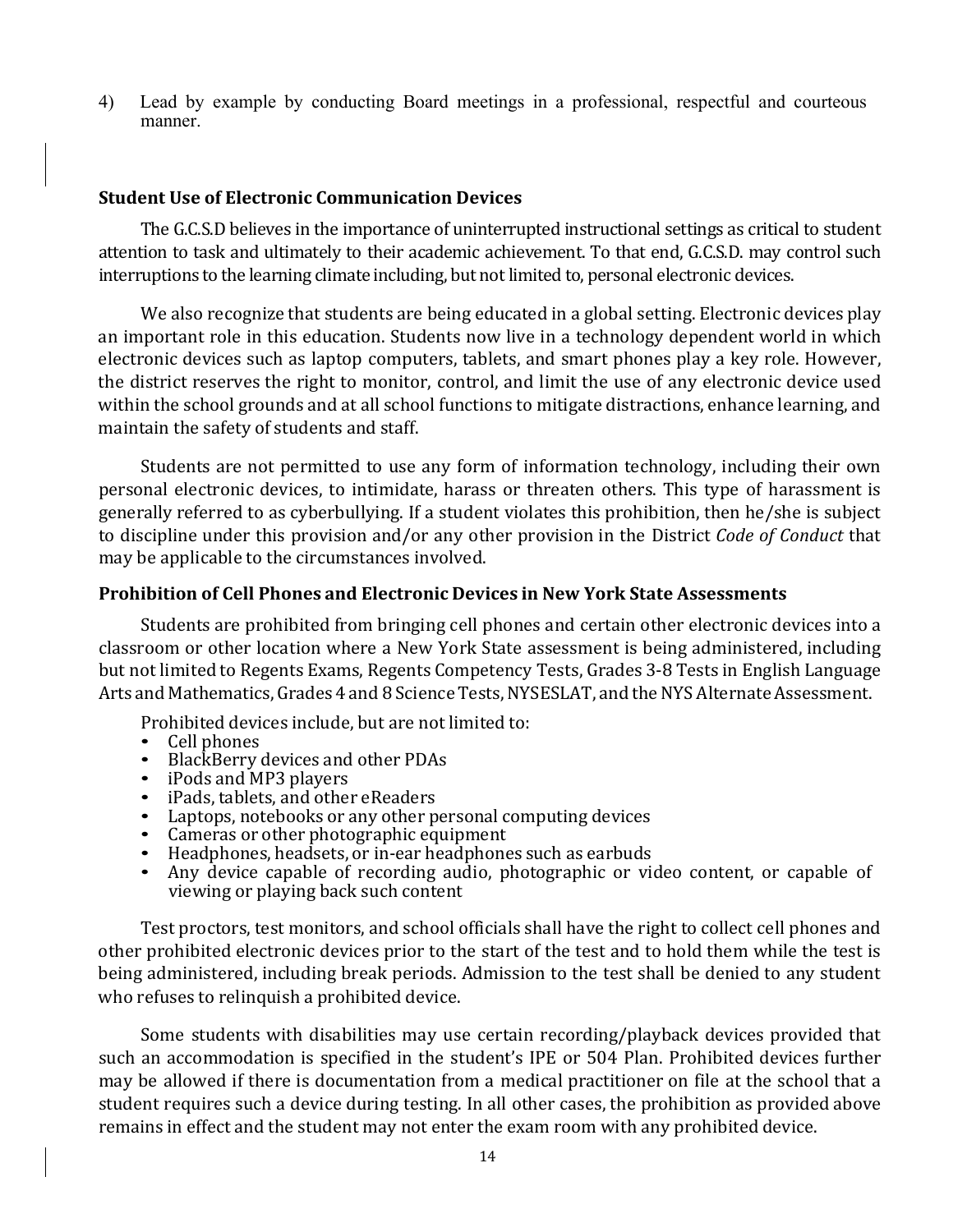#### **STUDENT DRESS CODE**

The intent of the Student Dress Code is to foster an environment that is sanitary, safe and conducive to teaching and student learning. It is also intended to provide guidance to prepare students for their role in the workplace and society.

All students, whether in-person or remote learners, are expected to give proper attention to personal cleanliness and to dress appropriately for school and school functions. Students and their parents have the primary responsibility for acceptable student dress and appearance. Teachers and all other district personnel should exemplify and reinforce acceptable student dress and help students develop an understanding of appropriate appearance in the school setting.

A student's dress, grooming and appearance, including hair style/color, jewelry, make-up and nails, shall:

- 1) Be safe, appropriate and not disrupt or interfere with the education process.
- 2) Clothing should not expose the midriff (front and back), lower abdominal area, gluteal area or chest, and students may not wear clothing through which these areas of the body are visible.Not be lewd nor offensive, nor contain sexually explicit messages, nor be material allowing another to see through to undergarments, nor to be otherwise determined by administration to be insufficient to properly cover a student. Examples of such insufficient garments may include shorts, tube tops, net tops, and halter tops.
- 3) Ensure that underwear and undergarments are is completely covered with outer clothing. nor shall clothing contain any holes, rips, tears, or sheer portions allowing underwear or undergarments to be seen through clothing.
- 4) Include footwear at all times. Footwear that is a safety hazard will not be allowed.
- 5) Not include the wearing of hats or head coverings in the elassroom buildings except for a medical or religious purpose or designated school activities during the academic day.
- 6) Not include items messages or images that are lewd, vulgar, obscene, contain sexually explicit messages, (including messages that are innuendos or have doublemeanings), and/or libelous or denigrate others on account of race, color, religion, creed, national origin, gender/gender identity, sexual orientation, or disability.
- 7) Not promote and/or endorse the use of alcohol, tobacco-or illegal drugs substances (as defined in this Code) -and/or encourage other illegal or violent activities.
- 8) Not be clothing, jewelry, symbols, etc. that are determined by the Administration to indicate membership in a group that exists to intimidate or threaten the safe and orderly operation of the school and/or the health and welfare of the staff and/or students.

Each building principal or his or her designee shall be responsible for informing all students and their parents of the student dress code at the beginning of the school year and any revisions to the dress code made during the school year. Students who violate the student dress code shall be required to modify their appearance by covering or removing the offending item and, if necessary or practical, replacing it with an acceptable item. Any student who refuses to do so shall be subject to discipline, up to and including out of school suspension for the day. Any student who repeatedly fails to comply with the dress code shall be subject to further discipline, up to and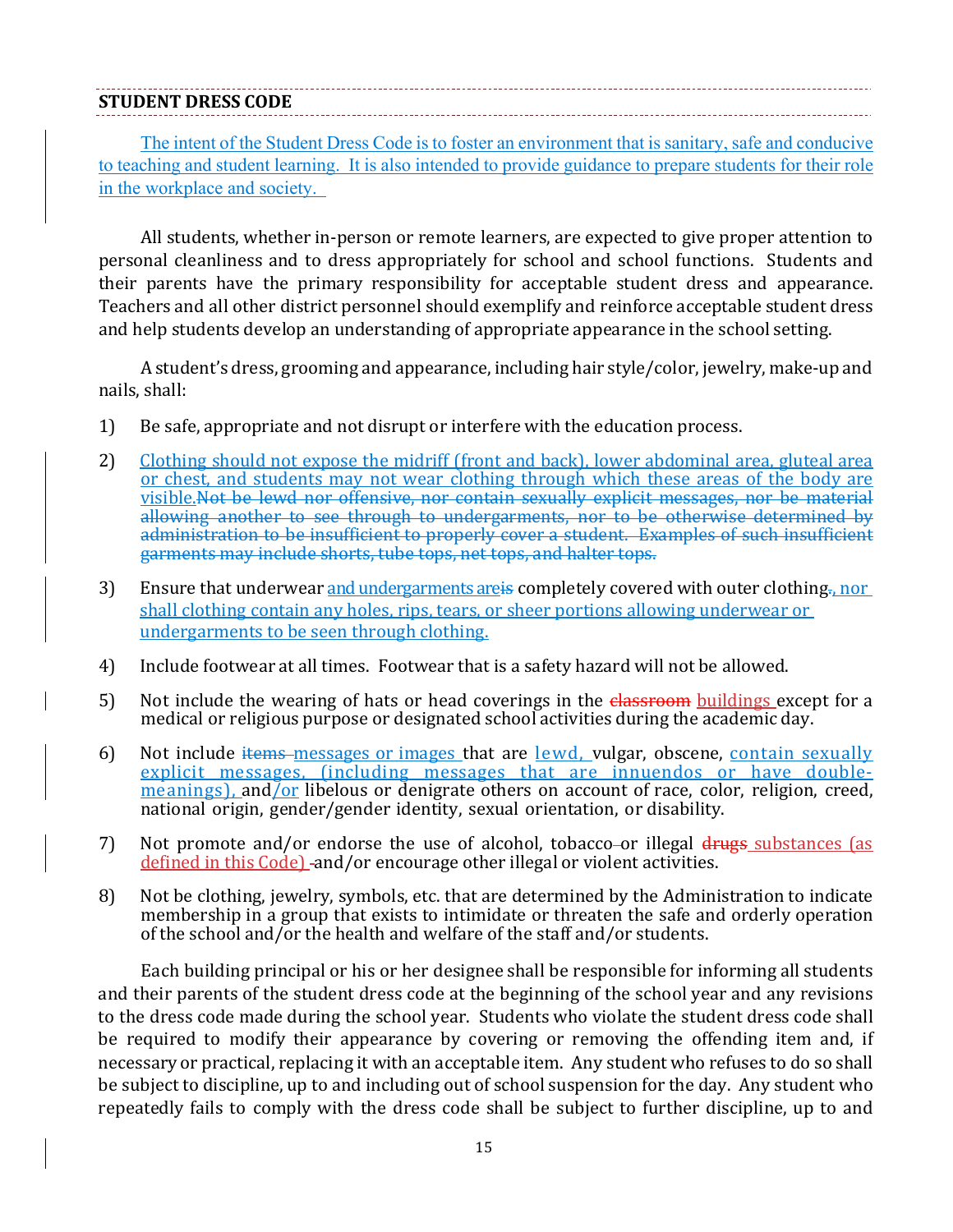including out of school suspension.

Nothing in this Dress Code will be construed to limit the ability of students to dress and/or groom themselves in a way that allows them to express their gender identity, or to discipline students for doing so.

Noting in this Dress Code will be construed to limit the ability of students to wear certain protective hairstyles (including but not limited to braids, locks and twists) or to wear their hair in a particular texture, or to discipline students for doing so.

## **PROHIBITED STUDENT CONDUCT**

The Board of Education expects all students to conduct themselves in an appropriate and civil manner per the District Code of Conduct, with proper regard for the rights and welfare of other students, district personnel and other members of the school community, and for the care of facilities and equipment. These expectations also apply to internships and student work experience.

The best discipline is self-imposed, and students must learn to assume and accept responsibility for their own behavior, as well as the consequences of their misbehavior. District personnel who interact with students are expected to use disciplinary action only when necessary and to place emphasis on the students' ability to develop self-discipline.

The Board recognizes the need to be clear and specific in expressing its expectations for student conduct while on District property or engaged inat a District function, or off school property when the actions create or would foreseeably create a risk of substantial disruption within the school environment or where it is foreseeable that the conduct might reach school property. The rules of conduct listed below are intended to do that and focus on safety and respect for the rights and property of others.

Students who will not accept responsibility for their own behavior or who violate these school rules will be required to accept the consequences for their conduct. Students may be subject to logical consequences, Restorative Practices, and/or disciplinary action, up to and including suspension from school or removal from a program, when they engage in conduct that is disorderly, insubordinate, disruptive, violent, endangers the safety, morals, health or welfare of others, engage in misconduct on the school bus, or engage in academic misconduct including work/internship sites.

#### A**. Engage in Conduct that is Disorderly**

Examples of disorderly conduct include, but are not limited to:

- 1) Engaging in any act which disrupts the normal operation of the school community, such as running in hallways, making unreasonable noise, and or using language or gestures that are profane, lewd, vulgar, abusive, intimidating, or that incite others.
- 2) Obstructing vehicular or pedestrian traffic.
- 3) Trespassing. Students are not permitted in any area of the a school building, other than the  $\theta$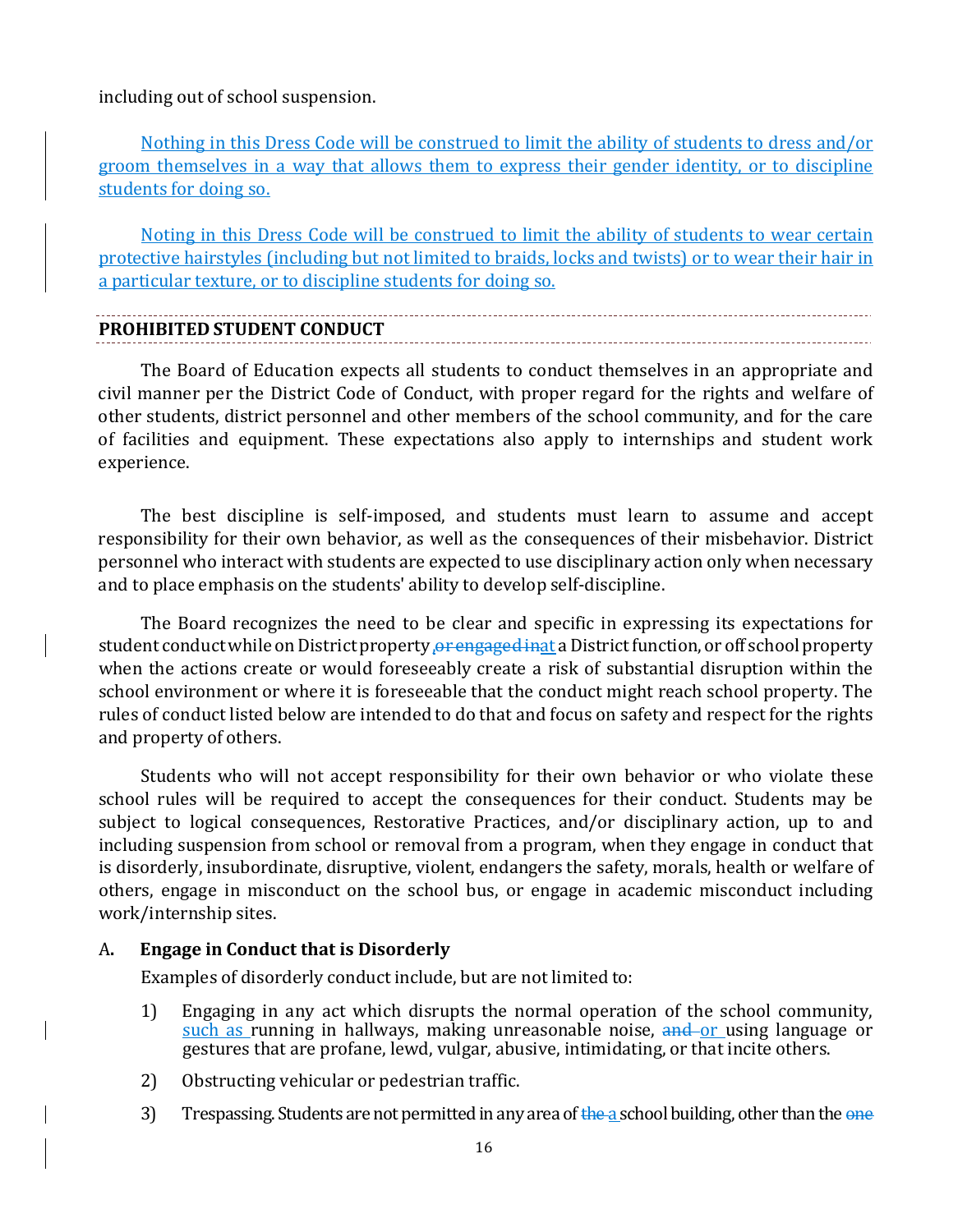school they regularly attend, without permission from the administrator in charge of the building.

- 4) Misusing computer/electronic communications devices, including any unauthorized or inappropriate use the District's computer system (DCS), consisting of software, hardware, computer networks and electronic communications systems; of computers, software, or Internet/intranet account; accessing inappropriate websites; evading the District's content filter; using an outside wireless network; or any other violation of the District Acceptable Use Policy.
- 5) Unauthorized use of personal electronic devices/equipment (i.e., laptops, netbooks, Chromebooks, cell phones, smart phones, IPods, IPads, tablets, eReaders, MP3 devices, cameras, and other personal electronic devices deemed inappropriate by the administration).
- 6) Unauthorized use of personal computer, laptop, tablet or e-reader and/or other computerized information resources through the District computer system is prohibited.

67) Violations of the Student Dress Code.

#### B. **Engage in Conduct That is Insubordinate**

Examples of insubordinate conduct include, but are not limited to:

- 1) Failing to comply with the reasonable directions of teachers, school administrators or other school employees, in charge of students or otherwise demonstrating disrespect.
- 2) Lateness for, missing, or leaving school or class without permission.
- 3) Skipping detention.

#### C. **Engage in Conduct That is Disruptive**

Examples of disruptive conduct include, but are not limited to:

- 1) Failing to comply with the reasonable directions of teachers, school administrators or other school personnel in charge of students or otherwise demonstrating disrespect.
- 2) Endangering the health and safety of other students or staff or interfering with classes or District activities by means of inappropriate appearance or behavior as per District Code of Conduct.

#### D. **Engage in Conduct that is Violent**

Examples of violent conduct include, but are not limited to:

- 1) Committing, threatening or attempting an act of *physical* violence (such as hitting, kicking, punching, or scratching) upon a teacher, administrator or other District employee or attempting to do so.
- 2) Committing, threatening or attempting an act of  $phvsical$  violence (such as hitting, kicking, punching, or scratching) upon another student or any other person lawfully on school property or attempting to do so.
- 3) Engaging in bullying and/or harassing conduct, threats, intimidation, or abuse (verbal or non-verbal) that reasonably causes or would reasonably be expected to cause a student to fear for his or her physical well-being.
- 4) Possessing a weapon as defined by this Code of Conduct. (see definition). Authorized law enforcement officials are the only persons permitted to have a weapon in their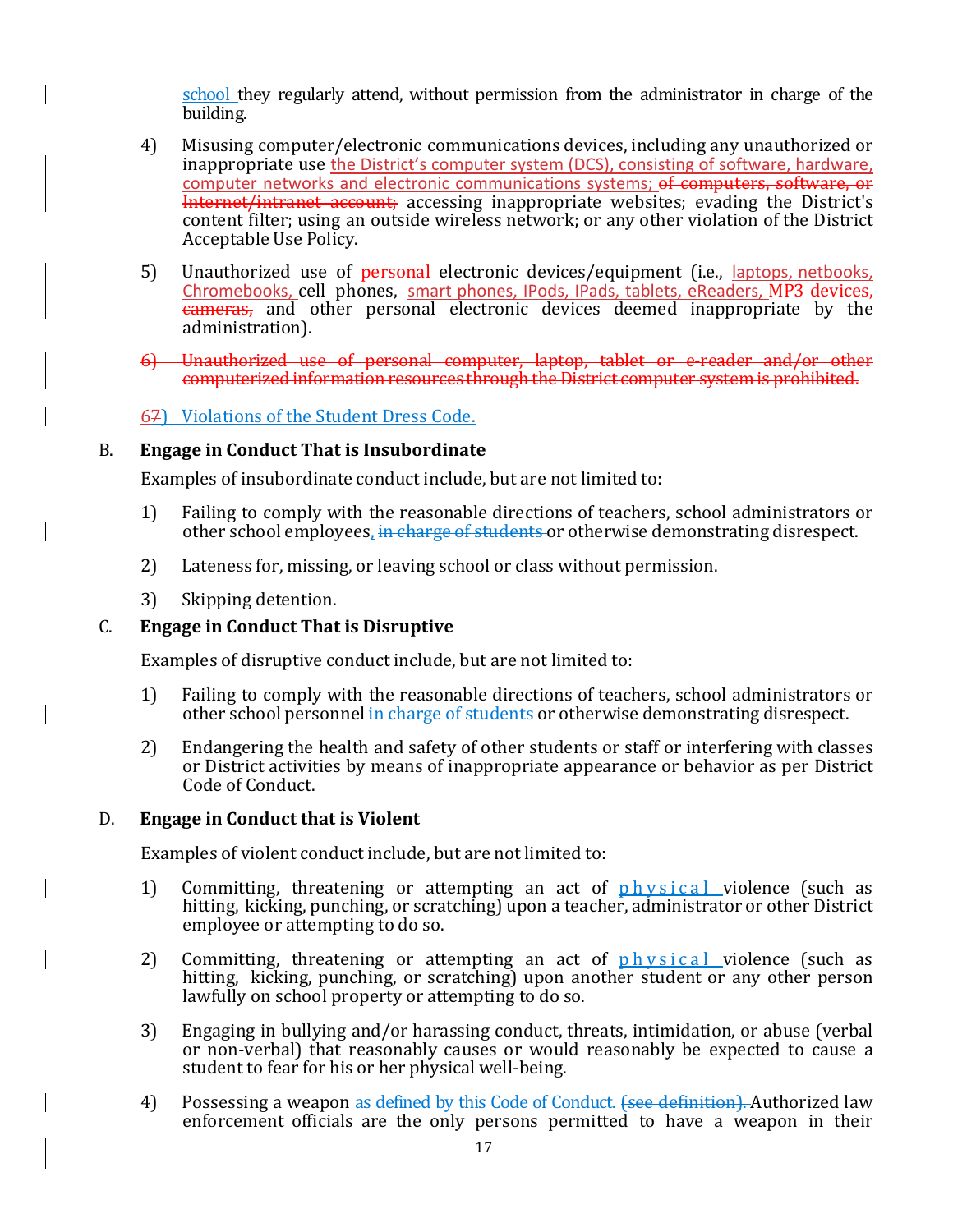possession while on District property or at a District function.

- 5) Displaying, using, or threatening to use a weapon, as defined by this Code of Conduct, or displaying, using, or threatening to use what appears to be a weapon.
- 6) Threatening to use any weapon(s).
- 7) Using weapon(s).
- 68) Intentionally damaging or destroying District property, the personal property of a student, teacher, volunteer, contractor, vendor, administrator, other District employee or any person lawfully on District property, or at a District function including but not limited to graffiti or arson.
- $79$ ) Communication by any means, including oral, written or electronic (such as through the Internet, email or texting) off school property, where the content of such communication (a) can reasonably be interpreted as a threat to commit an act of violence on school property; or, (b) results in material or substantial disruption to the educational environment.

#### E. **Engage in Any Conduct That Endangers the Safety, Morals, Healthor Welfare of Others.**

Examples of such conduct include, but are not limited to:

- 1) Lying, deceiving or giving false information to a teacher, administrator or other school personnel.
- 2) Stealing District property or the property of other students, school personnel or any other person lawfully on school property or while attending a school function.
- 3) Defamation, which includes making false or unprivileged statements or representations about an individual or identifiable group of individuals that harm the reputation of the person or the identifiable group by demeaning them. This can include, but is not limited to, posting or publishing video, audio recordings or pictures via social media or other electronic communications. (written material, cell phones, Internet, YouTube, etc.).
- 4) Discrimination, based on a person's actual or perceived race, age, use of a recognized guide dog, hearing dog or service dog, color, creed, national origin, ethnic group, religion, religious practice, sex, sexual orientation, gender or gender identity, marital or veteran status, or disability, or any other legally-protected class as a basis for treating another in a negative manner on school property or at a school function.
- 5) Harassment, the creation of a hostile environment by conduct or by threats, intimidation or abuse (verbal or non-verbal), that has or would have the effect of unreasonably and substantially interfering with a student's educational performance, opportunities or benefits, or mental, emotional or physical wellbeing based on a person's actual or perceived race, color, weight, national origin, political affiliation, ethnic group, religion, religious practice, marital or veteran status, use of a recognized guide dog, hearing dog or service dog, disability, sexual orientation, gender/gender identity or sex.
- 6) Bullying and intimidation, which includes engaging in actions or statements that put an individual in fear of bodily harm and/or emotional discomfort; for example,  $\frac{m}{n}$  blay fighting, extortion of money, overt teasing, etc.
- 7) "Internet bullying" (also referred to as "cyberbullying")"Cyberbullying," including the use of instant messaging, email, websites, chat rooms, text messaging, or by any other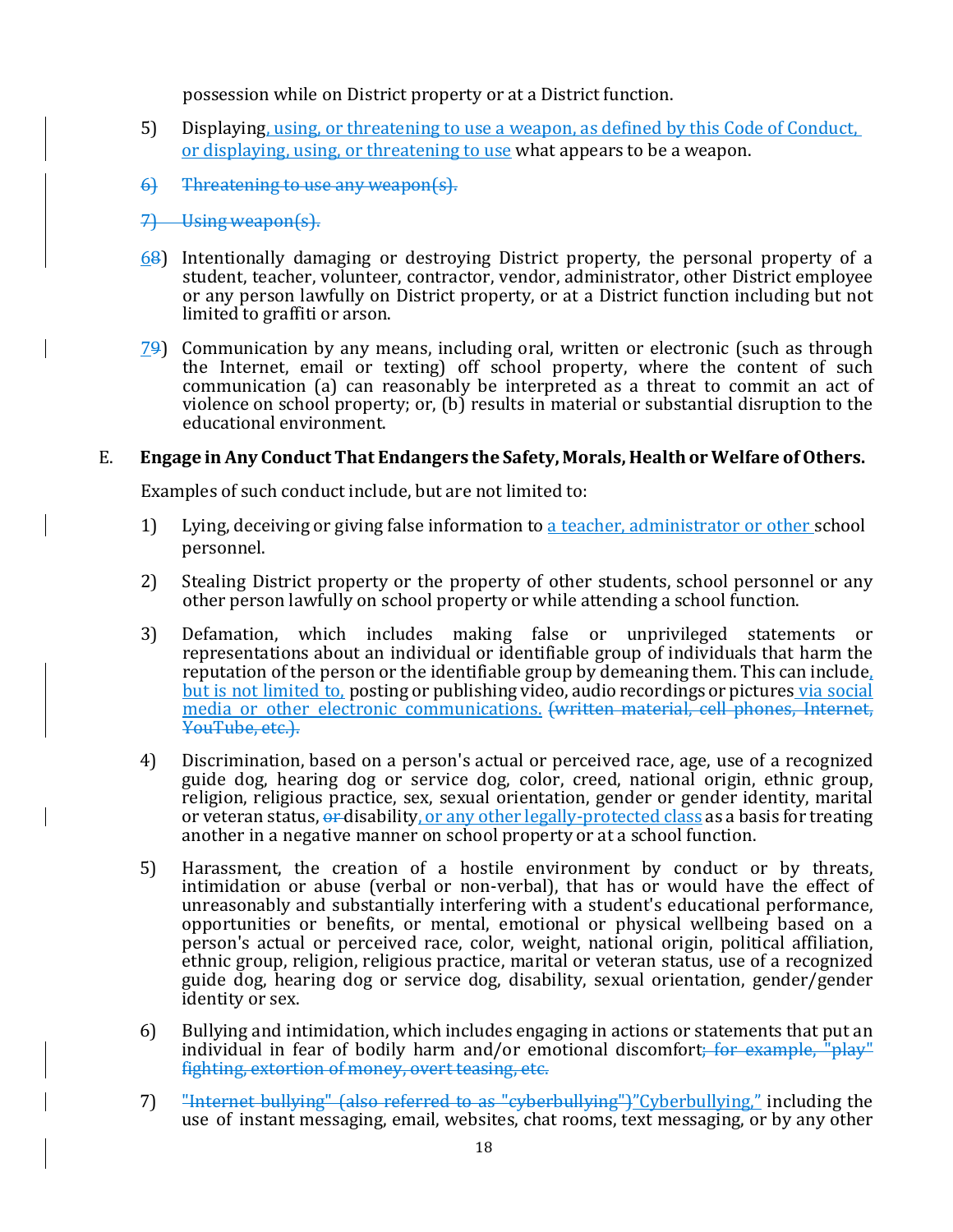electronic means, when such use interferes with the operation of the school; or infringes upon the general health, safety and welfare of students or employees.

- 8) Sexual harassment, which includes unwelcome sexual advances, requests for sexual favors, taking, sending or receiving sexually explicit videos, pictures or auditory recordings and other verbal or physical conduct or communication of a sexual nature.
- 9) Displaying signs of gang affiliation or engaging in gang-related behaviors that are observed to increase the level of conflict or violent behavior.
- 10) Hazing, which includes any intentional or reckless act directed against another for the purpose of initiation into, affiliating with or maintaining membership in any District or school sponsored activity, organization, club or team.
- 11) Selling, using, possessing or distributing obscene material.
- 12) Possessing, using, consuming, selling, attempting to purchasing, sell, distributing or exchanging (or attempting to possess, use, consume, sell, purchase, distributed or exchange), or being under the influence of alcoholic beverages, tobacco, Ttobacco pProducts, e-cigarettes and any other products containing nicotine, or illegal Illegal and/or controlled sSubstances (as defined in this Code), counterfeit and designer drugs, or paraphernalia for use of such drugs or other similar substances or be under the influence of any such substances on school-School property Property or at a school School functionFunction.
- 13) Inappropriately using, sharing, selling, attempting to sell, distributing or exchanging prescription and over-the-counter drugs, vitamins, supplements, herbs, or other similar substances.
- 14) Possessing, consuming, selling, attempting to sell, distributing, or exchanging "lookalike drugs"; or, possessing or consuming (without authorization), selling, attempting to sell, distributing or exchanging other substances such as dietary supplements, weight loss pills, or other similar substances.
- 1513) Gambling and gaming.
- 1614) Inappropriate touching and/or indecent exposure. Engaging in displays of affection of a sexual nature, including but not limited to kissing, caressing, groping and other similar overt expressions of affection. Such behavior is inappropriate in the school environment and depending on the circumstances, including the age of the students involved, may also constitute criminal conduct.
- 1715) Initiating or reporting warning of fire or other catastrophe without valid cause, misusing 911, or inappropriately discharging a fire extinguisher.

18) Violating gender privacy when using school restroom facilities.

#### **F. Engage in Misconduct While on a School Bus**

It is crucial for students to behave appropriately while riding on District buses for to ensure their safety and that of other passengers, and to avoid distracting the bus driver. Students are required to conduct themselves on the bus in a manner consistent with established standards for classroom behavior and with this Code of Conduct. Violations of the Code of Conduct occurring on a school bus shall be subject to the same discipline as though the conduct occurred on school grounds. Excessive noise, pushing, shoving, fighting, harassment, and discrimination will not be tolerated.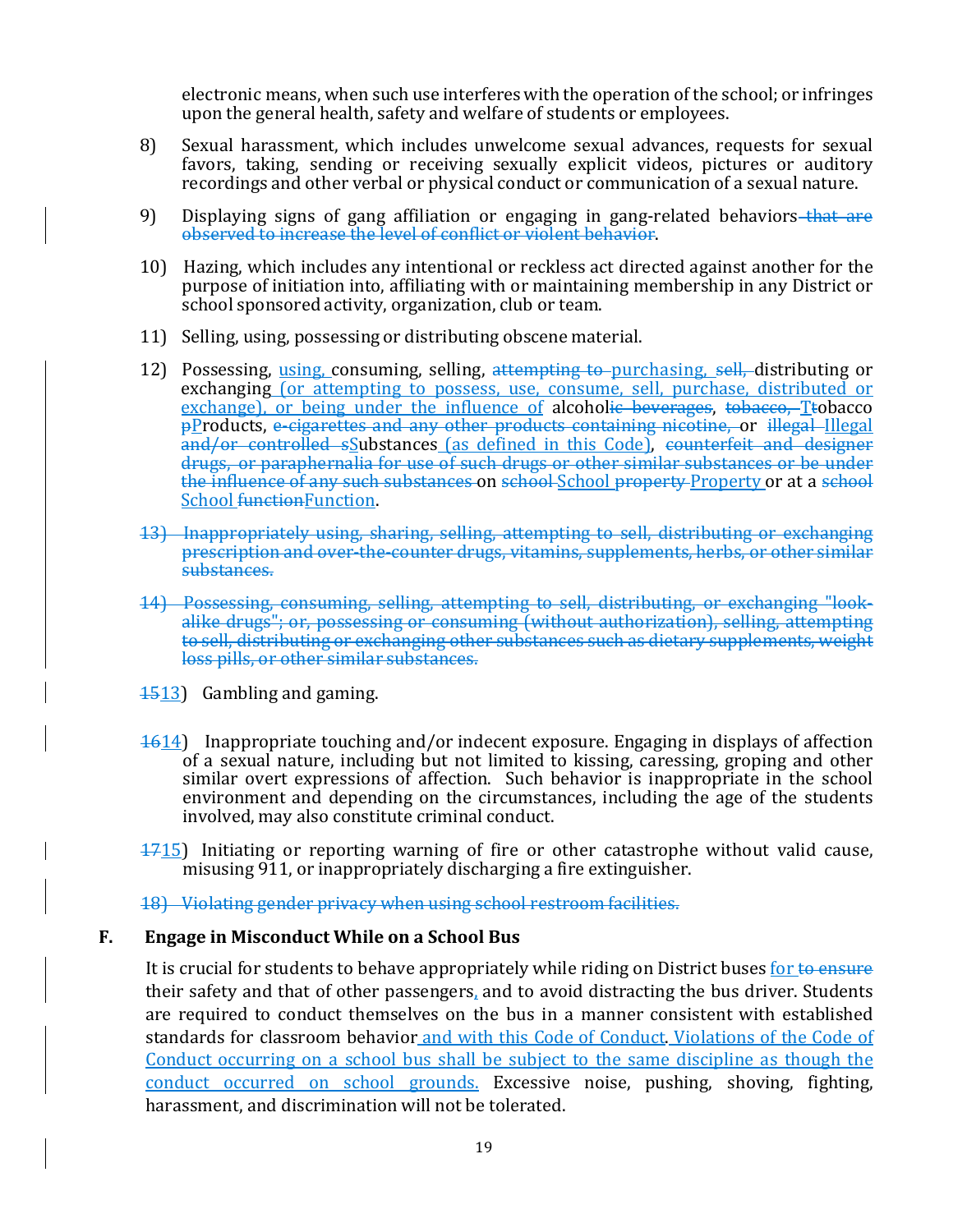#### **G. Engage in Any Form of Academic Misconduct**

Examples of academic misconduct include, but are not limited to:

- 1) Plagiarism. Plagiarism  $\theta$  occurs-includes, but is not limited to, instances when another person's work, words, or ideas are represented as one's own without the use of a school-recognized method of citation (e.g., copied from another source such as an author or another student without properly acknowledging the actual writer/author) or when another person's work is copied or otherwise duplicated for academic credit. Plagiarism also occurs when knowingly giving or allowing one's own work to be copied or otherwise duplicated by another for academic credit, or when resubmitting one's own work for academic credit\_-when they have already received academic credit for that work (i.e., work that has previously been submitted for academic credit). Cutting and pasting from online sources on the Internet without proper acknowledgment and citation of primary and secondary sources (e.g., writers/authors/organizations) also constitutes plagiarism (Nova Southeastern, 2021).
- 2) Cheating. Cheating is intentionally using or attempting to use unauthorized materials, information, or study aids in any academic exercise, or having others complete work or exams and representing it as one's own (Nova Southeastern, 2021).
- 3) Copying.
- 4) Altering records.
- 5) Accessing other users' email, district provided accounts or network storage accounts and/or attempting to read, delete, copy, modify, and or interfere with the transferring and receiving of electronic communications.
- 6) Recording audio or video or taking photographs in classrooms (including online classes) without prior permission from the course instructor or pursuant to an approved disability accommodation, and from reproducing, sharing, or disseminating classroom recordings to individuals outside of the designated course.

- 7) Violation of the District Acceptable Use Policy for technology.
- 8) Assisting another student in any of the above actions

#### **REPORTING VIOLATIONS**

All students are expected to promptly report violations of the code of conduct to a teacher, guidance counselor, the building principal or his or her designee. Any student observing or having knowledge of a student possessing a weapon, alcohol or illegal substance on school property or at a school function shall report this information immediately to a teacher, the building principal, the principal's designee or the superintendent. All district staff who are authorized to impose disciplinary sanctions are expected to do so in a prompt, fair and lawful manner. District staff who are not authorized to impose disciplinary sanctions are expected to promptly report violations of the code of conduct to their supervisor, who shall in turn impose an appropriate disciplinary sanction, if so authorized, or refer the matter to a staff member who is authorized to impose an appropriate sanction. Persons standing in the parental relationship to the student shall be notified of code violations by telephone, followed by a letter. The notification must identify the student and explain the conduct that violated the code of conduct.

Any weapon, alcohol or illegal substance found shall be confiscated immediately, if possible, followed by notification to the parent of the student involved and the appropriate disciplinary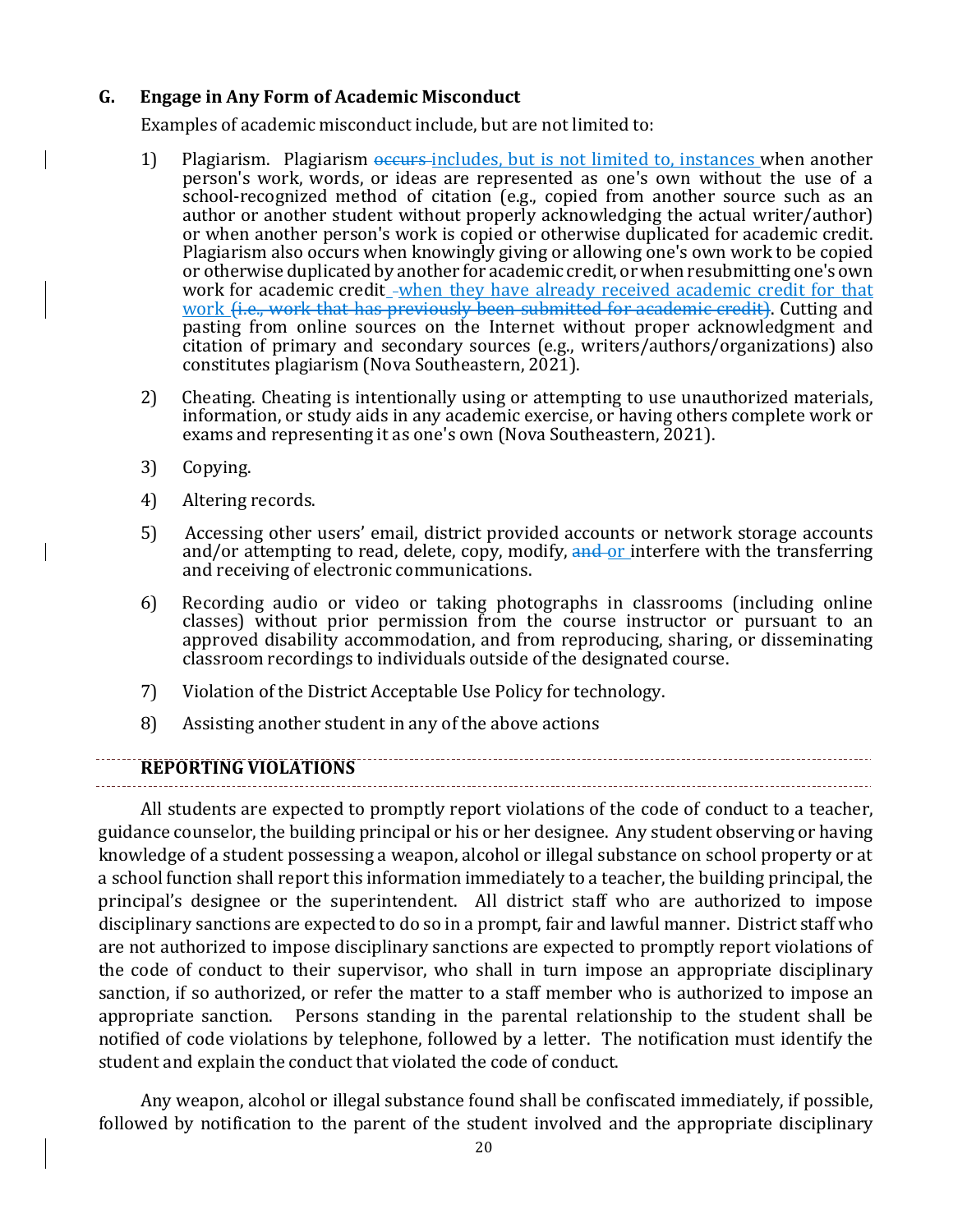sanction if warranted, which may include permanent suspension and referral for prosecution.

The building principal or his or her designee must notify the appropriate local law enforcement agency of those code violations that constitute a crime and substantially affect the order or security of a school as soon as practical, but in no event later than the close of business the day the principal or his or her designee learns of the violation. The notification may be made by telephone, followed by a letter mailed on same day as the telephone call is made. The notification must identify the student and explain the conduct that violated the code of conduct and constituted a crime.

#### **Reporting Discrimination, Harassment and Bullying (Dignity For All Students Act)**

Prevention is the cornerstone of the District's effort to address bullying and harassment. In order to implement this anti-bullying prevention program, the Board will designate, at its annual organizational meeting, individuals at each school to act as the Dignity For All Students Act Coordinator ("DAC"). These individuals shall be thoroughly trained to handle human relations in the areas of race, color, weight, national origin, ethnic group, religion, religious practice, disability, sexual orientation, gender, and sex.

The DASA Coordinators will be responsible for assisting in coordinating and enforcing the requirements of the Dignity for All Students Act and its related policies and regulations at each school building, including but not limited to:

(a) Professional development for staff members;

(b) The complaint process; and

(c) Implementation of the Dignity Act's civility curriculum components.

The Dignity Act Coordinators are as follows:

**Lead Coordinator – District: Cory Wood,** High School Principal, wood.cory@gcsk12.org, 315- 287-1900

Building Coordinators:

High School:

Assistant Principal (TBA), 315-287-1900

Marcy Tyler, Guidance Counselor, tyler.marcy@gcsk12.org, 315-287-4914

Rachael Huntley, Guidance Counselor, huntley.rachael@gcsk12.org, 315-287-4914 Middle School:

Jessica Sullivan, Principal, sullivan.jessica@gcsk12.org, 315-287-1903

Angela Calkins, Assistant Principal, calkins.angela@gcsk12.org, 315-287-1903

Hunter Hitchman, Guidance Counselor, hitchman.hunter@gcsk12.org, 315-287-1903

Monica Scott, Guidance Counselor, scott.monica@gcsk12.org, 315-287-1903 Elementary School:

Charity Zawatski, Principal, zawatski.charity@gcsk12.org, 315-287-2260 Rich Trowbridge, Assistant Principal, trowbridge.rich@gcsk12.org, 315-287-2260 Megan Thackston, Guidance Counselor, thackston.megan@gcsk12.org, 315-287-2260 Katherine McFarland, Guidance Counselor, mcfarland.katherine@gcsk12.org, 315-287- 2260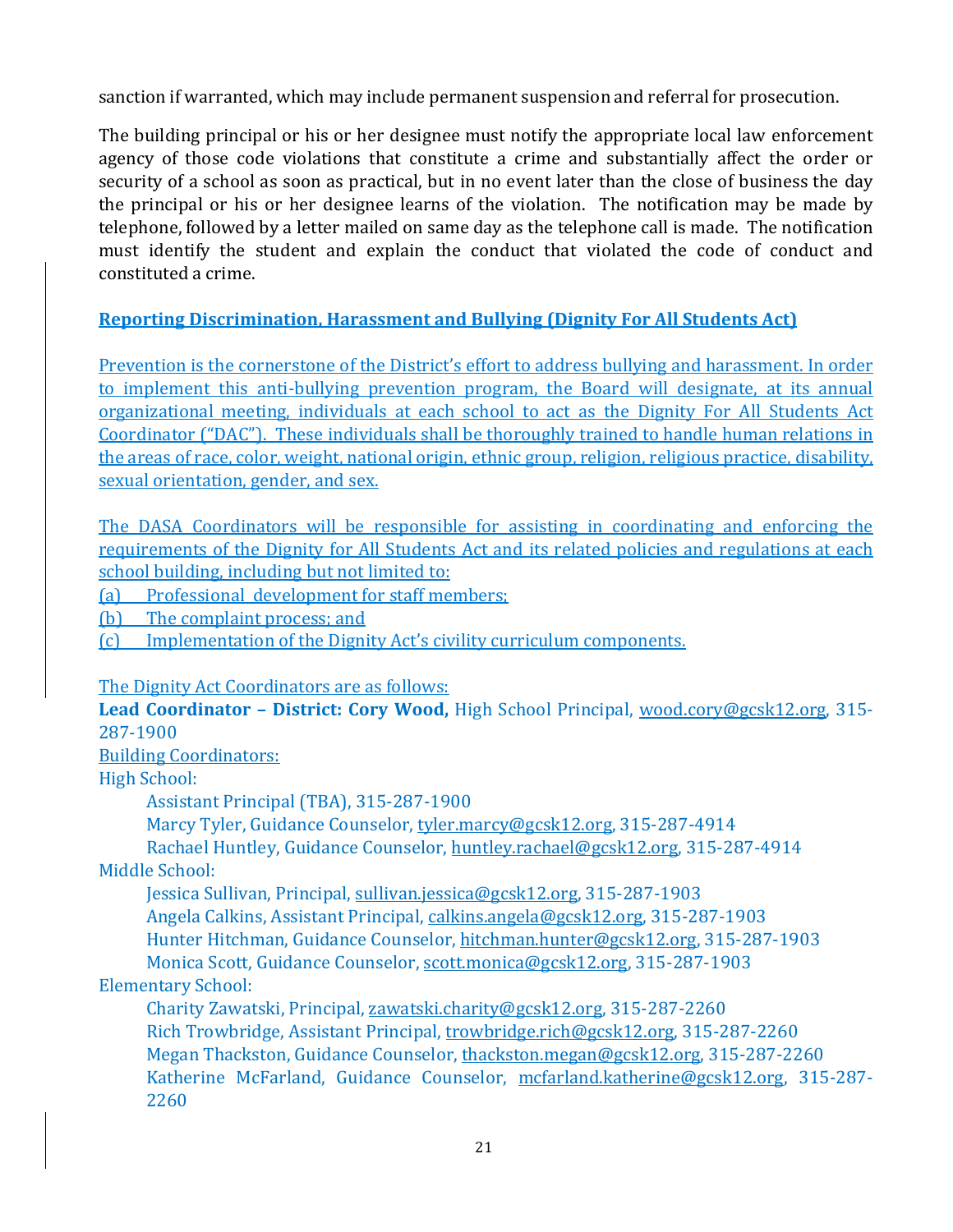The DASA Coordinators are the school employees charged with receiving all reports of harassment, bullying and discrimination; however, students and parents may make an oral or written complaint of harassment, bullying or discrimination to any teacher, administrator or school employee. The District will act to promptly investigate all complaints, verbal or written, formal or informal, of allegations of discrimination, harassment and bullying; and will promptly take appropriate action to protect individuals from further discrimination, harassment and bullying.

It is essential that any student who believes they have been subjected to discrimination, harassment, bullying or retaliatory behavior, as well as any individual who is aware of and/or who has knowledge of, or witnesses any possible occurrence, immediately report same to any staff member or administrator. The staff member/administrator to whom the report is made (or the staff member/administrator who witnesses or suspects bullying/cyberbullying behavior) shall document and take appropriate action to address the immediacy of the situation and shall promptly report in accordance with the following paragraphs.

Upon receipt of a complaint (even an anonymous complaint), or if a school employee otherwise learns of any occurrence of possible conduct prohibited by this Code, the school employee shall promptly and orally notify the DASA Coordinator(s) no later than one (1) school day after such school employee witnesses or receives the complaint or learns of such conduct. Such school employee shall also file a written report with the DASA Coordinator(s) no later than two (2) school days after making such oral report. In the event that the DASA Coordinator is the alleged offender, the report will be directed to the Principal or Superintendent.

After receipt of a complaint, the DASA Coordinator(s) shall lead or supervise a thorough investigation of the alleged harassing, bullying and/or retaliatory conduct. The DASA Coordinator(s) shall ensure that such investigation is completed promptly and investigated in accordance with the terms of District policy. All complaints shall be treated as confidential and private to the extent possible within legal constraints.

Based upon the results of this investigation, if the District determines that a school official, employee, volunteer, vendor, visitor and/or student has violated the District's Code of Conduct or a material incident of harassment, bullying and/or discrimination has occurred, immediate corrective action will be taken as warranted, it will take prompt action reasonably calculated to end the violation, eliminate any hostile environment, create a more positive school culture and climate, prevent recurrence of the behavior, and ensure the safety of the student or students against whom such violation was directed.

The Principal, Superintendent, or their designee shall notify promptly the appropriate local law enforcement agency when it is believed that any harassment, bullying or discrimination constitutes criminal conduct. The Principal or the Principal's designee shall provide a regular report, at least once during each school year, on data and trends relating to harassment, bullying and/or discrimination to the Superintendent of Schools.

Retaliation against any individual who, in good faith, reports or assists in the investigation of harassment, bullying, and/or discrimination shall be prohibited.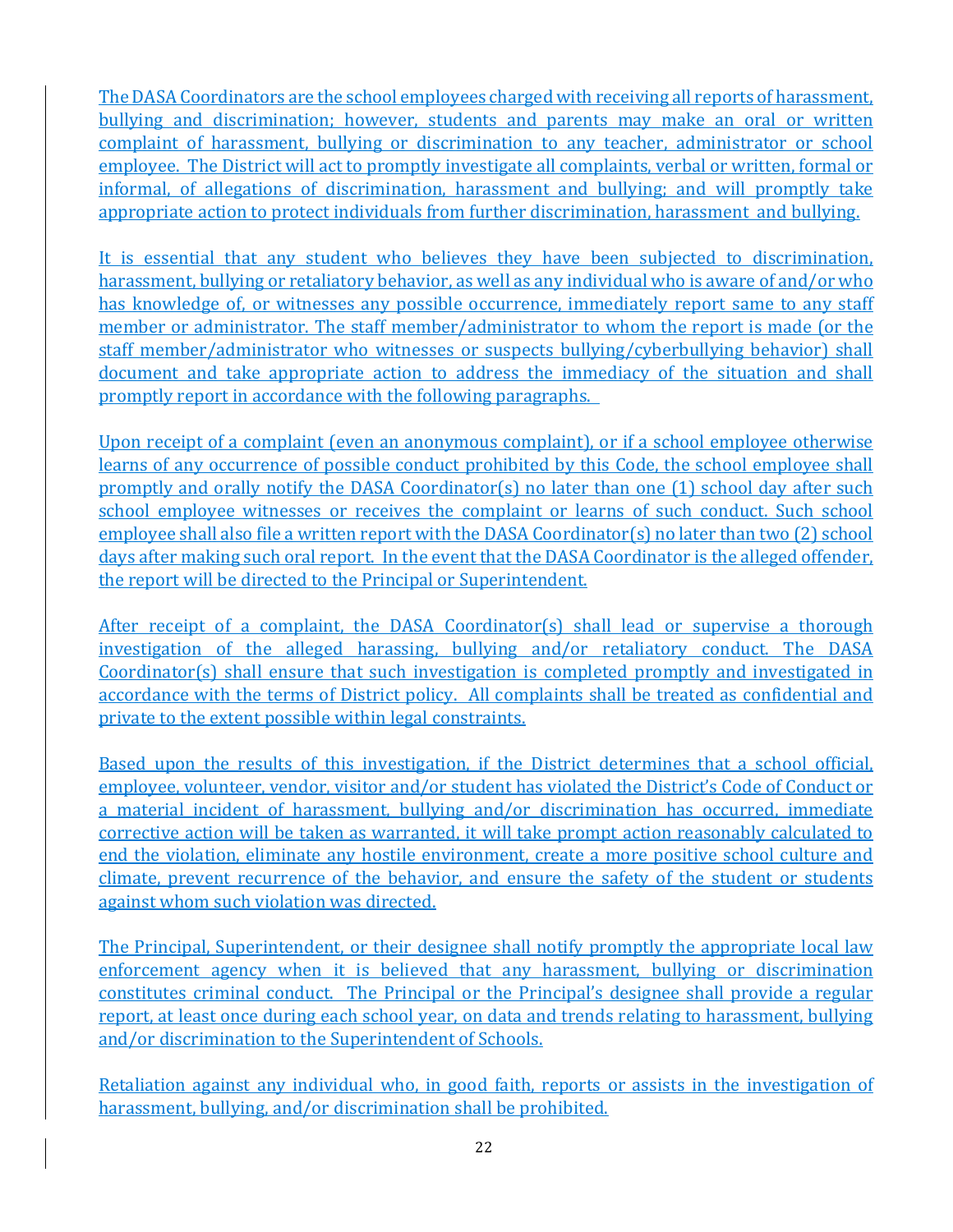As a general rule, responses to acts of harassment, bullying, and/or discrimination against students by students shall incorporate a progressive model of student discipline that includes measured, balanced and age-appropriate remedies and procedures that make appropriate use of prevention, education, intervention and discipline, and considers among other things, the nature and severity of the offending student's behavior(s), the developmental age of the student, the previous disciplinary record of the student and other extenuating circumstances, and the impact the student's behaviors had on the individual(s) who was physically injured and/or emotionally harmed. Responses shall be reasonably calculated to end the harassment, bullying, and/or discrimination, prevent recurrence, and eliminate the hostile environment.

#### **DISCIPLINARY PENALTIES, PROCEDURES AND REFERRALS**

Discipline is most effective when it deals directly with the problem at the time and place it occurs, and in a way that students view as fair and impartial. School personnel who interact with students are expected to use disciplinary action only when necessary and to place emphasis on the students' ability to grow in self-discipline. Disciplinary action, when necessary, will be firm, fair and consistent so as to be the most effective in changing student behavior. In determining the appropriate disciplinary action, school personnel authorized to impose disciplinary penalties will consider the following:

- 1) The student's age.
- 2) The nature of the offense and the circumstances which led to the offense.
- 3) The student's prior disciplinary record.
- 4) The effectiveness of other forms of discipline.
- 5) Information from parents, teachers and/or others, as appropriate
- 6) Other extenuating circumstances.

As a general rule, violations and associated penalties listed in this Code are advisory, and discipline will be progressive. This means that a student's first violation will usually merit a lighter penalty than subsequent violations. However, the District retains the discretion to impose any level of discipline, even for a first violation, that is proportionate to the misconduct at issue.

If the conduct of a student is related to a disability or suspected disability, the student shall be referred to the Committee on Special Education. If warranted, shall be administered consistent with the separate requirements of this code of conduct for disciplining students with a disability or presumed to have a disability. A student identified as having a disability shall not be disciplined for behavior related to his/her disability.

#### **A. Penalties**

-

Students who are found to have violated the district's code of conduct may be subject to the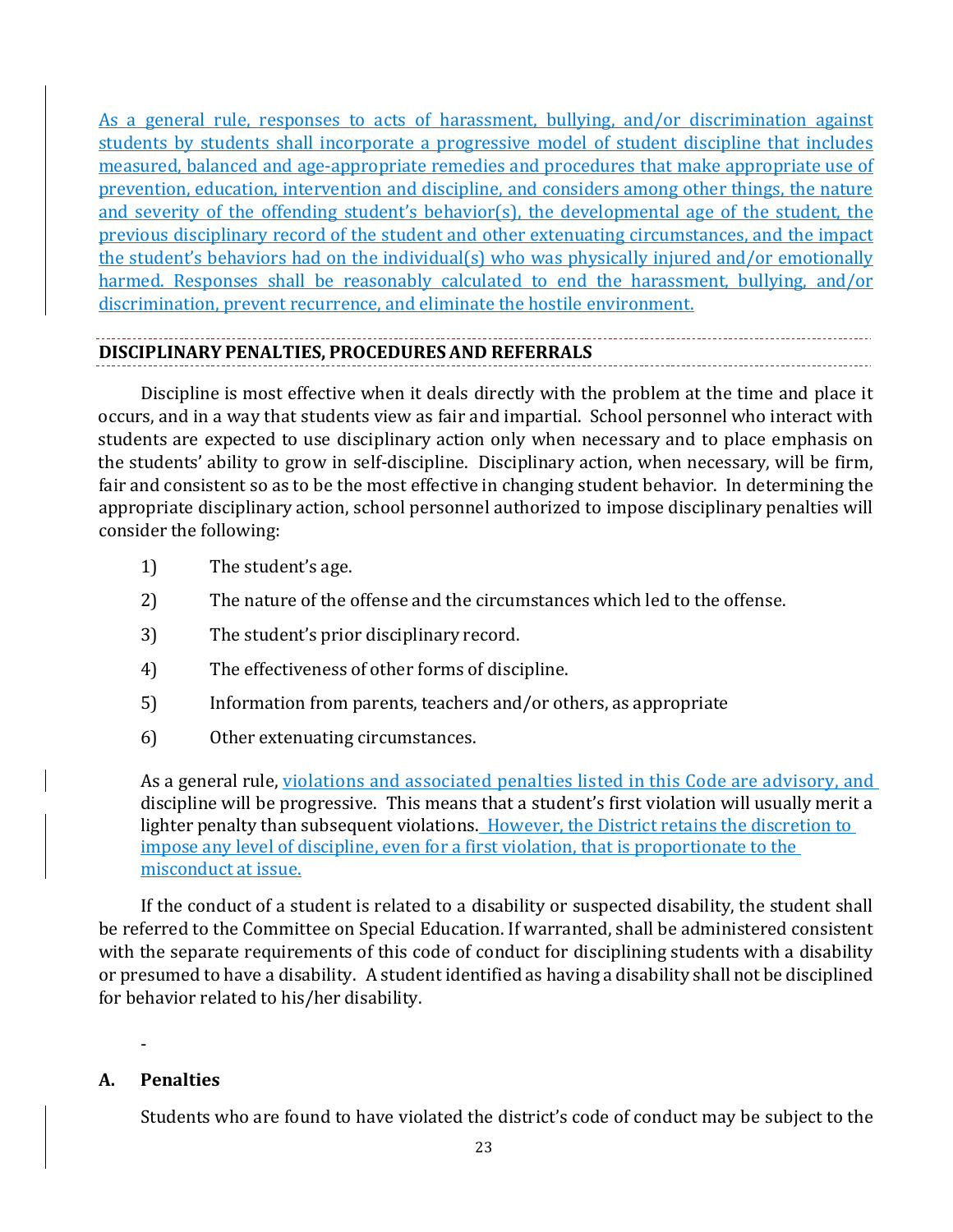following penalties, either alone or in combination. The Gouverneur School District's Board of Education authorized its Superintendent of Schools, Building Principals, and CSE Chairperson to suspend students from instruction. Assistant Principals and Lead Teachers assist Principals with this task. Faculty members are authorized to assign students to detention and time-out. Staff members may issue warnings and report misbehavior to the principals. In accordance with 8 NYCRR §100.2(oo) and District Policy 7221: *Participation in Graduation Ceremonies and Activities*, Sstudents may be prohibited from participating in the graduation ceremony or related graduation activities of his or her graduating class as a consequence of violating the District's Code of Conduct.

- 1) Oral warning any member of the district staff.
- 2) Written warning bus drivers, hall and lunch monitors, coaches, guidance counselors, teachers, principal, superintendent.
- 3) Written notification to parent bus driver, hall and lunch monitors, coaches, guidance counselors, teachers, principal, superintendent.
- 4) Detention teachers, principal, superintendent.
- 5) Suspension from transportation principal, superintendent.
- 6) Suspension from athletic participation coaches, principal, superintendent.
- 7) Suspension from social or extracurricular activities activity director, principal, superintendent.
- 8) Suspension of other privileges principal, superintendent.
- 9) In-school suspension principal, superintendent.
- 10) Removal from classroom by teacher teachers, principal.
- 11) Short-term (five days or less) suspension from school principal, superintendent, Board of Education.
- 12) Long-term (more than five days) suspension from school superintendent, Board of Education.
- 13) Permanent suspension from school superintendent, Board of Education.

#### **B. Procedures**

The amount of due process a student is entitled to receive before a penalty is imposed depends on the penalty being imposed. In all cases, regardless of the penalty imposed, the school personnel authorized to impose the penalty must inform the student of the alleged misconduct and must investigate, to the extent necessary, the facts surrounding the alleged misconduct. All students will have an opportunity to present their version of the facts to the school personnel imposing the disciplinary penalty in connection with the imposition of the penalty. Students who are to be given penalties other than an oral warning, written warning or written notification to their parents are entitled to additional rights before the penalty is imposed. These additional rights are explained below.

**Detention.** Teachers, principals and the superintendent may use after school detention as a penalty for student misconduct in situations where removal from the classroom or suspension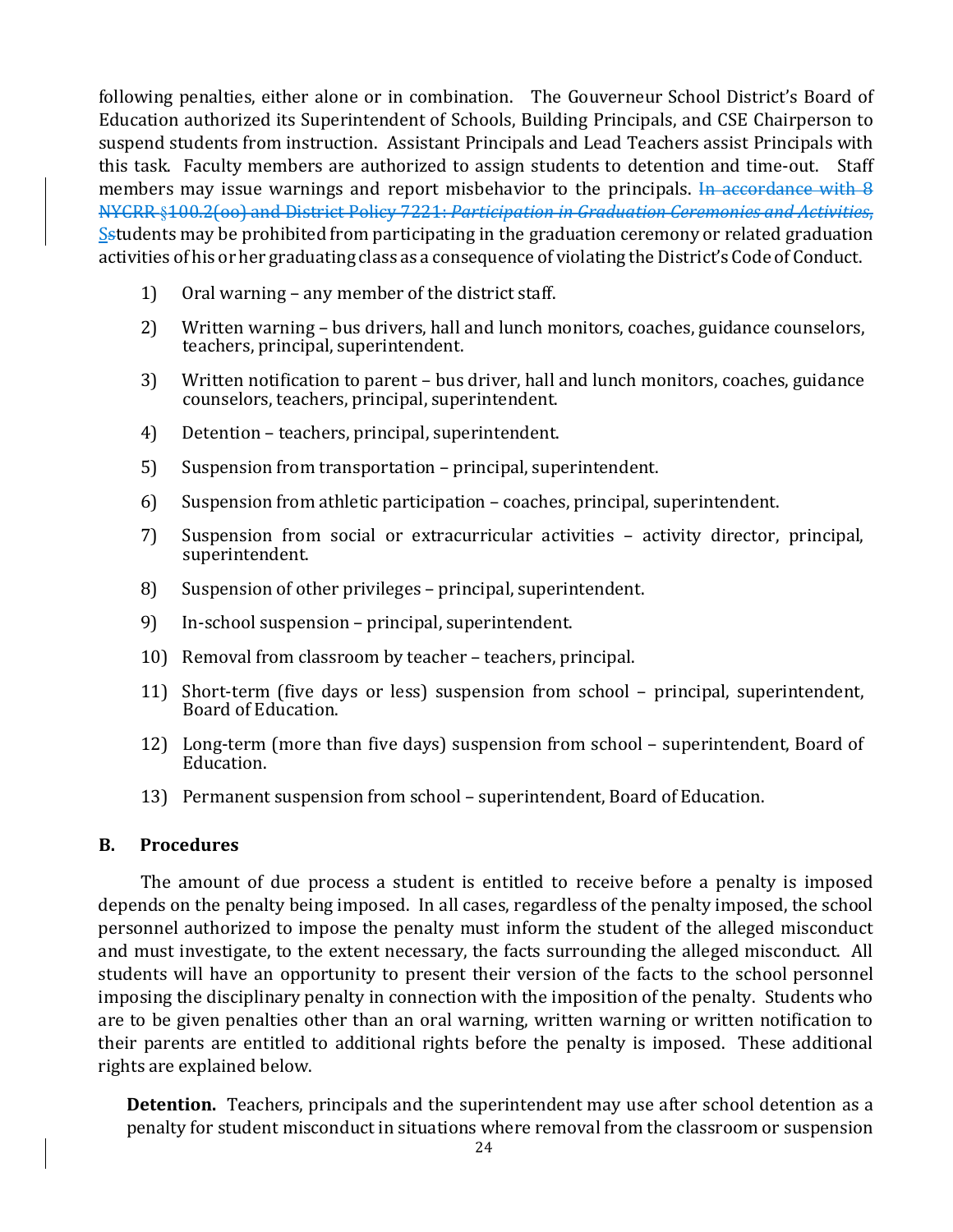would be inappropriate. Detention will be imposed as a penalty only after the student's parent has been notified to confirm that there is no parental objection to the penalty and the student has appropriate transportation home following detention. Should parents decline detention an appropriate alternative penalty will be substituted.

**Suspension from transportation.** If a student does not conduct himself/herself properly on a bus, the bus driver is expected to bring such misconduct to the Director of Transportation's attention. Students who become a serious disciplinary problem may have their riding privileges suspended by the Superintendent of Schools, Building Principal, CSE Chairperson, or their designees. In such cases, the student's parent will become responsible for seeing that his or her child gets to and from school safely. Should the suspension from transportation amount to a suspension from attendance; the district will make appropriate arrangements to provide for the student's education. A student subjected to a suspension from transportation is not entitled to a full hearing pursuant to Education Law §3214. However, the student and the student's parent will be provided with a reasonable opportunity for an informal conference with the building principal or the principal's designee to discuss the conduct and the penalty involved.

**In‐school suspension.** The Board recognizes the school must balance the need of students to attend school and the need for order in the classroom to establish an environment conducive to learning. As such, the Board authorizes building principals and the superintendent to place students who would otherwise be suspended from school as the result of a code of conduct violation in "in-school suspension." A student subjected to an in-school suspension is not entitled to a full hearing pursuant to Education Law §3214.

However, the student and the student's parent will be provided with a reasonable opportunity for an informal conference with the district official imposing the in-school suspension to discuss the conduct and the penalty involved.

**Teacher disciplinary removal of disruptive students.**  A student's behavior can affect a teacher's ability to teach and can make it difficult for other students in the classroom to learn. In most instances the classroom teacher can control a student's behavior and maintain or restore control over the classroom by using good classroom management techniques. These techniques may include practices that involve the teacher directing a student to briefly leave the classroom to give the student an opportunity to regain his or her composure and selfcontrol in an alternative setting. The Gouverneur School District supports three alternatives to students remaining in the classroom. Such practices may include, but are not limited to:

- 1) short-term "time out" in a "Buddy Teacher" elementary classroom or in an administrator's office;
- 2) sending a student to the principal's office for the remainder of the class content period only; or

3) sending a student to a guidance counselor or other district staff member for counseling. Time-honored responsive classroom management techniques such as these do not constitute disciplinary removals for purposes of this code.

On occasion, a student's behavior may become disruptive. For purposes of this code of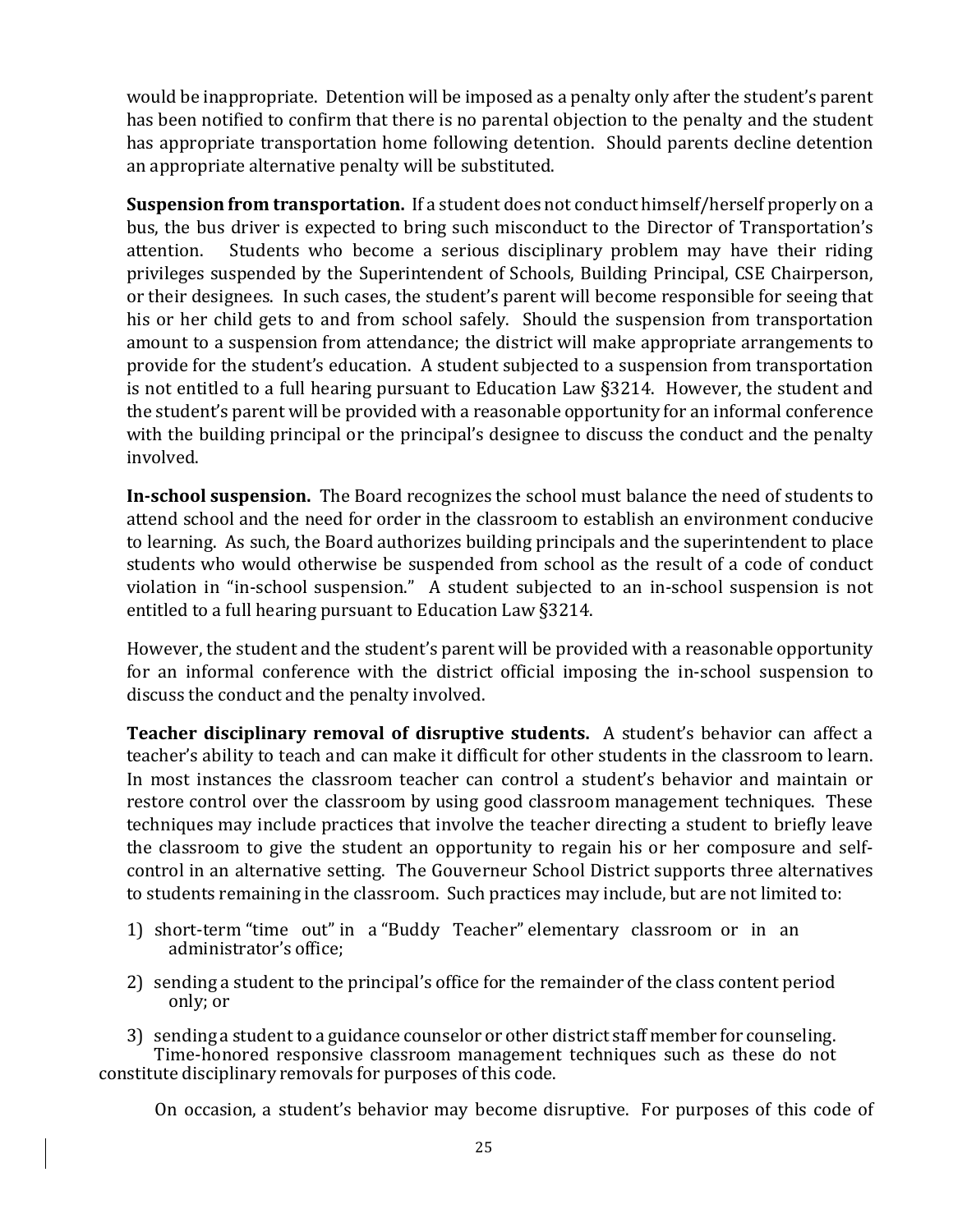conduct, a disruptive student is a student who is substantially disruptive of the educational process or substantially interferes with the teacher's authority over the classroom. A substantial disruption of the educational process or substantial interference with a teacher's authority occurs when a student demonstrates a persistent unwillingness to comply with the teacher's instructions or repeatedly violates the teacher's classroom behavior rules.

A secondary classroom teacher may remove a disruptive student from class for the remainder of the period and one additional classroom period. The removal from class applies to the class of the removing teacher only. After meeting with the building administrator, or his/her designee, the student may be assigned to an alternative setting for additional class time.

An elementary classroom teacher may remove a disruptive student for a maximum of 45 minutes for each incident. Based on the student's behavior and teacher recommendation, the principal may extend the removal time. If the removal time is extended by the principal, the teacher, principal or designee, student, and whenever possible the parents or guardians, will conference before the student returns to class. If more than two incidents occur, the teacher, principal or designee, student, and parent or guardian, will conference before the student returns to class.

If the disruptive student does not pose a danger or on-going threat of disruption to the academic process, the teacher must provide the student, parent and principal with an explanation for why he or she is being removed and an opportunity to explain his or her version of the relevant events before the student is removed. Only after the informal discussion may a teacher remove a student from class.

If the student poses a danger or on-going threat of disruption, the teacher may order the student to be removed immediately. The teacher must, however, explain to the student, parent and principal why he or she was removed from the classroom and give the student a chance to present his or her version of the relevant events within 24-hours.

The teacher must complete a district-established disciplinary removal form and meet with the principal or his or her designee as soon as possible, but no later than the end of the school day, to explain the circumstances of the removal and to present the removal form. If the principal or designee is not available by the end of the same school day, the teacher must leave the form with the secretary and meet with the principal or designee prior to the beginning of classes on the next school day. The teacher must make their intentions known by contacting the parent.

Within 24-hours after the student's removal, the principal or another district administrator designated by the principal must notify the student's parents, in writing, that the student has been removed from class and why. The notice must also inform the parent that he or she has the right, upon request, to meet informally with the principal or the principal's designee to discuss the reasons for the removal.

The written notice must be provided by personal delivery, express mail delivery, or some other means that is reasonably calculated to assure receipt of the notice within 24 hours of the student's removal at the last known address for the parents. Where possible, notice should also be provided by telephone if the school has been provided with a telephone number(s) for the purpose of contacting parents. The principal may require the teacher who ordered the removal to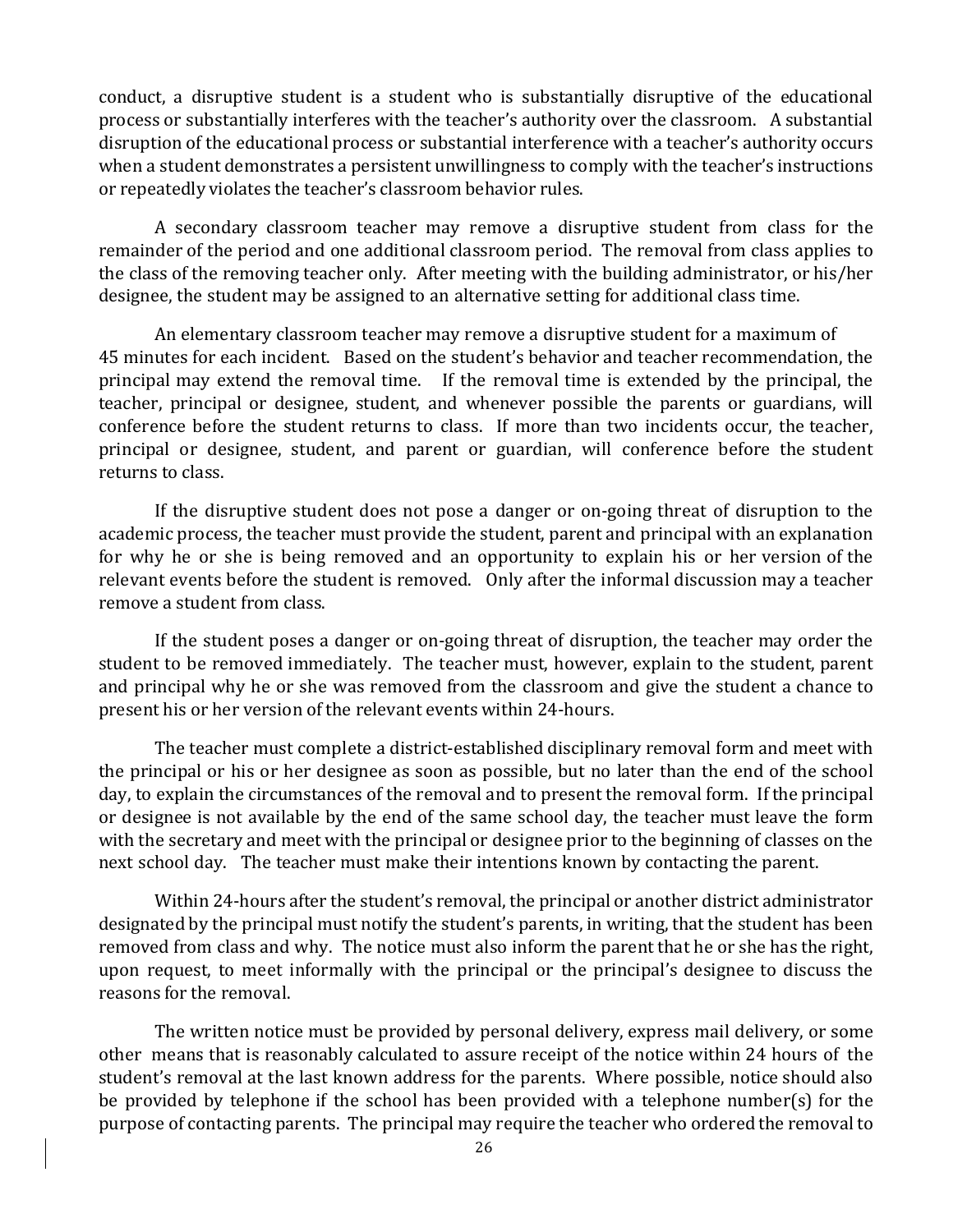attend the informal conference. If at the informal meeting the student denies the charges, the principal or the principal's designee must explain why the student was removed and give the student and the student's parents a chance to present the student's version of the relevant events. The informal meeting must be held within 48 hours of the student's removal. The timing of the informal meeting may be extended by mutual agreement of the parent and principal.

The principal or the principal's designee may overturn the removal of the student from class if the principal finds any one of the following:

- 1) The charges against the student are not supported by substantial evidence.
- 2) The student's removal is otherwise in violation of law, including the district's code of conduct.
- 3) The conduct warrants suspension from school pursuant to Education Law §3214 and a suspension will be imposed.

The principal or his or her designee may overturn a removal at any point between receiving the referral form issued by the teacher and the close of business on the day following the 48-hour period for the informal conference, if a conference is requested. No student removed from the classroom by the classroom teacher will be permitted to return to the classroom until the principal makes a final determination, or the period of removal expires, whichever is less.

Any disruptive student removed from the classroom by the classroom teacher shall be offered continued educational programming and activities which shall include alternative educational programs appropriate to individual student needs, until he or she is permitted to return to the classroom. The principal or his/her designee will meet with the student, determine the alternative educational program, and make arrangements to ensure continued educational services. Each teacher must keep a complete log (on a district provided form) for all cases of removal of students from his or her class. The principal must keep a log of all removals of students from class. Removal of a student with a disability, under certain circumstances, may constitute a change in the student's placement. Accordingly, no teacher may remove a student with a disability from his or her class until he or she has verified with the principal or the chairperson of the Committee on Special Education that the removal will not violate the student's rights under state or federal law or regulation.

**Suspension from school.** Suspension from school is a severe penalty, which may be imposed only upon students who are insubordinate, disorderly, violent or disruptive, whose conduct otherwise endangers the safety, morals, health or welfare of others. The Board retains its authority to suspend students, but places primary responsibility for the suspension of students with the superintendent and the building principals. All staff members must immediately report and refer a violent student to the principal or the superintendent for a violation of the code of conduct. All referrals shall be made in writing unless the conditions underlying the referral warrant immediate attention. In such cases a written report is to be prepared as soon as possible by the staff member. The superintendent or principal, upon receiving a referral for suspension or when processing a case for suspension, shall gather the facts relevant to the matter and record them for subsequent presentation, if necessary.

#### **Short‐term (5 days or less) suspension from school**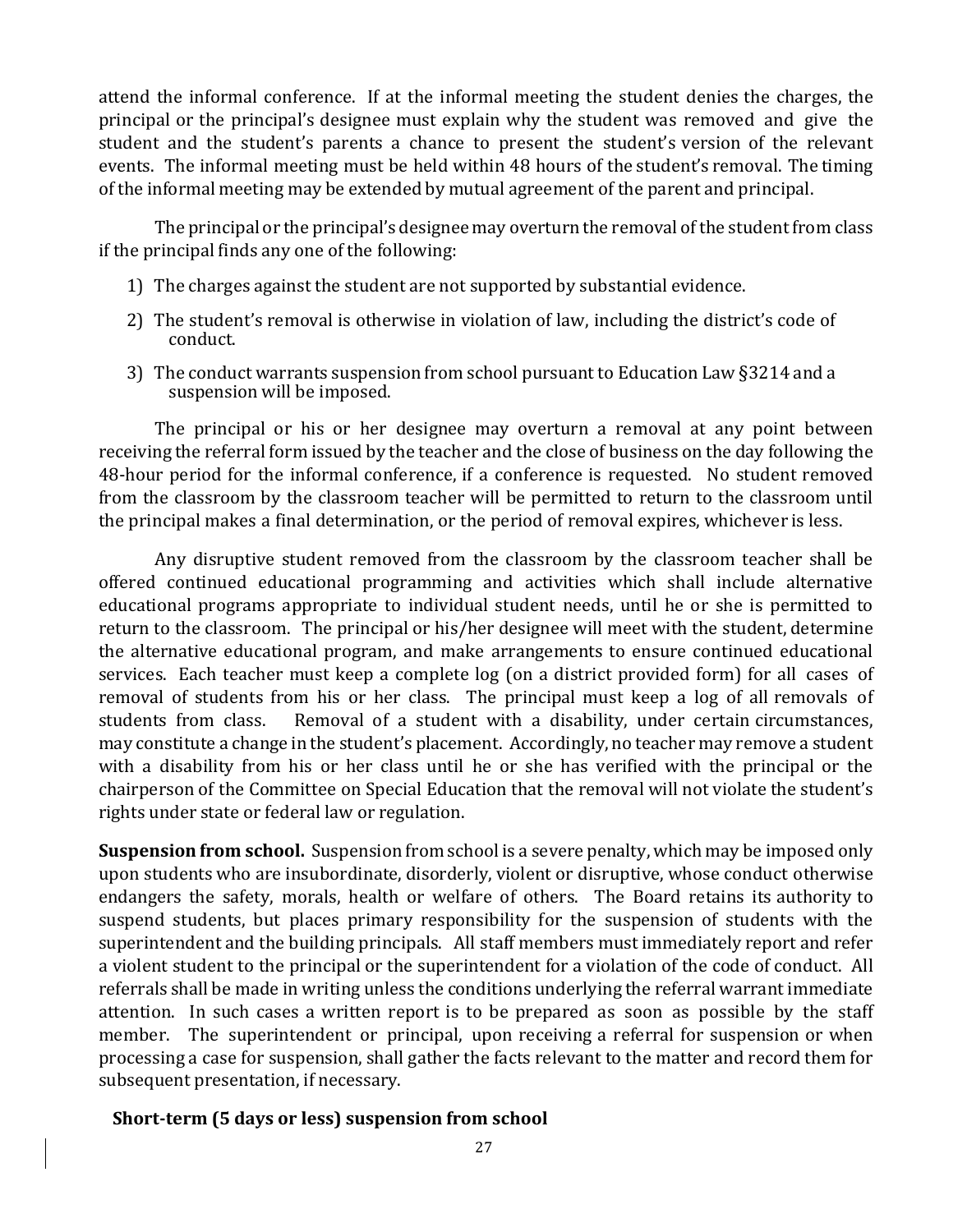When the superintendent or principal (referred to as the "suspending authority") proposes to suspend a student charged with misconduct for five days or less pursuant to Education Law §3214(3), the suspending authority must immediately notify the student orally. If the student denies the misconduct, the suspending authority must provide an explanation of the basis for the proposed suspension. The suspending authority must also notify the student's parents in writing that the student may be suspended from school. The written notice must be provided by personal delivery, express mail delivery, or some other means that is reasonably calculated to assure receipt of the notice within 24 hours of the decision to propose suspension at the last known address for the parents. Where possible, notice should also be provided by telephone if the school has been provided with a telephone number(s) for the purpose of contacting the parents. The notice shall provide a description of the charges against the student and the incident for which suspension is proposed and shall inform the parents of the right to request an immediate informal conference with the principal. Both the notice and informal conference shall be in the dominant language or mode of communication used by the parents. At the conference, the parents shall be permitted to ask questions of complaining witnesses under such procedures as the principal may establish. The notice and opportunity for an informal conference shall take place before the student is suspended unless the student's presence in school poses a continuing danger to persons or property or an ongoing threat of disruption to the academic process. If the student's presence does pose such a danger or threat of disruption, the notice and opportunity for an informal conference shall take place as soon after the suspension as is reasonably practicable. After the conference, the principal shall promptly advise the parents in writing of his or her decision. The principal shall advise the parents that if they are not satisfied with the decision and wish to pursue the matter, they must file a written appeal to the superintendent within five business days, unless they can show extraordinary circumstances precluding them from doing so. The superintendent shall issue a written decision regarding the appeal within 10 business days

of receiving the appeal. If the parents are not satisfied with the superintendent's decision, they must file a written appeal to the Board of Education with the district clerk within 10 business days of the date of the superintendents' decision, unless they can show extraordinary circumstances precluding them from doing so. Only final decisions of the Board may be appealed to the Commissioner within 30 days of the decision.

#### **Long‐term (more than 5 days) suspension from school.**

When the superintendent or building principal determines that a suspension for more than five days may be warranted, he or she shall give reasonable notice to the student and the student's parents of their right to a fair hearing. At the hearing the student shall have the right to be represented by counsel, the right to question witnesses against him or her and the right to present witnesses and other evidence on his or her behalf. The superintendent shall personally hear and determine the proceeding or may, in his or her discretion, designate a hearing officer to conduct the hearing. The hearing officer shall be authorized to administer oaths and to issue subpoenas in conjunction with the proceeding before him or her. A record of the hearing shall be maintained, but no stenographic transcript shall be required. A tape recording shall be deemed a satisfactory record. The hearing officer shall make findings of fact and recommendations as to the appropriate measure of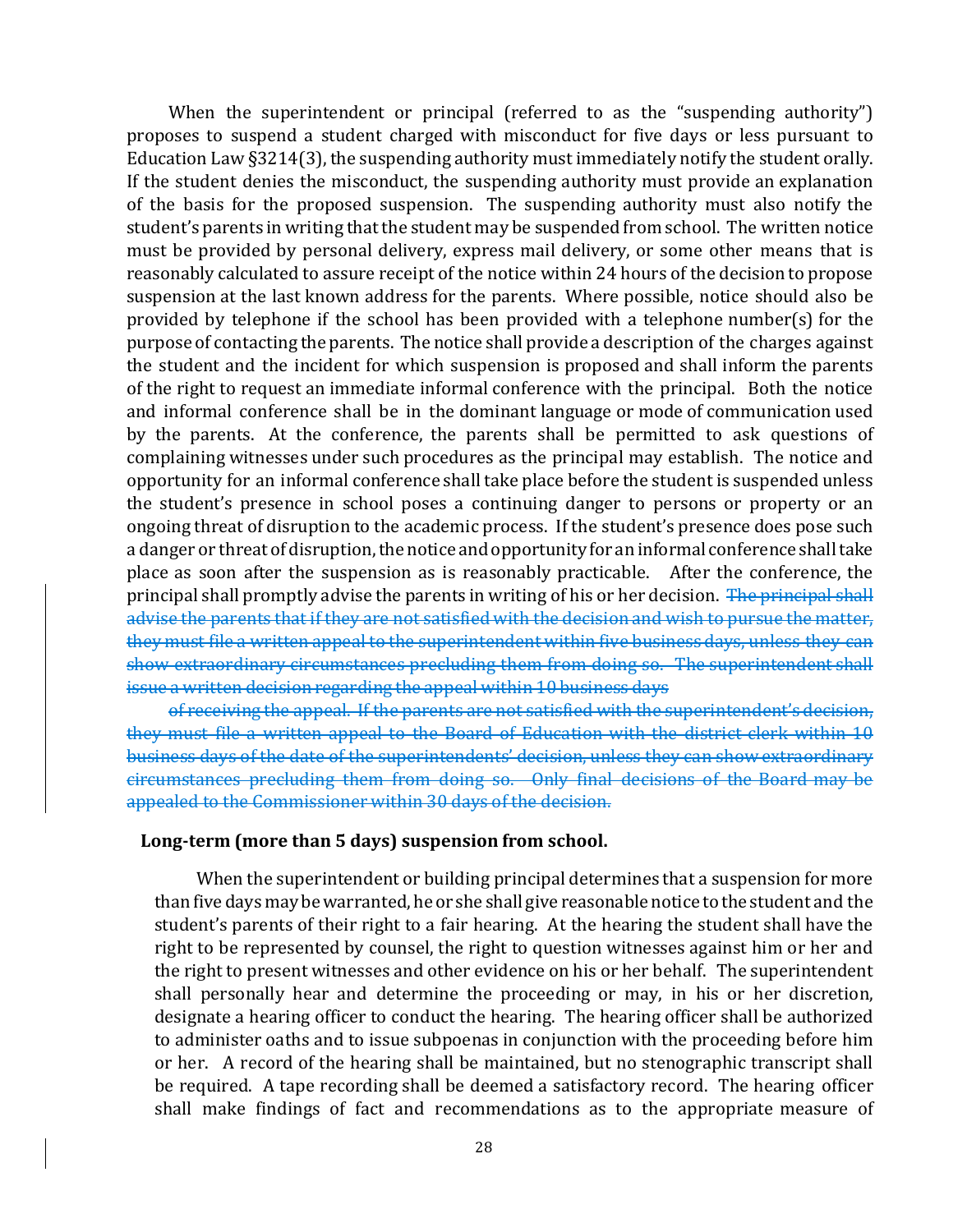discipline to the superintendent. The report of the hearing officer shall be advisory only, and the superintendent may accept all or any part thereof.

An appeal of the The decision of the superintendent regarding the long-term suspension may be made appealed to the Board of Education, which that will make its decision based solely upon the record before it. All appeals to the Board must be in writing, specifying the reason for the appeal, and submitted to the district clerk within thirty (30) 10 business days of the date of the superintendent's decision, unless the parents can show that extraordinary circumstances precluded them from doing so.

There will be no personal appearances before the Board; the appeal will be considered solely in writing. The Board will not convene to consider and decided an appeal unless the full record of the appeal has been compiled and provided to the Board, and at least ten (10) business days remain before the next scheduled Board of Education meeting. If the written appeal is not received and the appeal record has not been compiled in full and provided to the Board at least ten (10) business days before the next scheduled Board meeting, then the appeal will not be considered and decided at that meeting. It will instead be considered at a later regularly scheduled Board meeting.

The Board may adopt in whole or in part the decision of the superintendent. Final decisions of the Board may be appealed to the Commissioner within thirty (30) days of the decision.

#### **Permanent suspension**

Permanent suspension is reserved for extraordinary circumstances such as where a student's conduct poses a life-threatening danger to the safety and wellbeing of other students, school personnel or any other person on school property or attending a school function.

#### **C. Minimum Periods of Suspension**

1) Students who bring a weapon to school.

Any student, other than a student with a disability, found guilty of bringing a weapon onto school property will be subject to suspension from school for at least one calendar year. Before being suspended, the student will have an opportunity for a hearing pursuant to Education Law §3214. The superintendent has the authority to modify the one-year suspension on a case-by-case basis. In deciding whether to modify the penalty, the superintendent may consider the following:

- a. The student's age.
- b. The student's grade in school.
- c. The student's prior disciplinary record.
- d. The superintendent's belief that other forms of discipline may be more effective.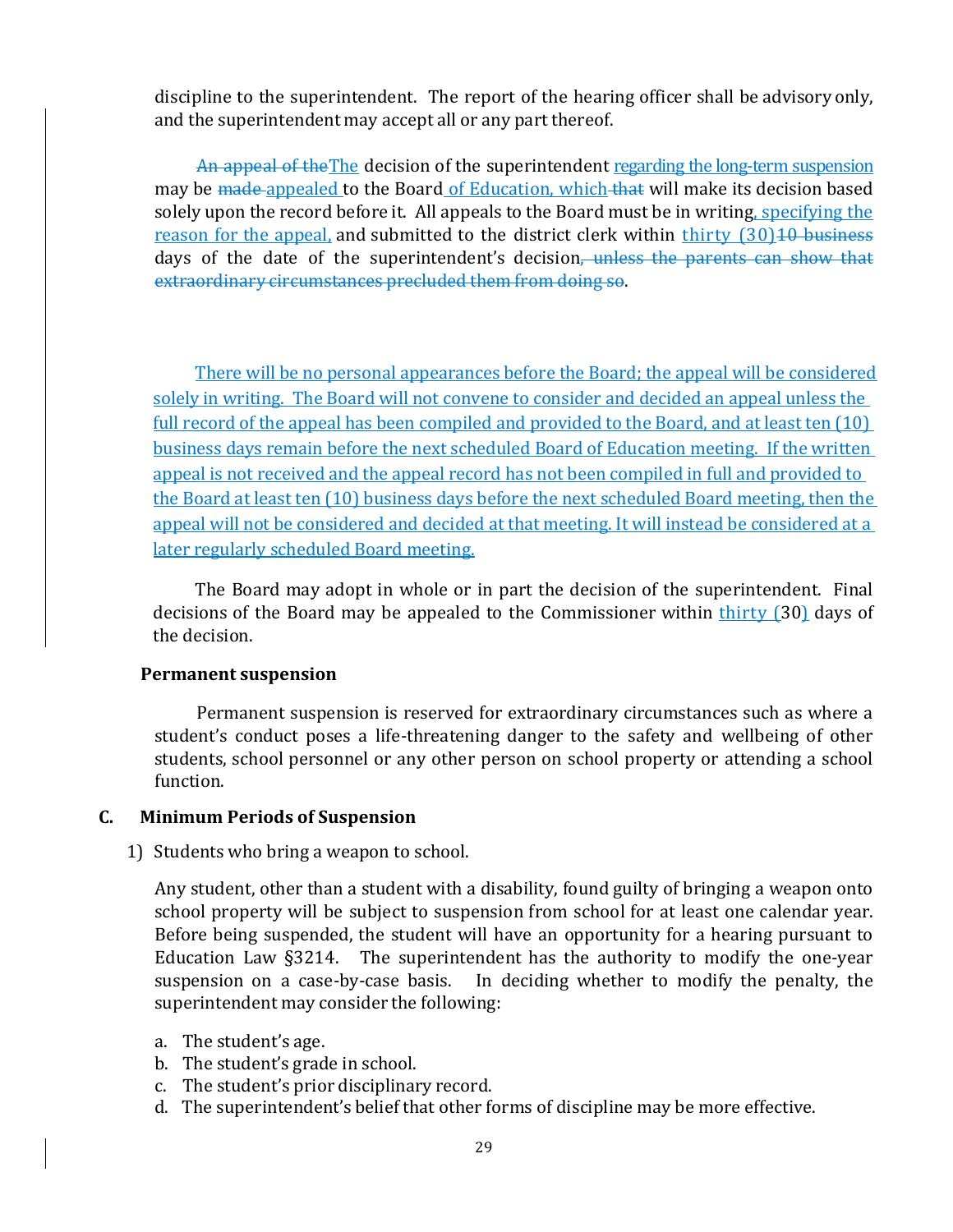- e. Input from parents, teachers and/or others.
- f. Other extenuating circumstances.

A student with a disability may be suspended only in accordance with the requirements of state and federal law.

2) Students who commit violent acts other than bringing a weapon to school.

Any student, other than a student with a disability, who is found to have committed a violent act, other than bringing a weapon onto school property, shall be subject to suspension from school for at least five days. If the proposed penalty is the minimum five- day suspension, the student and the student's parents will be given the same notice and opportunity for an informal conference given to all students subject to a short-term suspension. If the proposed penalty exceeds the minimum five-day suspension, the student and the student's parents will be given the same notice and opportunity for a hearing given to all students subject to a long-term suspension. The superintendent has the authority to modify the minimum five-day suspension on a case-by-case basis. In deciding whether to modify the penalty, the superintendent may consider the same factors considered in modifying a oneyear suspension for possessing a weapon.

3) Students who are repeatedly substantially disruptive of the educational process or repeatedly substantially interferes with the teacher's authority over the classroom.

Any student, other than a student with a disability, who repeatedly is substantially disruptive of the educational process or substantially interferes with the teacher's authority over the classroom will be suspended from school for at least five days. For purposes of this code of conduct, "repeatedly is substantially disruptive" means engaging in conduct that results in the student being removed from the class-room by teacher(s) pursuant to Education Law §3214(3-a) and this code on four or more occasions during a semester, or three or more occasions during a trimester. If the proposed penalty is the minimum five-day suspension, the student and the student's parent will be given the same notice and opportunity for an informal conference given to all students subject to a shortterm suspension. If the proposed penalty exceeds the minimum five-day suspension, the student and the student's parent will be given the same notice and opportunity for a hearing given to all students subject to a long-term suspension. The superintendent has the authority to modify the minimum five-day suspension on a case-by-case basis. In deciding whether to modify the penalty, the superintendent may consider the same factors considered in modifying a one-year suspension for possessing a weapon.

#### **D. Referrals**

1) Counseling/Other Support Agency Referrals

The Guidance Office shall handle all referrals of students to counseling and other appropriate human service agencies, as needed.

#### 2) PINS Petitions / Other Support Agency Referrals

The district may file a PINS (Person in Need of Supervision) petition in Family Court or make referrals to other support agencies on any student under the age of 18 who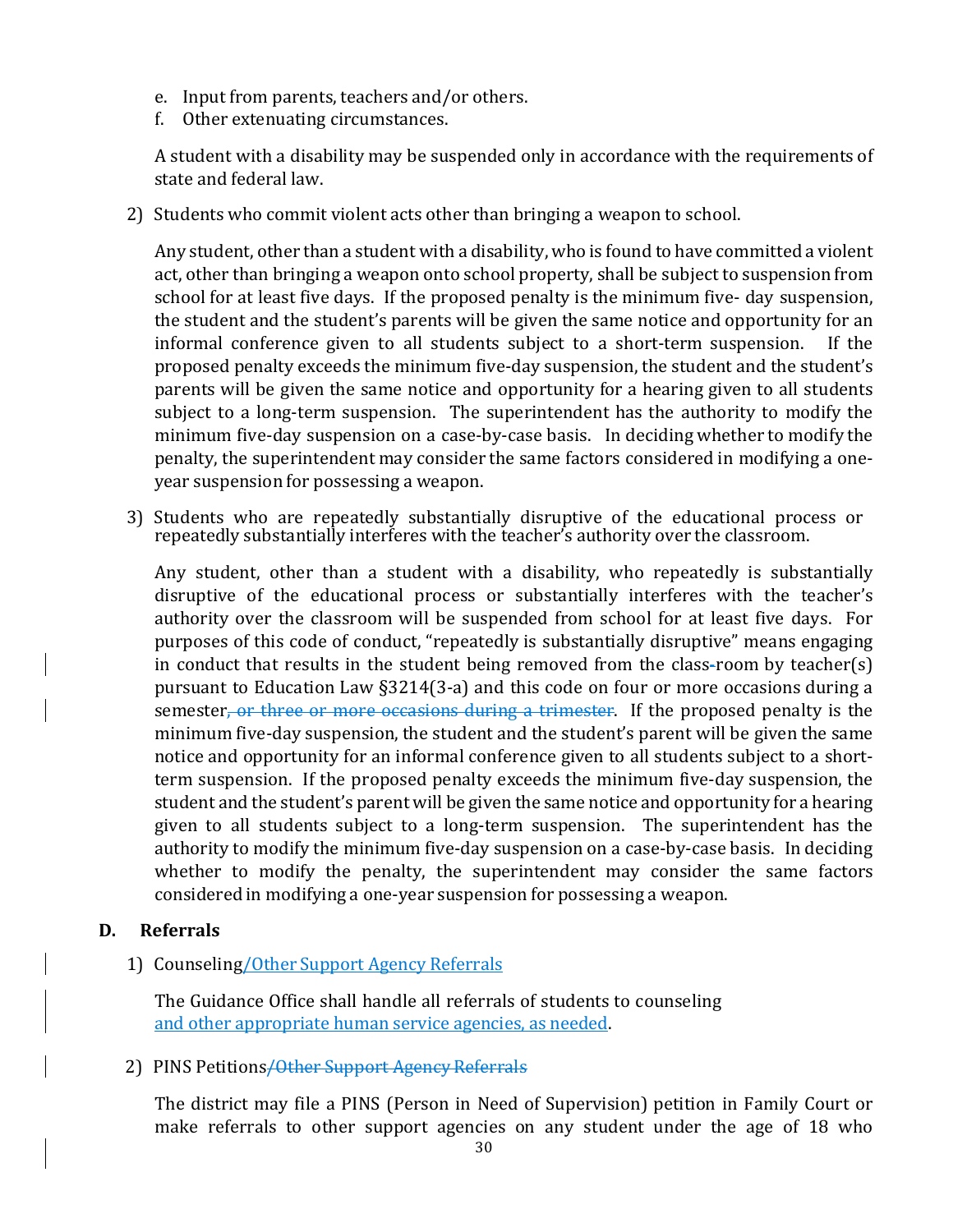demonstrates that he or she requires supervision and treatment by:

- a. Being habitually truant and not attending school as required by part one of Article 65 of the Education Law.
- b. Engaging in an ongoing or continual course of conduct which makes the student ungovernable, or habitually disobedient and beyond the lawful control of the school.
- c. Knowingly and unlawfully possesses marijuana in violation of Penal Law § 221.05. A single violation of § 221.05 will be a sufficient basis for filing a PINS petition.
- 3) Juvenile Delinquents and Juvenile Offenders

The superintendent is required to refer the following students to the County Attorney for a juvenile delinquency proceeding before the Family Court:

- a. Any student under the age of 16 who is found to have brought a weapon to school, or
- b. Any student 14 or 15 years old who qualifies for juvenile offender status under the Criminal Procedure Law

The superintendent is required to refer students age 16 and older or any student 14 or 15 years old who qualifies for juvenile offender status to the appropriate law enforcement authorities.

#### **E. Restorative Justice Strategies**

Historically, the discipline of students in schools has focused mainly on handing out punishments based on specific actions. These punishments include reprimands, loss of privileges, office referrals, detentions, and suspensions.

Understanding and recognizing discipline as a "teachable moment" is fundamental to a positive approach to discipline with the ultimate goal of teaching prosocial behavior. Therefore, the board authorizes restorative justice strategies to be employed where appropriate. Restorative justice strategies may include but are not limited to conferences which restore relationships between staff, students, and parents/guardians; conflict resolution; mediation; restorative circles; and participation in lessons to teach positive social behavior or anger management. This approach seeks to simultaneously hold students accountable and change unacceptable behavior.

Restorative practices are a set of principles and strategies used to build community, respond to harm/conflict by repairing the harm done to affected parties, and reintegrating students into the school community. Restorative practices support SEL (social emotional learning) skills by providing students with the opportunity to practice skills such as emotion recognition, social perspective-taking, self-control, and problem solving as they work through the restorative process.

As students work through the restorative process, they will be asked:

- What happened?
- What were you thinking of at the time?
- What have you thought about since?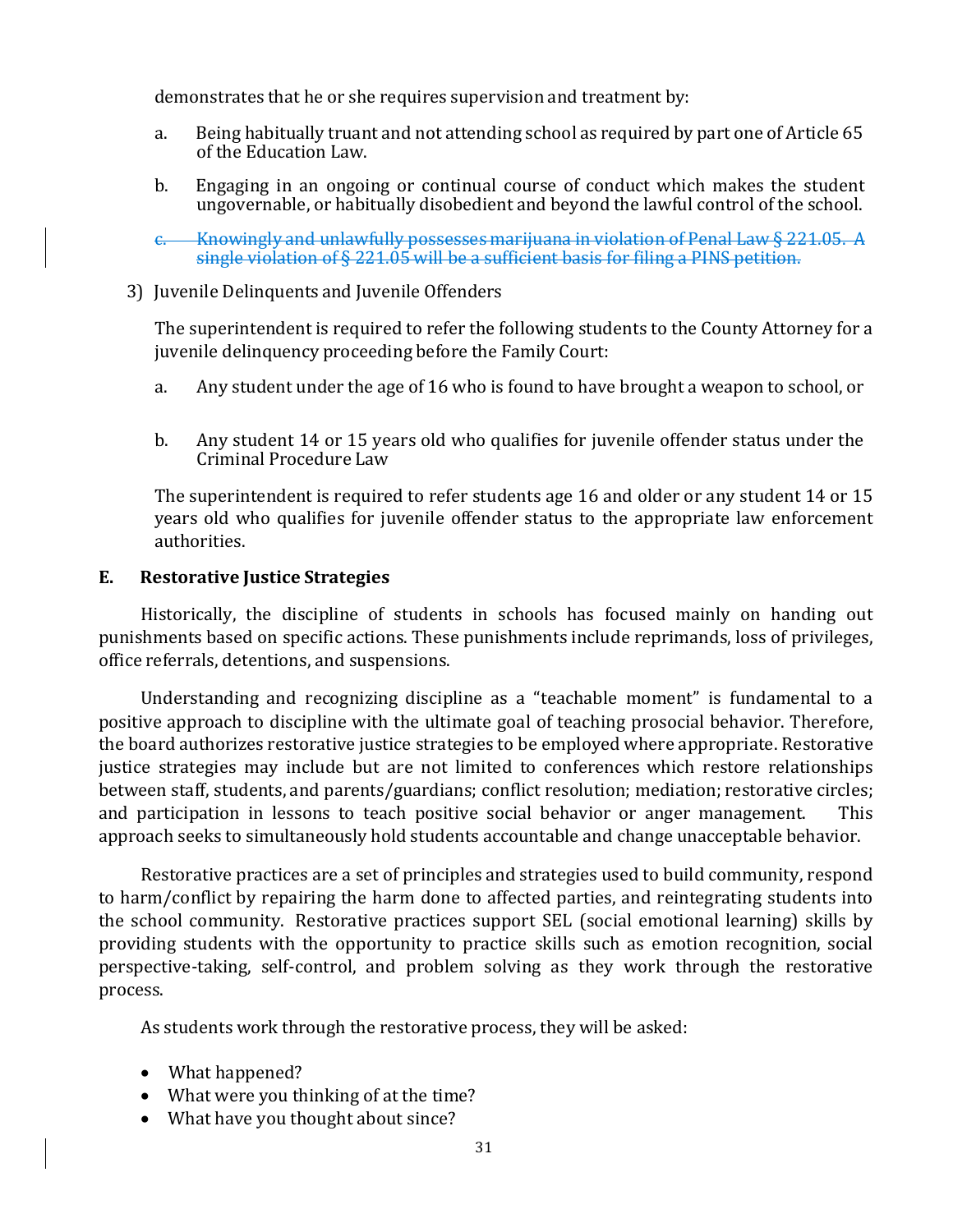- Who has been affected by what you have done?
- In what way have they been affected?
- What do you think you need to do to make things right?

Essential to the implementation of restorative justice practices is helping students who have engaged in unacceptable behavior to:

- Understand why the behavior is unacceptable and the harm it caused;
- Understand what could have been done differently in the same situation;
- Take responsibility for their actions;
- Make reparations and or restitution to repair the harm done;
- Be given the opportunity to learn prosocial strategies/skills to use in the future; and
- Understand the progression of more increasingly punitive consequences may be imposed if the behavior reoccurs.

The Board supports staff and administration to utilize restorative justice practices where appropriate in addressing student disciplinary issues. In the application of restorative principles, the process is always voluntary for the students.

Any parent (or student over the age of 18) can request to go to the traditional disciplinary route and not participate in the restorative process. This may happen at any time during the process, or if a student is unwilling to accept responsibility for their actions and is not demonstrating willingness to make amends.

#### **ALTERNATIVE INSTRUCTION**

When a student of any age is removed from class by a teacher or a student of compulsory attendance age is suspended from school pursuant to Education Law § 3214, the district will take immediate steps to provide alternative means of instruction for the studenteducational program appropriate to individual student needs and in accordance with the requirements of the State Education Law.

#### **DISCIPLINE OF STUDENTS WITH DISABILITIES**

The Board recognizes that it may be necessary to suspend, remove or otherwise discipline students with disabilities to address disruptive or problem behavior. The Board also recognizes that students with disabilities enjoy are afforded certain procedural protections whenever school authorities intend to impose discipline upon them. The Board is committed to ensuring that the procedures followed for suspending, removing or otherwise disciplining students with disabilities are consistent with the procedural safeguards required by applicable laws and regulations. This code of conduct affords students with disabilities subject to disciplinary action no greater or lesser rights than those expressly afforded by applicable federal and state law and regulations.

#### **A. Authorized Suspensions or Removals of Students with Disabilities**

1) For purposes of this section of the code of conduct, the following definitions apply.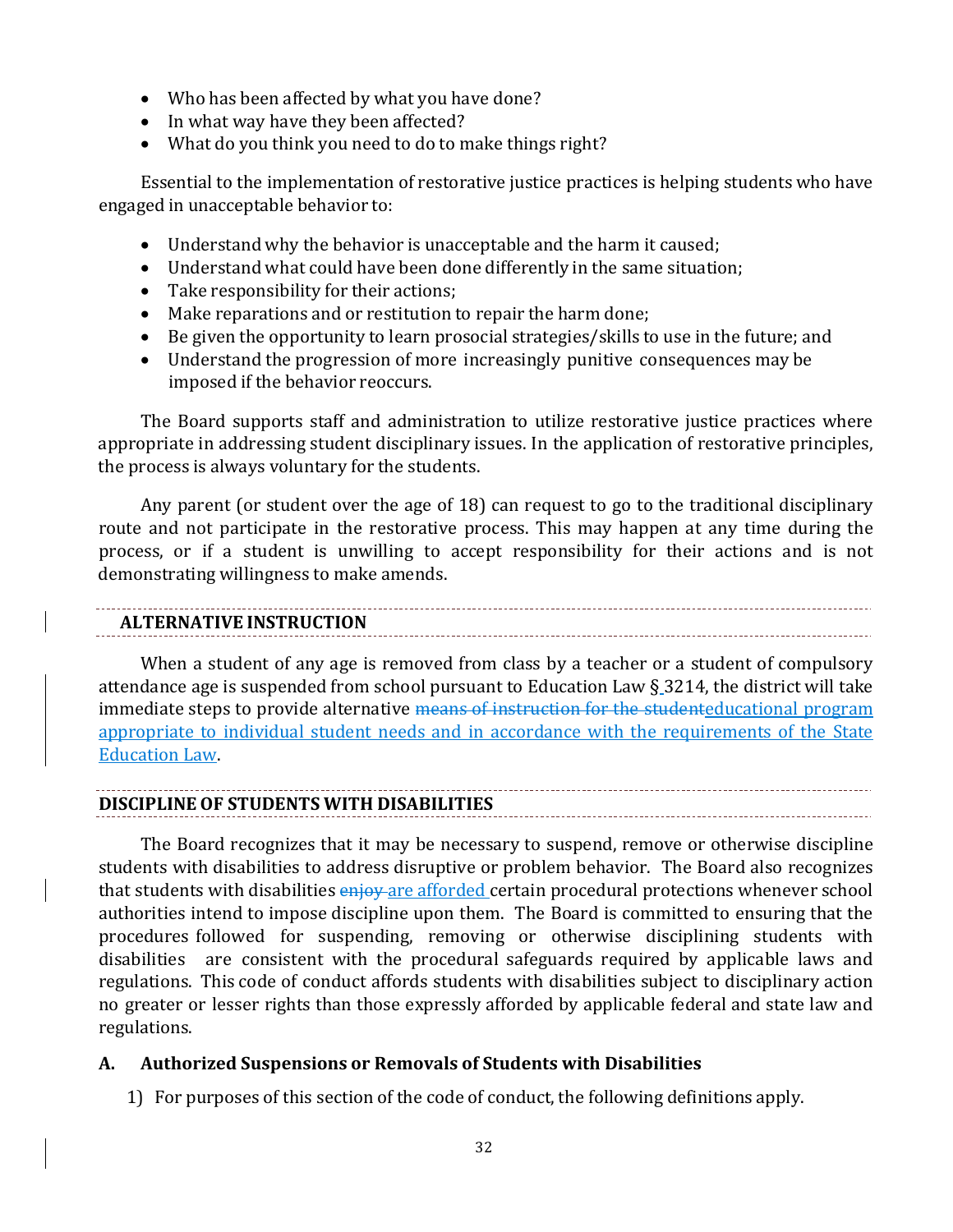A "suspension" means a suspension pursuant to Education Law § 3214.

A "removal" means a removal for disciplinary reasons from the student's current educational placement other than a suspension and change in placement to an interim alternative educational setting (IAES) ordered by an impartial hearing officer because the student poses a risk of harm to himself or herself or others.

An "IAES" means a temporary educational placement for a period of up to 45 days, other than the student's current placement at the time the behavior precipitating the IAES placement occurred, that enables the student to continue to progress in the general curriculum, although in another setting, to continue to receive those services and modifications, including those described on the student's current individualized education program (IEP), that will enable the student to meet the goals set out in such IEP, and include services and modifications to address the behavior which precipitated the IAES placement that are designed to prevent the behavior from recurring.

- 2) School personnel may order the suspension or removal of a student with a disability from his or her current educational placement as follows:
	- a. The Board, the district (BOCES) superintendent of schools, the CSE Chairperson or a building principal may order the placement of a student with a disability into an IAES, another setting or suspension for a period not to exceed five consecutive school days and not to exceed the amount of time a non-disabled student would be subject to suspension for the same behavior.
	- b. The superintendent may order the placement of a student with a disability into an IAES, another setting or suspension for up to 10 consecutive school days, inclusive of any period in which the student has been suspended or removed under subparagraph (a) above for the same behavior, if the superintendent determines that the student has engaged in behavior that warrants a suspension and the suspension or removal does not exceed the amount of time non-disabled students would be subject to suspension for the same behavior.
	- c. The superintendent may order additional suspensions of not more than 10 consecutive school days in the same school year for separate incidents of misconduct, as long as those removals do not constitute a change of placement.
	- d. The superintendent may order the placement of a student with a disability in an IAES to be determined by the Committee on Special Education (CSE), for the same amount of time that a student without a disability would be subject to discipline, but not more than 45 days, if the student carries or possesses a weapon to school or to a school function, or the student knowingly possesses or uses illegal drugs or sells or solicits the sale of a controlled substance while at school or a school function.
		- "Weapon" "as used herein" which means the same as "dangerous weapon" under  $18$ U.S.C. § 930(g)(w) which includes "a weapon, device, instrument, material or substance, animate or inanimate, that is used for, or is readily capable of causing death or serious bodily injury, except...[for] a pocketknife with a blade of less than 2 1/2 inches in length."
		- "Controlled substance" means a drug or other substance identified in certain provisions of the federal Controlled Substances Act specified in both federal and state law and regulations applicable to this policy.
		- "Illegal drugs" means a controlled substance except for those legally possessed or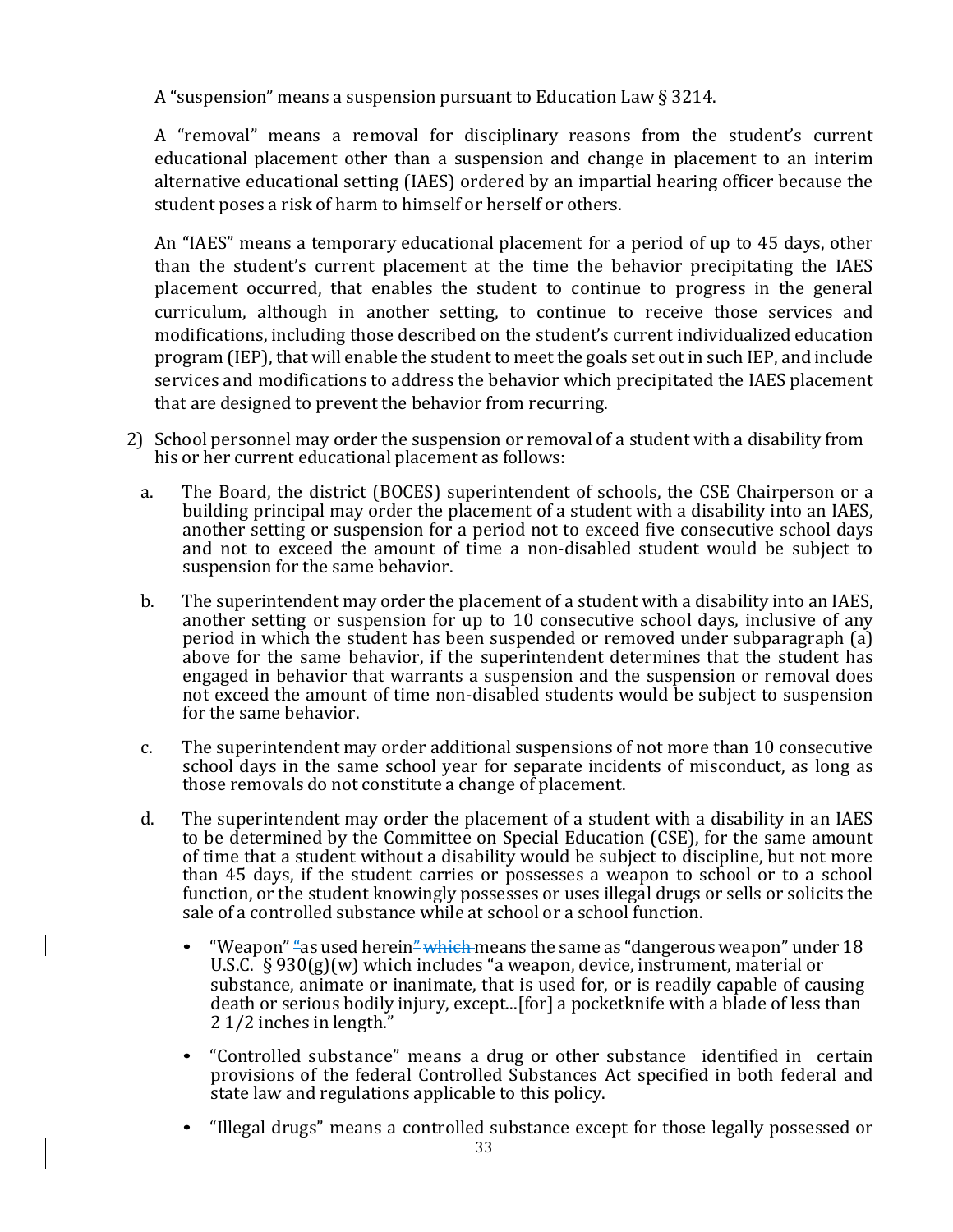used under the supervision of a licensed health-care professional or that is legally possessed or used under any other authority under the Controlled Substances Act or any other federal law.

3) Subject to specified conditions required by both federal and state law and regulations, an impartial hearing officer may order the placement of a student with a disability in an IAES setting for up to 45 days at a time, if maintaining the student in his or her current educational placement poses a risk of harm to the student or others.

#### **B. Change of Placement Rule**

- 1) A disciplinary change in placement means a suspension or removal from a student's current educational placement that is either:
	- a. for more than 10 consecutive school days; or
	- b. for a period of 10 consecutive school days or less if the student is subjected to a series of suspensions or removals that constitute a pattern because they cumulate to more than 10 school days in a school year and because of such factors as the length of each suspension or removal, the total amount of time the student is removed and the proximity of the suspensions or removals to one another.

School personnel may not suspend or remove a student with disabilities if imposition of the suspension or removal would result in a disciplinary change in placement based on a pattern of suspension or removal. However, the district may impose a suspension or removal, which would otherwise result in a disciplinary change in placement, based on a pattern of suspensions or removals if the CSE has determined that the behavior was not a manifestation of the student's disability, or the student is placed in an IAES for behavior involving weapons, illegal drugs or controlled substances.

#### **C. Special Rules Regarding the Suspension or Removal of Students with Disabilities**

- 1) The district's Committee on Special Education shall:
- a. Conduct functional behavioral assessments to determine why a student engages in a particular behavior, and develop or review behavioral intervention plans whenever the district is first suspending or removing a student with a disability for more than 10 school days in a school year or imposing a suspension or removal that constitutes a disciplinary change in placement, including a change in placement to an IAES for misconduct involving weapons, illegal drugs or controlled substances. If subsequently, a student with a disability who has a behavioral intervention plan and who has been suspended or removed from his or her current educational placement for more than 10 school days in a school year is subjected to a suspension or removal that does not constitute a disciplinary change in placement, the members of the CSE shall review the behavioral intervention plan and its implementation to determine if modifications are necessary. If one or more members of the CSE believe that modifications are needed,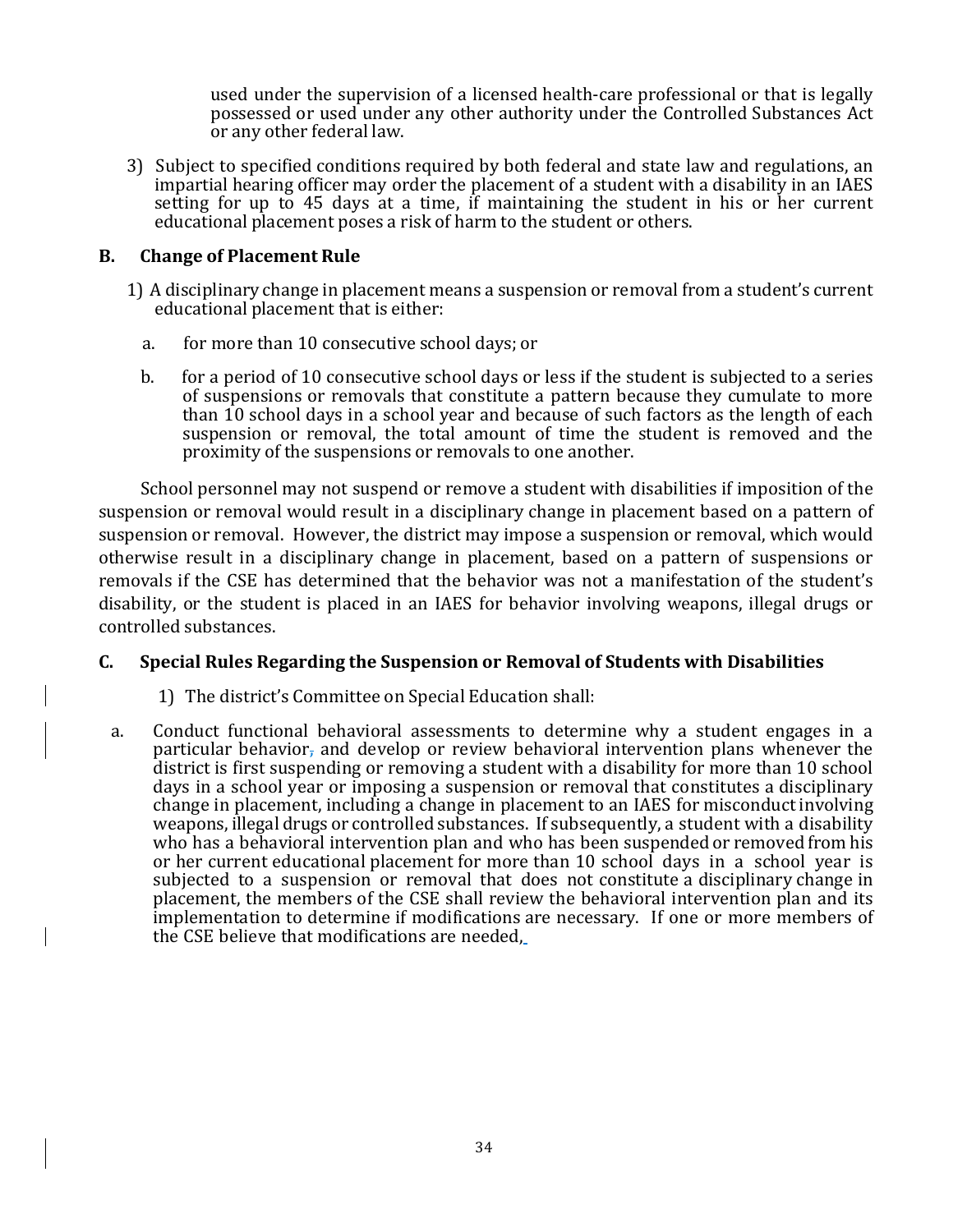- the school district shall convene a meeting of the CSE to modify such plan and its implementation, to the extent the committee determines necessary.
- b. Conduct a manifestation determination review of the relationship between the student's disability and the behavior subject to disciplinary action whenever a decision is made to place a student in an IAES either for misconduct involving weapons, illegal drugs or controlled substances or because maintaining the student in his current educational setting poses a risk of harm to the student or others; or a decision is made to impose a suspension that constitutes a disciplinary change in placement.
- 2) The parents of a student who is facing disciplinary action, but who has not been determined to be eligible for services under IDEA and Article 89 at the time of misconduct, shall have the right to invoke applicable procedural safeguards set forth in federal and state law and regulations if, in accordance with federal and state statutory and regulatory criteria, the school district is deemed to have had knowledge that their child was a student with a disability before the behavior precipitating disciplinary action occurred. If the district is deemed to have had such knowledge, the student will be considered a student presumed to have a disability for discipline purposes.
	- a. The superintendent, building principal or other school official imposing a suspension or removal shall be responsible for determining whether the student is a student presumed to have a disability.
	- b. A student will not be considered a student presumed to have a disability for discipline purposes if, upon receipt of information supporting a claim that the district had knowledge the student was a student with a disability, the district either:
		- conducted an individual evaluation and determined that the student is not a student with a disability, or
		- determined that an evaluation was not necessary and provided notice to the parents of such determination, in the manner required by applicable law and regulations.

If there is no basis for knowledge that the student is a student with a disability prior to taking disciplinary measures against the student, the student may be subjected to the same disciplinary measures as any other non-disabled student who engaged in comparable behaviors.

However, if a request for an individual evaluation is made while such non-disabled student is subjected to a disciplinary removal, an expedited evaluation shall be conducted and completed in the manner prescribed by applicable federal and state law and regulations. Until the expedited evaluation is completed, the non-disabled student who is not a student presumed to have a disability for discipline purposes shall remain in the educational placement determined by the district, which can include suspension.

3) The district shall provide parents with notice of disciplinary removal no later than the date on which a decision is made to change the placement of a student with a disability to an IAES for either misconduct involving weapons, illegal drugs or controlled substances or because maintaining the student in his/her current educational setting poses a risk of harm to the student or others; or a decision is made to impose a suspension or removal that constitutes a disciplinary change in placement. The procedural safeguards notice prescribed by the Commissioner shall accompany the notice of disciplinary removal.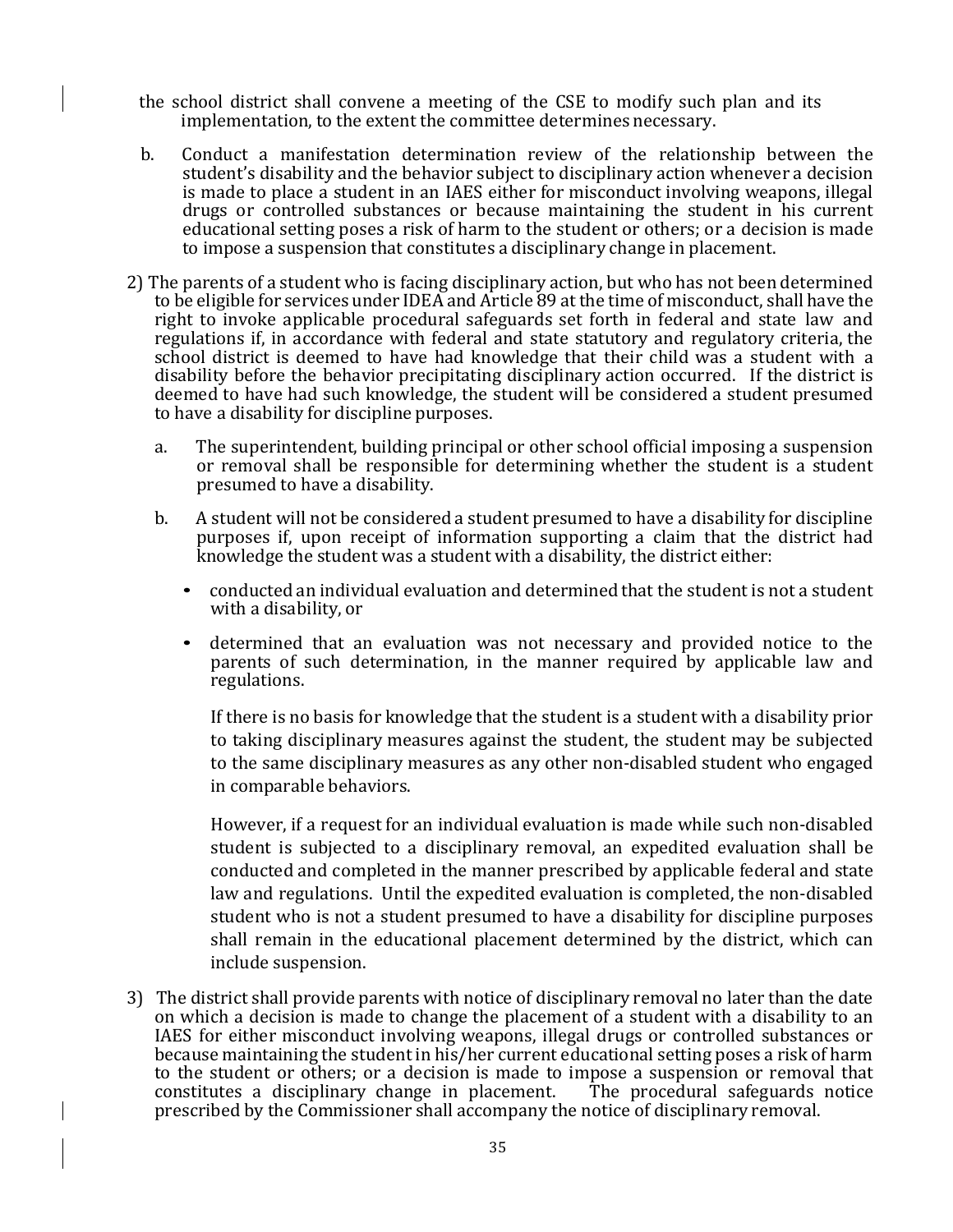- 4) The parents of a student with disabilities subject to a suspension of five consecutive school days or less shall be provided with the same opportunity for an informal conference available to parents of non-disabled students under the Education Law.
- 54) Superintendent hearings on disciplinary charges against students with disabilities subject to a suspension of more than five school days shall be bifurcated, into a guilt phase and a penalty phase in accordance with the procedures set forth in the Commissioner's regulations incorporated into this code.
- 65) The removal of a student with disabilities other than a suspension or placement in an IAES shall be conducted in accordance with the due process procedures applicable to such removals of non-disabled students, except that school personnel may not impose such removal for more than 10 consecutive days or for a period that would result in a disciplinary change in placement, unless the CSE has determined that the behavior is not a manifestation of the student's disability.
- $76$ ) During any period of suspension or removal, including placement in an IAES, students with disabilities shall be provided services as required by the Commissioner's regulations incorporated into this code.

#### **D. Expedited Due Process Hearings**

- 1) An expedited due process hearing shall be conducted in the manner specified by the Commissioner's regulations incorporated into this code, if:
	- a. The district requests such a hearing to obtain an order of an impartial hearing officer placing a student with a disability in an IAES where school personnel maintain that it is dangerous for the student to be in his or her current educational placement, or during the pendency of due process hearings where school personnel maintain that it is dangerous for the student to be in his or her current educational placement during such proceedings.
	- b. The parent requests such a hearing from a determination that the student's behavior was not a manifestation of the student's disability, or relating to any decision regarding placement, including but not limited to any decision to place the student in an IAES.
		- During the pendency of an expedited due process hearing or appeal regarding the placement of a student in an IAES for behavior involving weapons, illegal drugs or controlled substances, or on grounds of dangerousness, or regarding a determination that the behavior is not a manifestation of the student's disability for a student who has been placed in an IAES, the student shall remain in the IAES pending the decision of the impartial hearing officer or until expiration of the IAES placement, whichever occurs first, unless the parents and the district agree otherwise.
		- If school personnel propose to change the student's placement after expiration of an IAES placement, during the pendency of any proceeding to challenge the proposed change in placement, the student shall remain in the placement prior to removal to the IAES, except where the student is again placed in an IAES.
- 2) An expedited due process hearing shall be completed within 15 business days of receipt of the request for a hearing. Although the impartial hearing officer may grant specific extensions of such time period, he or she must mail a written decision to the district and the parents within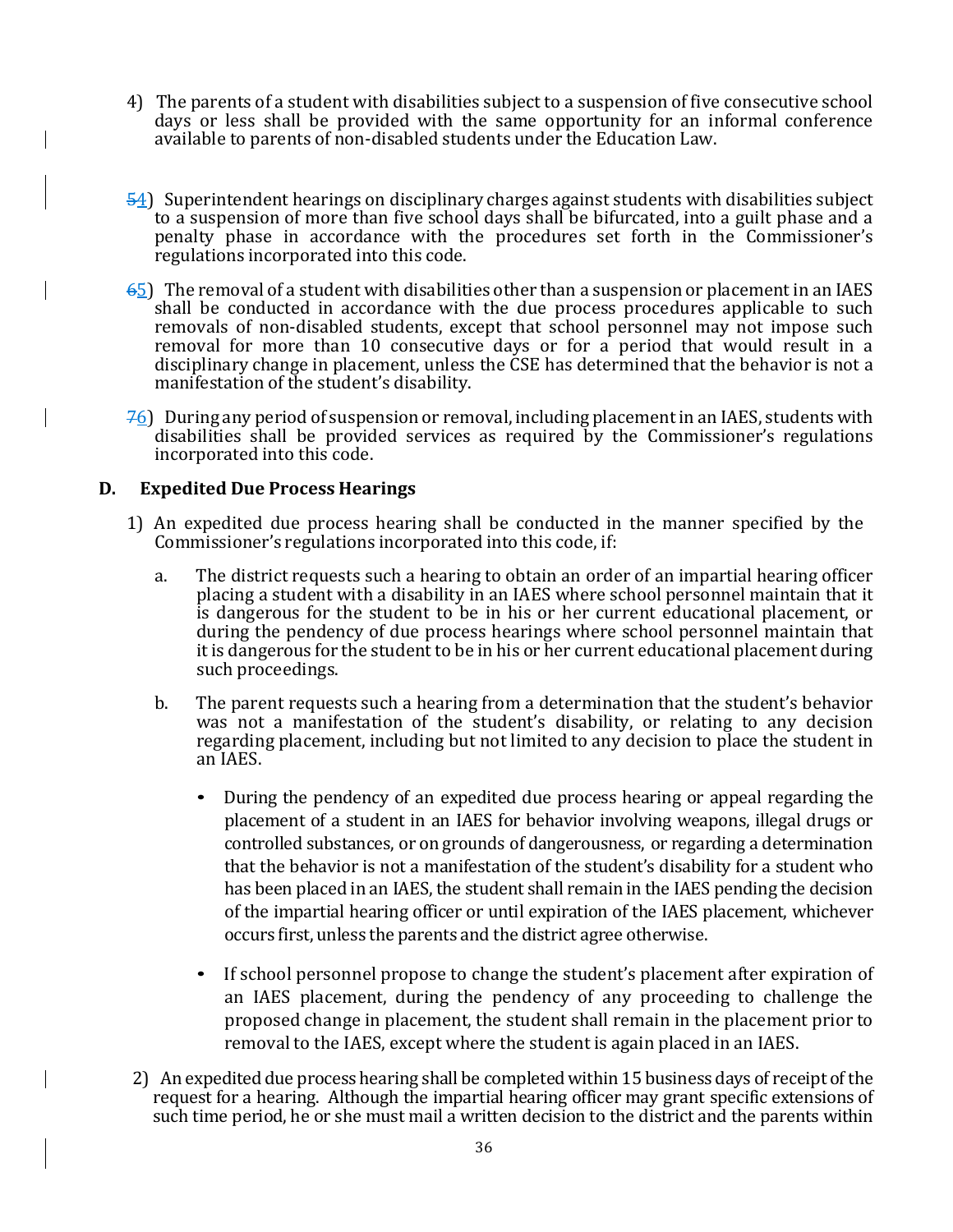five business days after the last hearing date, and in no event later than 45 calendar days after receipt of the request for a hearing, without exceptions or extensions.

 $\begin{array}{c} \hline \end{array}$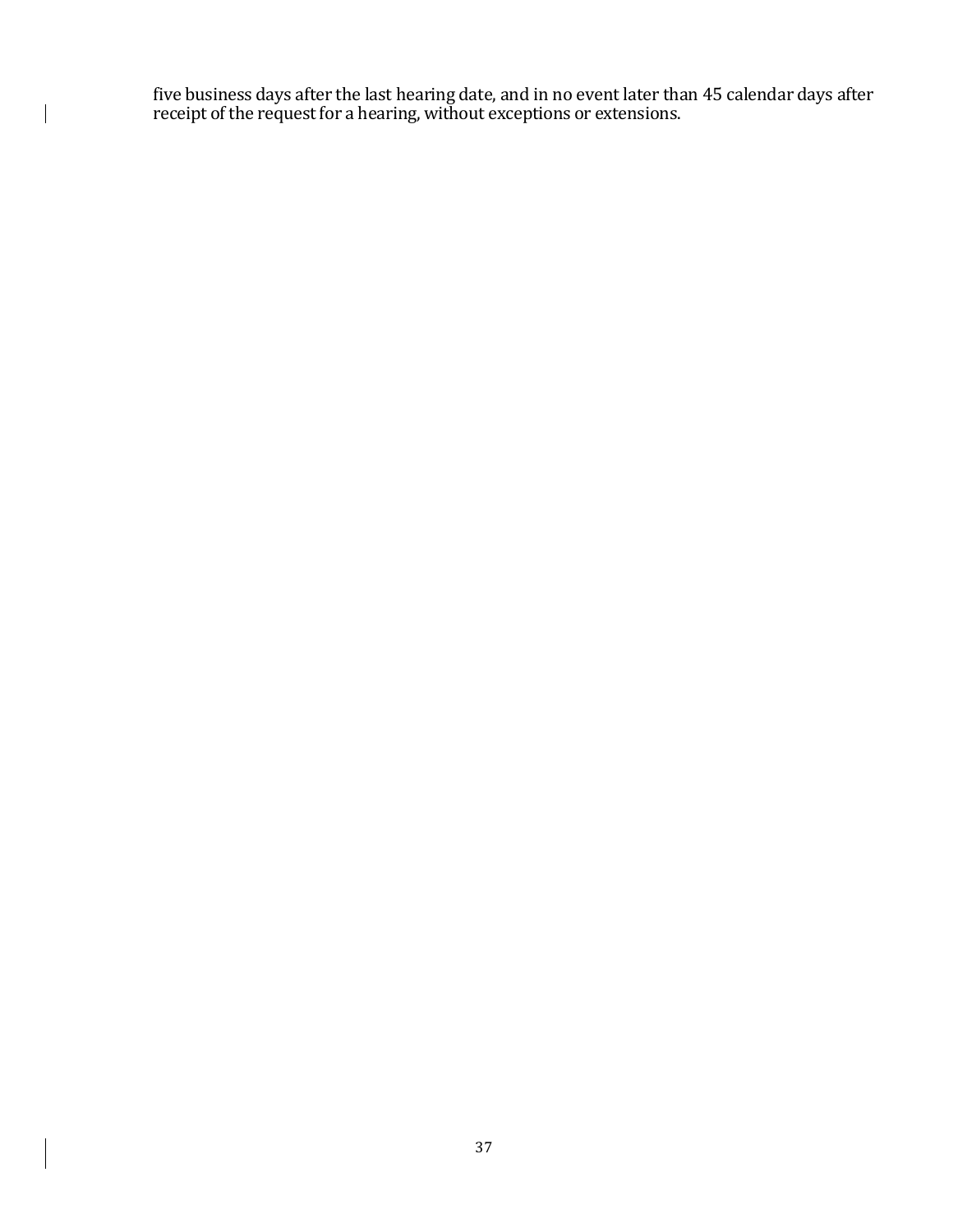#### **E. Referral to law enforcement and judicial authorities**

In accordance with the provisions of IDEA and its implementing regulations:

The district may report a crime committed by a child with a disability to appropriate authorities, and such action will not constitute a change of the student's placement.

The superintendent shall ensure that copies of the special education and disciplinary records of a student with disabilities are transmitted for consideration to the appropriate authorities to whom a crime is reported.

## **CORPORAL PUNISHMENT**

Corporal punishment is any act of physical force upon a student for the purpose of punishing that student. Corporal punishment of any student by any district employee is strictly forbidden.

However, in situations where alternative procedures and methods such as CPI (Crisis Prevention & Intervention) that do not involve the use of physical force cannot reasonably be used, reasonable physical force may be used to:

- 1) Protect oneself, another student, teacher or any person from physical injury.
- 2) Protect the property of the school or others.
- 3) Restrain or remove a student whose behavior interferes with the orderly exercise and performance of school district functions, powers and duties, if that student has refused to refrain from further disruptive acts. The district will file all complaints about the use of corporal punishment with the Commissioner of Education in accordance with Commissioner's regulations.

## **STUDENT SEARCHES AND INTERROGATIONSQUESTIONING OF STUDENTS**

The Board of Education is committed to ensuring facilitating an atmosphere on school property and at school functions that is safe and orderly. Accordingly, authorized District personnel may conduct searches and/or questioning of students in accordance with applicable Board of Education policy. To achieve this kind of environment, any school official authorized to impose a disciplinary penalty on a student may question a student about an alleged violation of law or the district code of conduct. Students are not entitled to any sort of "Miranda"- type warning before being questioned by school officials, nor are school officials required to contact a student's parent before questioning the student. However, school officials will tell all students why they are being questioned.

In addition, the Board authorizes the superintendent, building principals, assistant principals, dean of students, lead teachers, and the school nurse to conduct searches of students and their belongings if the authorized school official has reasonable suspicion to believe that the search will result in evidence that the student violated the law or the district code of conduct.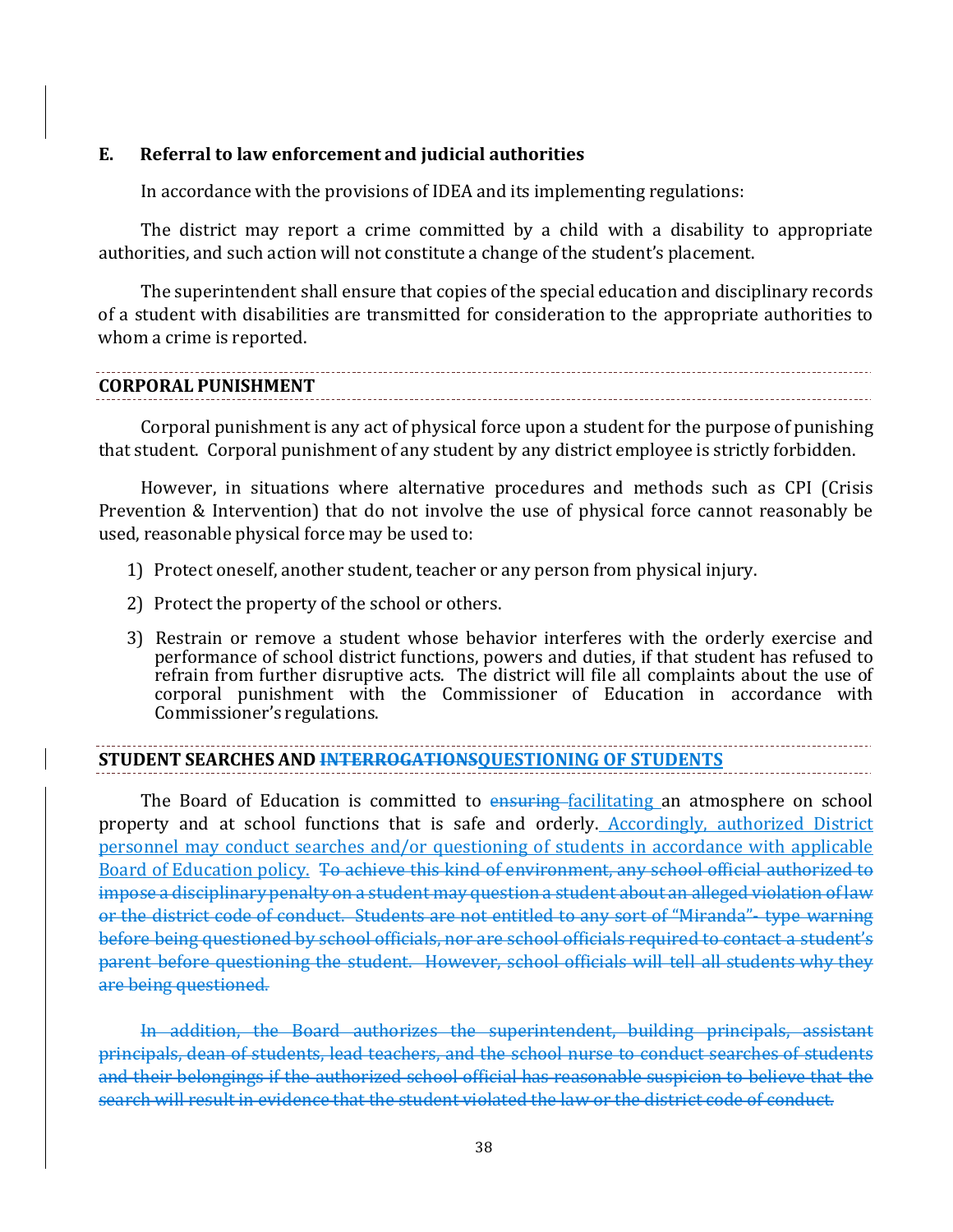An authorized school official may conduct a search of a student's belongings that is minimally intrusive, such as touching the outside of a book bag, without reasonable suspicion, so long as the school official has a legitimate reason for the very limited search.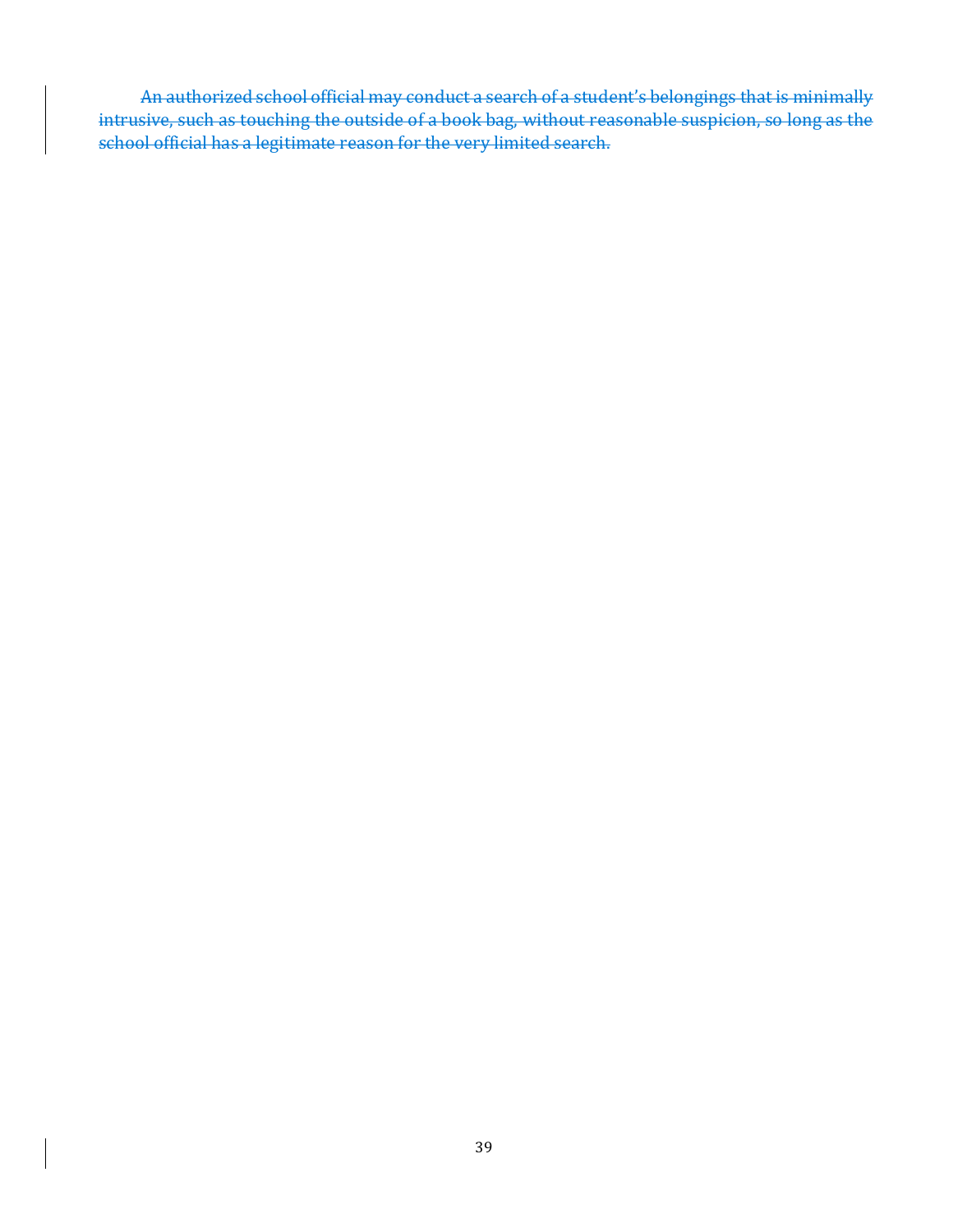An authorized school official may search a student or the student's belongings based upon information received from a reliable informant. Individuals, other than the district employees, will be considered reliable informants if they have previously supplied information that was accurate and verified, or they make an admission against their own interest, or they provide the same information that is received independently from other sources, or they appear to be credible and the information they are communicating relates to an immediate threat to safety. District employees will be considered reliable informants unless they are known to have previously supplied information that they knew was not accurate. Before searching a student or the student's belongings, the authorized school official should attempt to get the student to admit that he or she possesses physical evidence that they violated the law or the district code, or get the student to voluntarily consent to the search. Searches will be limited to the extent necessary to locate the evidence sought. Whenever practicable, searches will be conducted in the privacy of administrative offices and students will be present when their possessions are being searched.

#### **A. Student Lockers, Desks and other School Storage Places**

As part of any investigation, the District has the right to search all school property and equipment including District computers. Rooms, desks, cabinets, lockers, computers, etc. are provided by the District for the use of staff and students, but the users do not have exclusive use of these locations or equipment and should not expect that materials stored therein will be private.

This means that student lockers, desks and other school storage places may be subject to search at any time by school officials, without prior notice to students and without their consent.

#### **B. Documentation of Searches**

The authorized school official conducting the search shall be responsible for promptly recording the following information about each search:

#### 1) Name, age and grade of student searched.

- 2) Reasons for the search.
- 3) Name of any informant(s).
- 4) Purpose of search (that is, what item(s) were being sought).
- 5) Type and scope of search.
- 6) Person conducting search and his or her title and position.
- 7) Witnesses, if any, to the search.
- 8) Time and location of search.
- 9) Results of search (that is, what items(s) were found).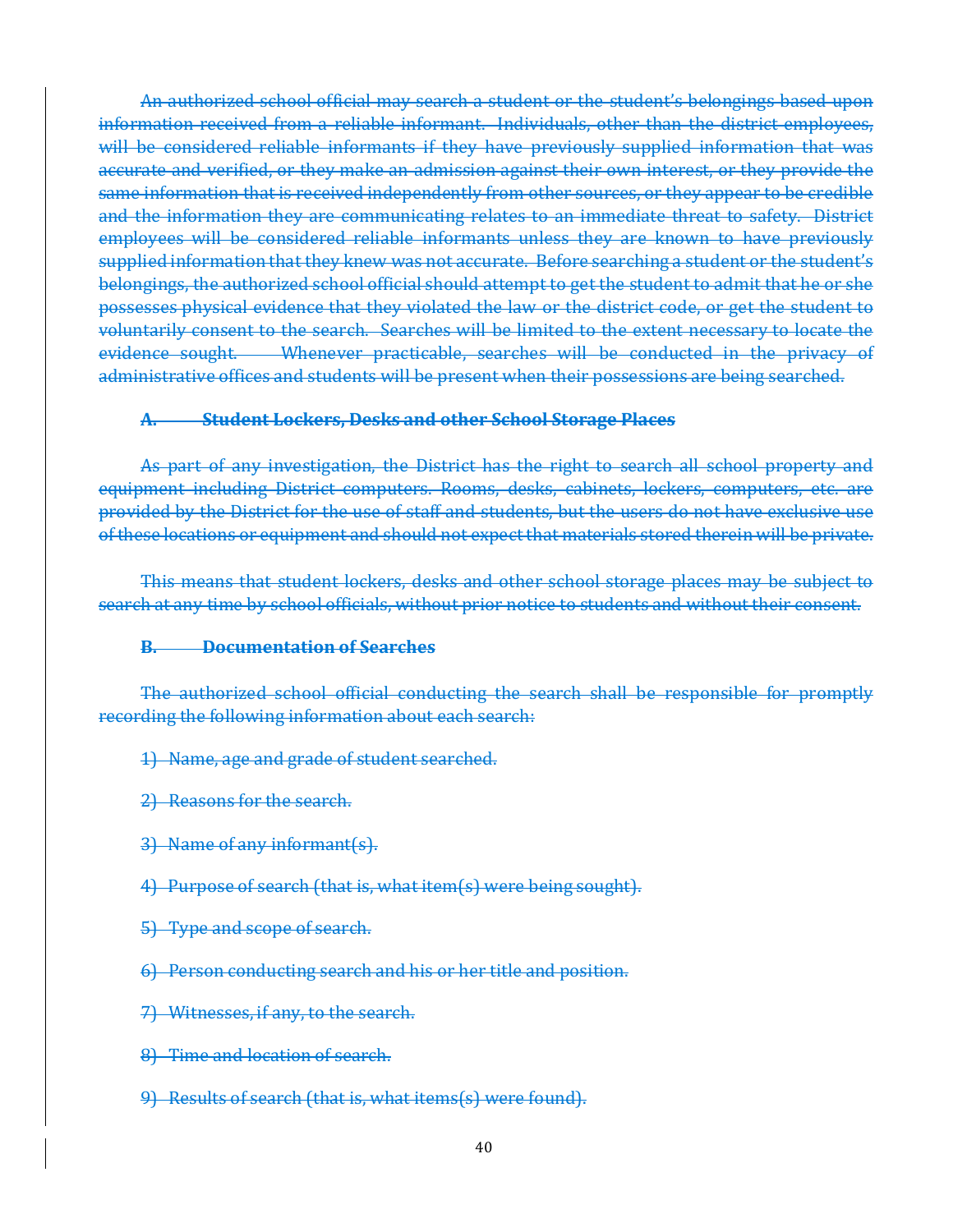10)Disposition of items found.

11)Time, manner and results of parental notification.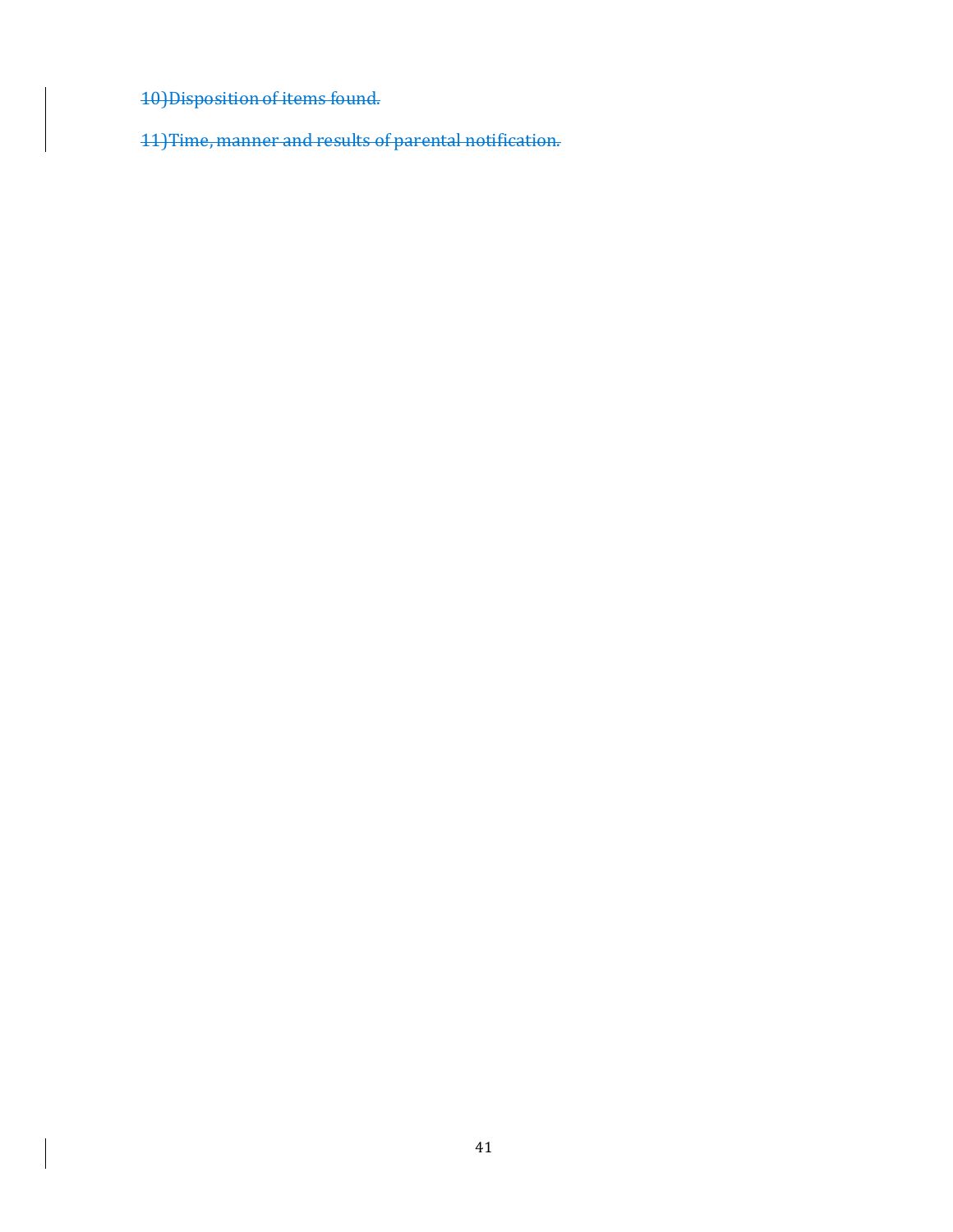The building principal or the principal's designee shall be responsible for the custody, control and disposition of any illegal or dangerous item taken from a student. The principal or his or her designee shall clearly label each item taken from the student and retain control of the item(s), until the items is turned over to the police. The principal or his or her designee shall be responsible for personally delivering dangerous or illegal items to police authorities.

#### **C. Police Involvementin Searches and Interrogations of Students**

District officials are committed to cooperating with police officials and other law enforcement authorities to maintain a safe school environment. Police officials, however, have limited authority to interview or search students in schools or at school functions, or to use school facilities in connection with police work. Police officials may enter school property or a school function to question or search a student or to conduct a formal investigation involving students only if they have:

1) A search or an arrest warrant; or

2) Probable cause to believe a crime has been committed on school property or at a school function; or

3) Been invited by school officials.

Before police officials are permitted to question or search any student, the building principal or his or her designee shall first try to notify the student's parent to give the parent the opportunity to be present during the police questioning or search. If the student's parent cannot be contacted prior to the police questioning or search, the questioning or search shall not be conducted. The principal or designee will also be present during any police questioning or search of a student on school property or at a school function. Students who are questioned by police officials on school property or at a school function will be afforded the same rights they have outside the school. This means:

1) They must be informed of their legal rights.

2) They may remain silent if they so desire.

3) They may request the presence of an attorney.

#### **D. Child Protective Services Investigations**

Consistent with the district's commitment to keep students safe from harm and the obligation of school officials to report to child protective services when they have reasonable cause to suspect that a student has been abused or maltreated, the district will cooperate with local child protective services workers who wish to conduct interviews of students on school property relating to allegations of suspected child abuse, and/or neglect, or custody investigations.

All requests by child protective services to interview a student on school property shall be made directly to building principal or his or her designee. The principal or his or her designee shall set the time and place of the interview. The principal or designee shall decide if it is necessary and appropriate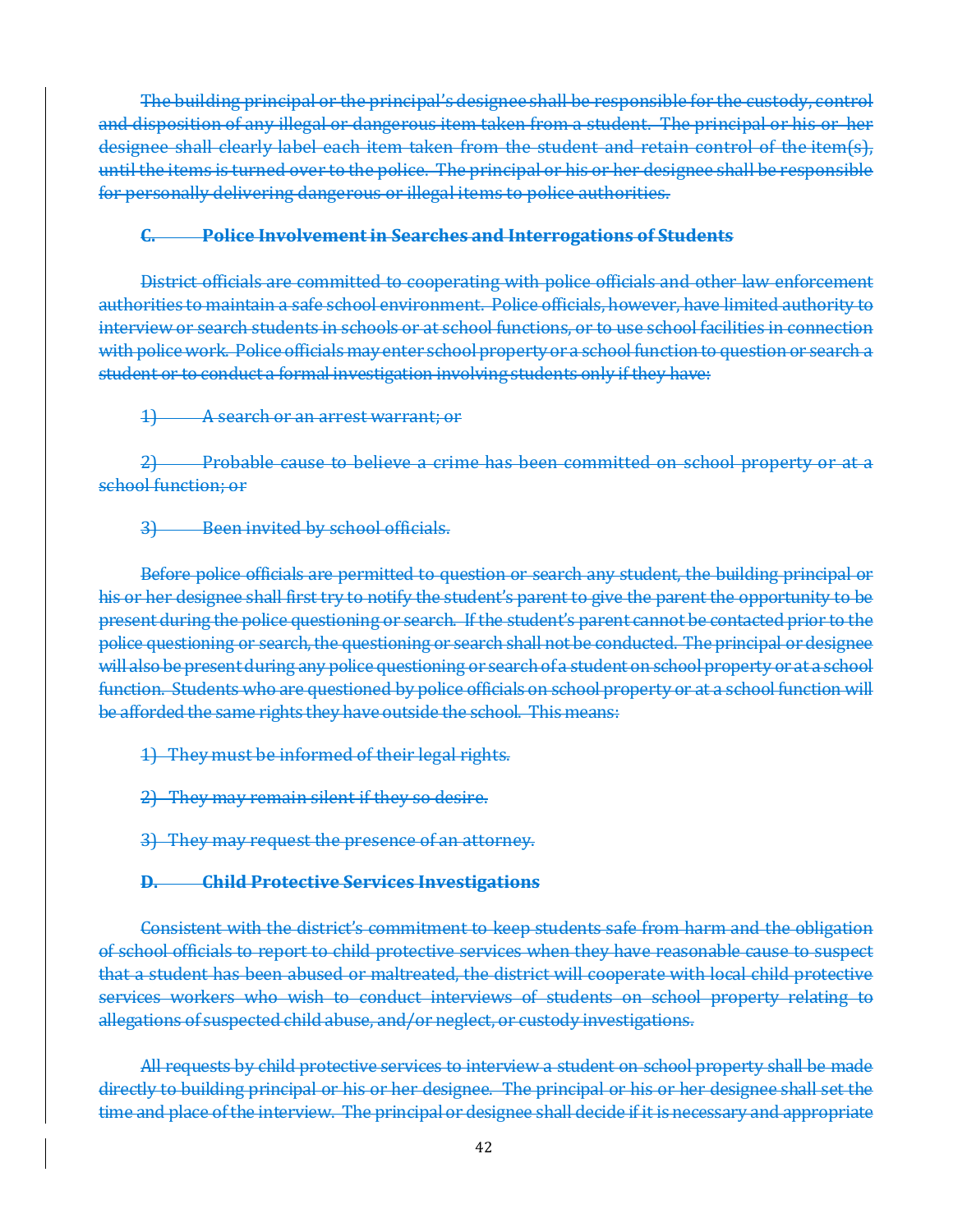for a school official to be present during the interview, depending on the age of the student being interviewed and the nature of the allegations. If the nature of the allegations is such that it may be necessary for the student to remove any of his or her clothing in order for the child protective services worker to verify the allegations, the school nurse or other district medical personnel must be present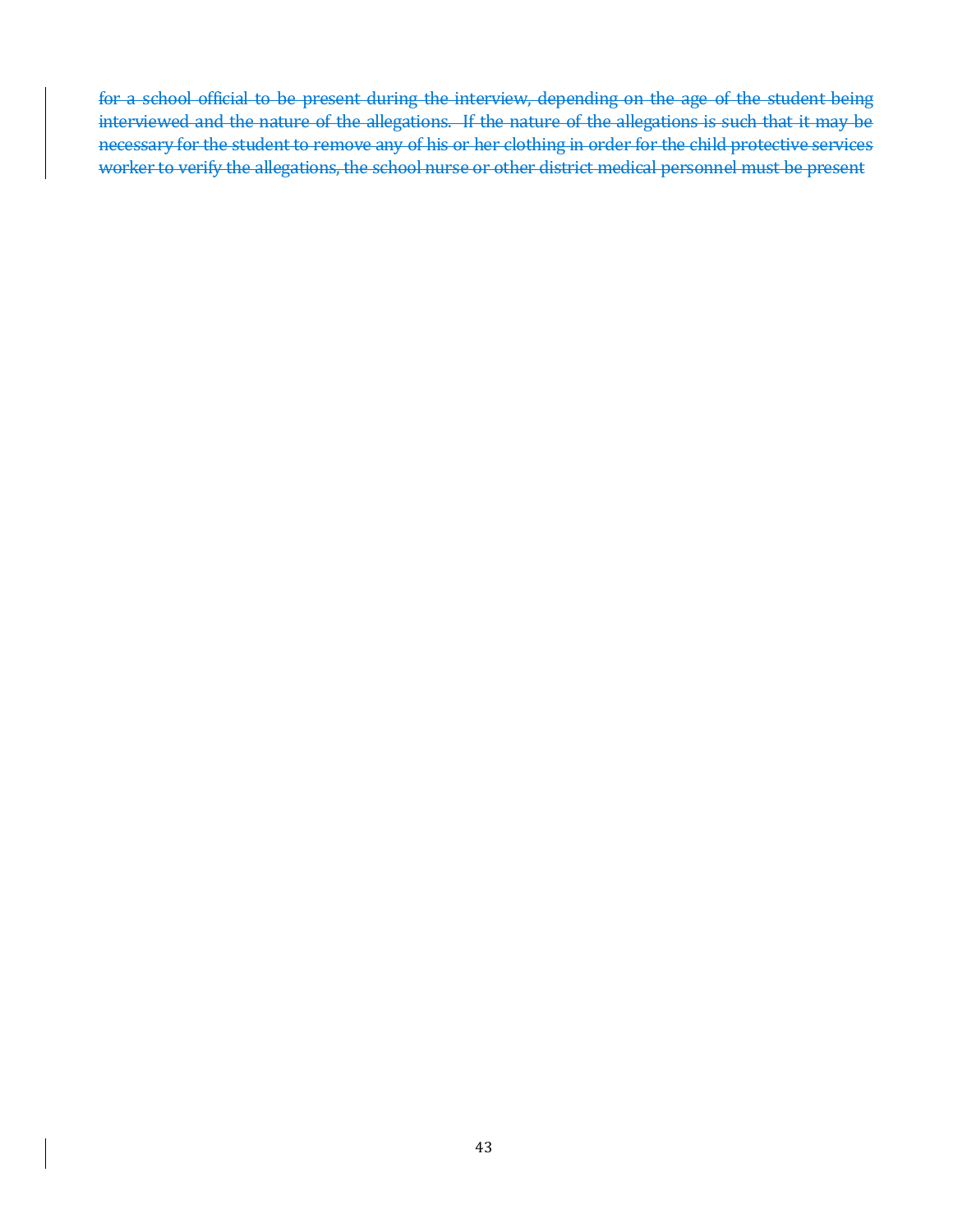during that portion of the interview. No student may be required to remove his or her clothing in front of a child protective services worker or school district official of the opposite sex.

A child protective services worker may not remove a student from school property without a court order, unless the worker reasonably believes that the student would be subject to danger of abuse if not he or she were not removed from school before a court order can reasonably be obtained. If the worker believes the student would be subject to danger of abuse, the worker may remove the student without a court order and without the parent's consent.

#### **VISITORS TO THE SCHOOLS**

The Board welcomes parents and other district citizens to visit the district's schools and classrooms to observe the work of students, teachers and other staff. Since schools are a place of work and learning, however, certain limits must be set for such visits. The building principal or his or her designee is responsible for all persons in the building and on the grounds. For these reasons, the following rules apply to visitors to the schools:

- 1) Anyone who is not a regular staff member or student of the school will be considered a visitor.
- 2) All visitors to the school must report to the office of the principal upon arrival at the school. All visitations must have a purpose. There they will be required to sign the visitor's register and may be issued a visitor's identification badge, which must be worn at all times while in the school or on school grounds. The visitor must return the identification badge to the main office before leaving the building.
- 3) Visitors attending school functions that are open to the public, such as parent-teacher organization meetings or public gatherings are not required to register.
- 4) Parents or citizens who wish to observe a classroom while school is in session are required to arrange such visits in advance with the classroom teacher(s), so that class disruption is kept to a minimum.
- 5) Teachers are expected not to take class time to discuss individual matters with visitors.
- 6) Any unauthorized person on school property will be reported to the principal or his or her designee. Unauthorized persons will be asked to leave. The police may be called if the situation warrants.
- 7. All visitors are expected to abide by the rules for public conduct on school property contained in this code of conduct.

### **PUBLIC CONDUCT ON SCHOOL PROPERTY**

The district is committed to providing an orderly, respectful environment that is conducive to learning. To create and maintain this kind of an environment, it is necessary to regulate public conduct on school property and at school functions. For purposes of this section of the code, "public" shall mean all persons when on school property or attending a school function including students, teachers and district personnel. The restrictions on public conduct on school property and at school functions contained in this code are not intended to limit freedom of speech or peaceful assembly. The district recognizes that free inquiry and free expression are indispensable to the objectives of the district. The purpose of this code is to maintain public order and prevent abuse of the rights of others.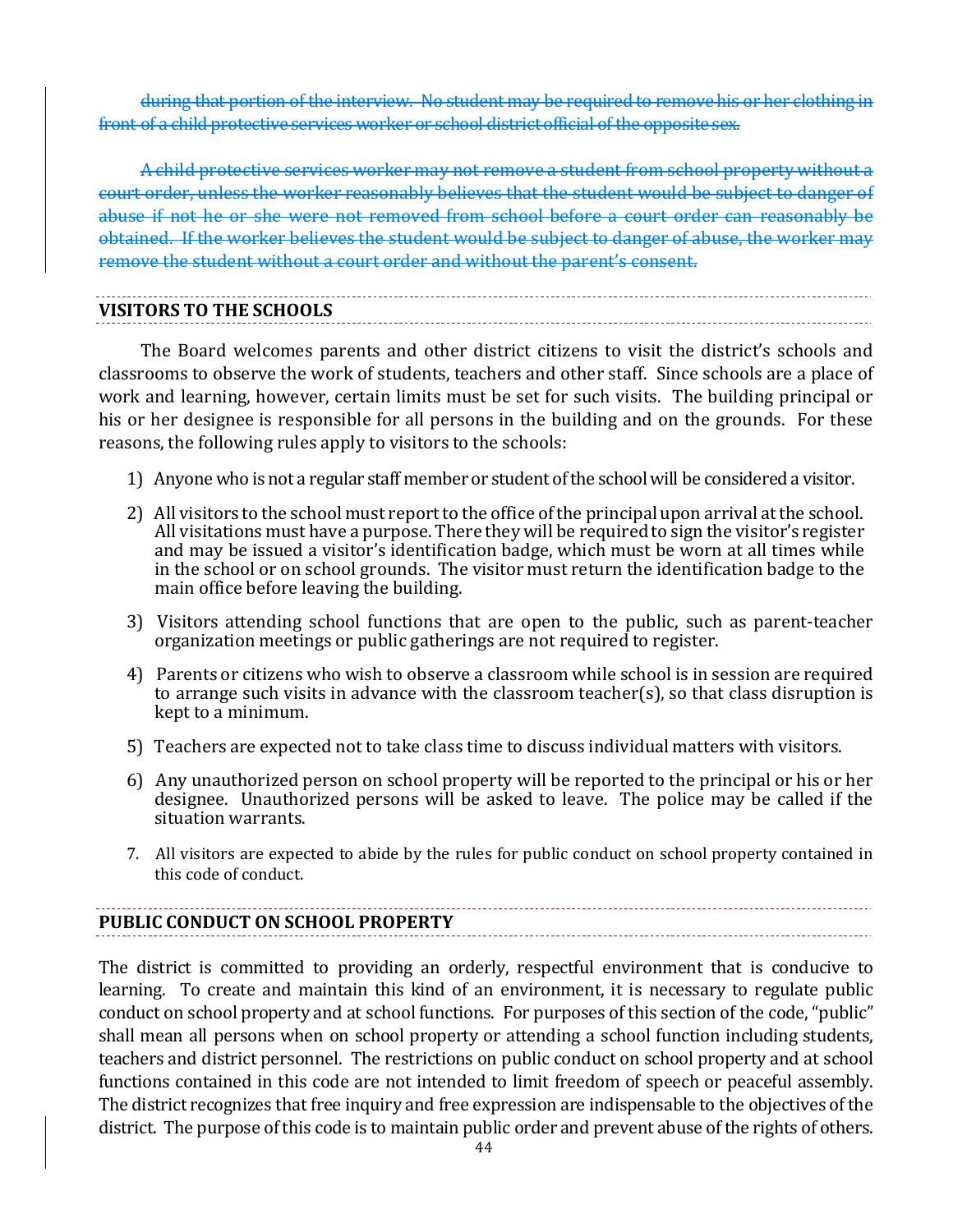In addition, the District has established a District-level school safety plan and a building-level emergency response plan for each District school, which have been developed in accordance with applicable law and regulation to assure the security and safety of students and school personnel.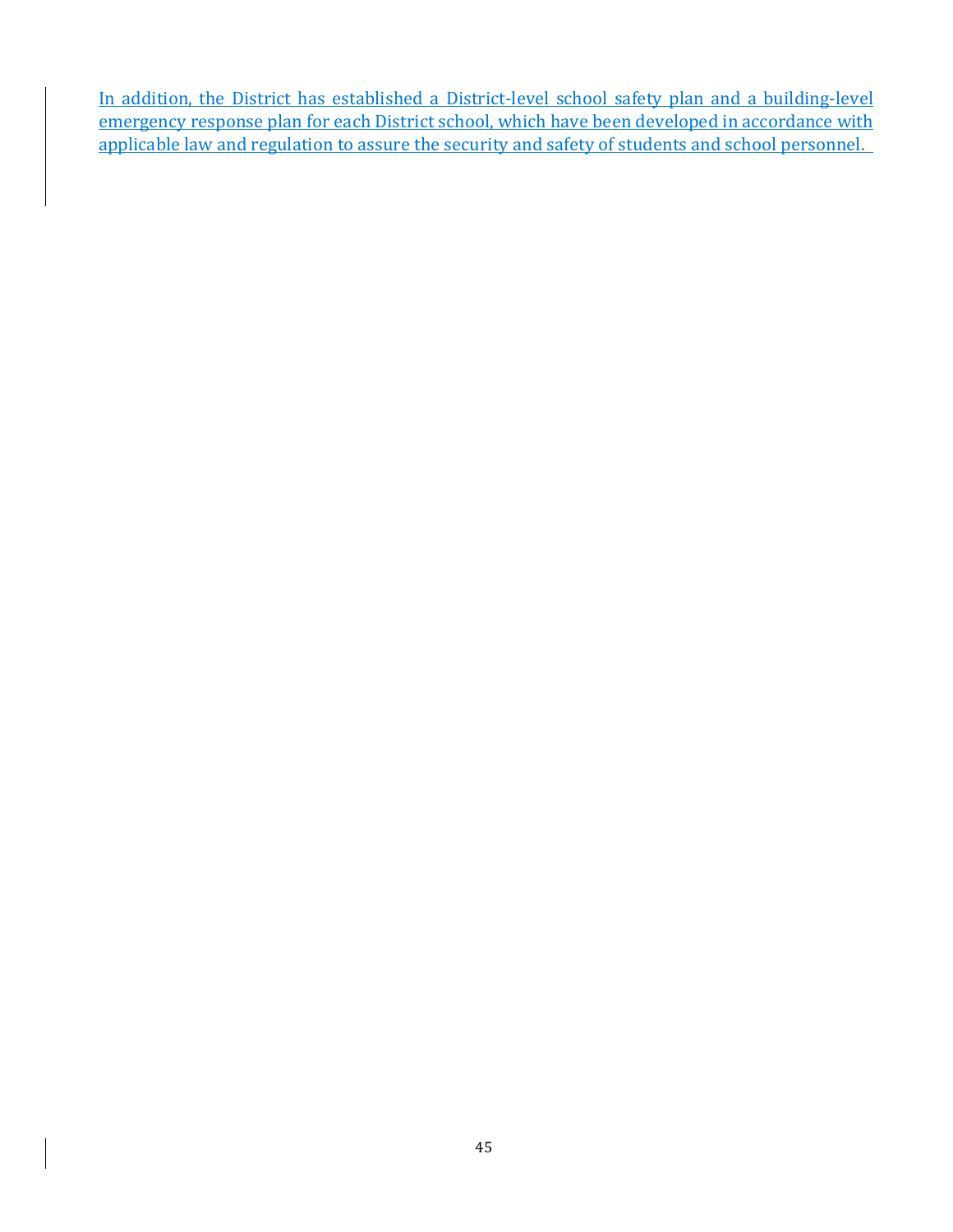All persons on school property or attending a school function shall conduct themselves in a respectful and orderly manner. In addition, all persons on school property or attending a school function are expected to be properly attired for the purpose they are on school property.

#### **A. Prohibited Conduct**

No person, either alone or with others, shall:

- 1) Intentionally injure any person or threaten to do so.
- 2) Intentionally damage or destroy school district property or the personal property of a teacher, administrator, other district employee or any person on school property, including graffiti or arson.
- 3) Disrupt the orderly conduct of classes, school programs or other school activities.
- 4) Distribute or wear materials on school grounds or at school functions that are obscene, advocate illegal action, appear libelous, obstruct the rights of others, or are disruptive to the school program.
- 5) Intimidate, harass, or discriminate against any person on the basis of actual or perceived race, color, weight, national origin, ethnic group, religion, religious practice, disability, sexual orientation, gender/gender identity or sex.
- 6) Enter any portion of the school premises without authorization or remain in any building or facility after it is normally closed.
- 7) Obstruct the free movement of any person in any place to which this code applies.
- 8) Violate the traffic laws, parking regulations or other restrictions on vehicles. $\frac{1}{4}$
- 9) Possess, use, consume, sell, purchase, distribute, or exchange (or attempt to possess, use, consume, sell, purchase, distributed or exchange), or be under the influence of alcoholic beverages, controlled alcohol, Tobacco Products, or Illegal Substances (as defined in this Code) substances, or be under the influence of either on sSchool pProperty or at a sSchool fFunction.
- 10)Possess or use weapons in or on school property or at a school function except in the case of law enforcement officers or except as specifically authorized by the school district.
- 11)Loiter on or about school property.
- 12)Gamble on school property or at school functions.
- 13)Falsely report an incident, or place a false bomb as defined in the New York State Penal Law.
- 14)Refuse to comply with any reasonable order of identifiable school district officials performing their duties.
- 15)Willfully incite others to commit any of the acts prohibited by this code.
- 16)Violate any federal or state statute, local ordinance or board policy while on school property or while at a school function.

#### **B. Penalties**

Persons who violate this code shall be subject to the following penalties:

1) Visitors. Their authorization, if any, to remain on school grounds or at the school function shall be withdrawn and they shall be directed to leave the premises. If they refuse to leave, they shall be subject to ejection.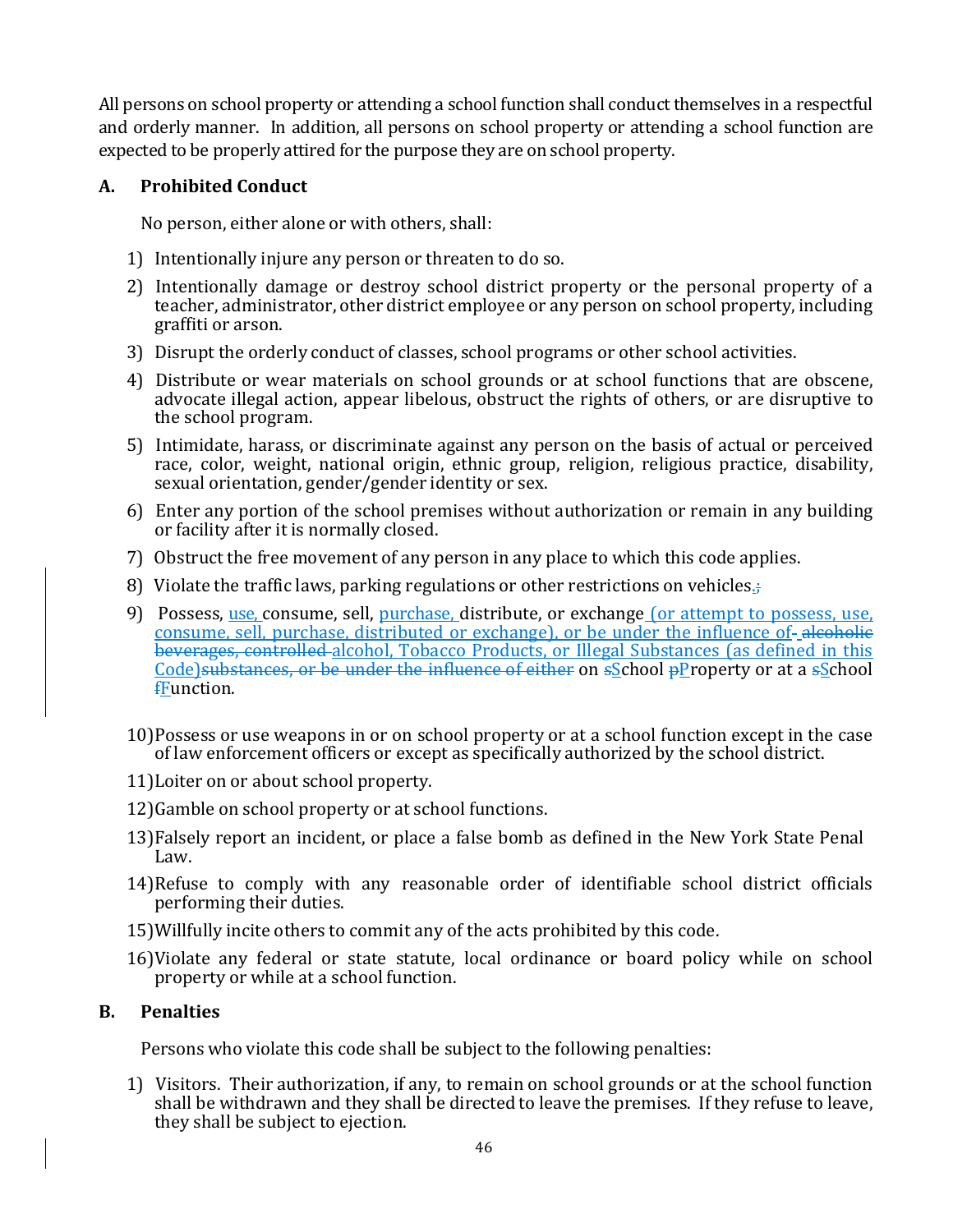2) Students. They shall be subject to disciplinary action as the facts may warrant, in accordance with the due process requirements.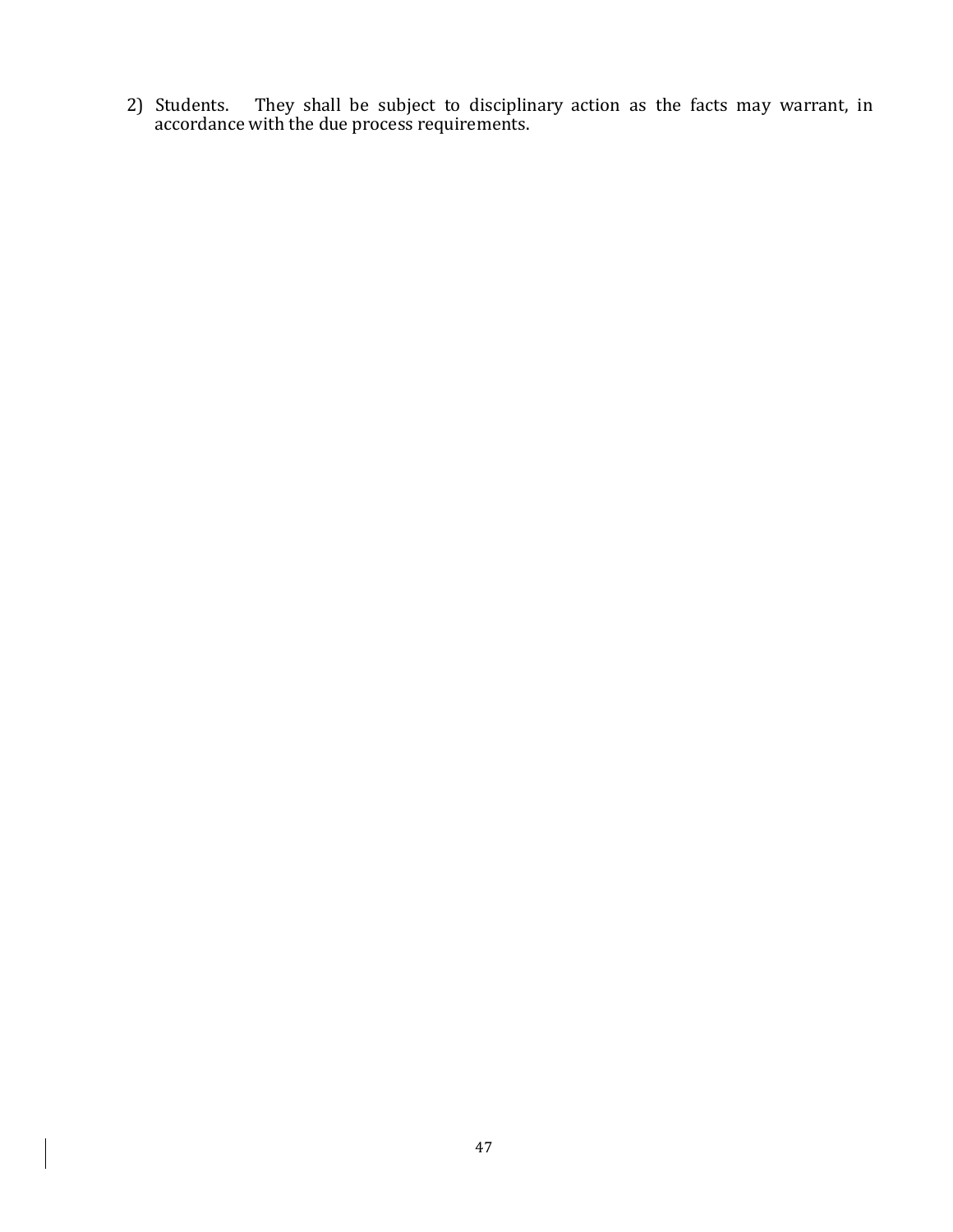- 3) Tenured faculty members. They shall be subject to disciplinary action as the facts may warrant in accordance with Education Law §3020-a or any other legal rights that they may have.
- 4) Staff members in the classified service of the civil service entitled to the protection of Civil Service Law §75. They shall be subject to immediate ejection and to disciplinary action as the facts may warrant in accordance with Civil Service Law §75 or any other legal rights that they may have.
- 5) Staff members other than those described in subdivisions 4 and 5. They shall be subject to warning, reprimand, suspension or dismissal as the facts may warrant in accordance with any legal rights they may have.

#### **C. Enforcement**

The building principal or his or her designee shall be responsible for enforcing the conduct required by this code. When the building principal or his or her designee sees an individual engaged in prohibited conduct, which in his or her judgment does not pose any immediate threat of injury to persons or property, the principal or his or her designee shall tell the individual that the conduct is prohibited and attempt to persuade the individual to stop. The principal or his or her designee shall also warn the individual of the consequences for failing to stop. If the person refuses to stop engaging in the prohibited conduct, or if the person's conduct poses an immediate threat of injury to persons or property, the principal or his or her designee shall have the individual removed immediately from school property or the school function. If necessary, local law enforcement authorities will be contacted to assist in removing the person.

The district shall initiate disciplinary action against any student or staff member, as appropriate, with the "Penalties" section above. In addition, the district reserves its right to pursue a civil or criminal legal action against any person violating the code. and is authorized to seek restitution as described in law.

#### **DISSEMINATION AND REVIEW**

#### **Dissemination of Code of Conduct**

The Board will work to ensure that the community is awarefacilitate community awareness of this Code of Conduct by:

- 1) Providing copies of a summary of the Code to all students, in an age-appropriate, plainlanguage version, at a general school assembly held at the beginning of each school year.
- 2) Making copies of the Code available to all parents at the beginning of the school year.
- 3) Providing a summary of the Code of Conduct written in plain language to all parents of District students before the beginning of the school year and making this summary available later upon request.
- 4) Providing all current teachers and other staff members with a copy of the Code and a copy of any amendments to the code as soon as practicable after adoption.
- 5) Providing all new employees with a copy of the current Code of Conduct when they are first hired.
- 6) Making copies of the Code available for review by students, parents and other community members and provide opportunities to review and discuss this Code with the appropriate personnel.